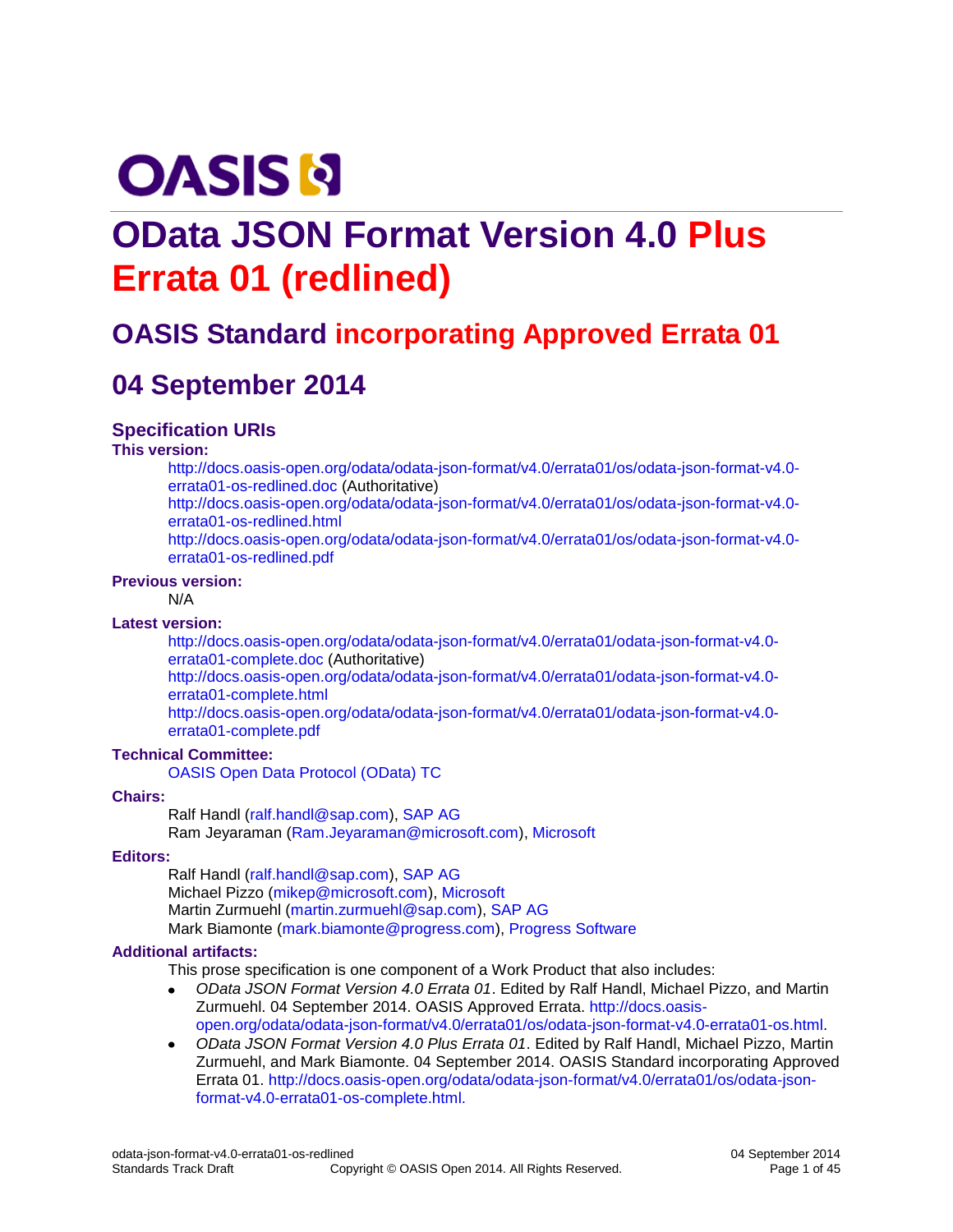#### **Related work:**

This specification is related to:

- *OData Version 4.0.* OASIS Standard. Multi-part Work Product that includes:
	- o *OData Version 4.0 Part 1: Protocol*. [http://docs.oasis](http://docs.oasis-open.org/odata/odata/v4.0/os/part1-protocol/odata-v4.0-os-part1-protocol.html)[open.org/odata/odata/v4.0/os/part1-protocol/odata-v4.0-os-part1-protocol.html.](http://docs.oasis-open.org/odata/odata/v4.0/os/part1-protocol/odata-v4.0-os-part1-protocol.html)
	- o *OData Version 4.0 Part 2: URL Conventions*. [http://docs.oasis](http://docs.oasis-open.org/odata/odata/v4.0/os/part2-url-conventions/odata-v4.0-os-part2-url-conventions.html)[open.org/odata/odata/v4.0/os/part2-url-conventions/odata-v4.0-os-part2-url](http://docs.oasis-open.org/odata/odata/v4.0/os/part2-url-conventions/odata-v4.0-os-part2-url-conventions.html)[conventions.html.](http://docs.oasis-open.org/odata/odata/v4.0/os/part2-url-conventions/odata-v4.0-os-part2-url-conventions.html)
	- o *OData Version 4.0 Part 3: Common Schema Definition Language (CSDL)*. [http://docs.oasis-open.org/odata/odata/v4.0/os/part3-csdl/odata-v4.0-os-part3](http://docs.oasis-open.org/odata/odata/v4.0/os/part3-csdl/odata-v4.0-os-part3-csdl.html) [csdl.html.](http://docs.oasis-open.org/odata/odata/v4.0/os/part3-csdl/odata-v4.0-os-part3-csdl.html)
	- o ABNF components:<http://docs.oasis-open.org/odata/odata/v4.0/os/abnf/>
	- o Vocabulary components: [http://docs.oasis](http://docs.oasis-open.org/odata/odata/v4.0/os/vocabularies/)[open.org/odata/odata/v4.0/os/vocabularies/](http://docs.oasis-open.org/odata/odata/v4.0/os/vocabularies/)
	- o XML schemas:<http://docs.oasis-open.org/odata/odata/v4.0/os/schemas/>
	- o OData Metadata Service Entity Model: [http://docs.oasis](http://docs.oasis-open.org/odata/odata/v4.0/os/models/MetadataService.edmx)[open.org/odata/odata/v4.0/os/models/MetadataService.edmx.](http://docs.oasis-open.org/odata/odata/v4.0/os/models/MetadataService.edmx)
- *OData Atom Format Version 4.0*. Edited by Martin Zurmuehl, Michael Pizzo, and Ralf Handl.  $\bullet$ Latest version: [http://docs.oasis-open.org/odata/odata-atom-format/v4.0/odata-atom-format](http://docs.oasis-open.org/odata/odata-atom-format/v4.0/odata-atom-format-v4.0.html)[v4.0.html.](http://docs.oasis-open.org/odata/odata-atom-format/v4.0/odata-atom-format-v4.0.html)

#### **Abstract:**

The Open Data Protocol (OData) for representing and interacting with structured content is comprised of a set of specifications. The core specification for the protocol is in OData Version 4.0 Part 1: Protocol; this document extends the former by defining representations for OData requests and responses using a JSON format.

#### **Status:**

This document was last revised or approved by the OASIS Open Data Protocol (OData) TC on the above date. The level of approval is also listed above. Check the "Latest version" location noted above for possible later revisions of this document. Any other numbered Versions and other technical work produced by the Technical Committee (TC) are listed at [https://www.oasis](https://www.oasis-open.org/committees/tc_home.php?wg_abbrev=odata#technical)[open.org/committees/tc\\_home.php?wg\\_abbrev=odata#technical.](https://www.oasis-open.org/committees/tc_home.php?wg_abbrev=odata#technical)

Technical Committee members should send comments on this specification to the Technical Committee's email list. Others should send comments to the Technical Committee by using the ["Send A Comment"](https://www.oasis-open.org/committees/comments/index.php?wg_abbrev=odata) button on the Technical Committee's web page at [https://www.oasis](https://www.oasis-open.org/committees/odata/)[open.org/committees/odata/.](https://www.oasis-open.org/committees/odata/)

For information on whether any patents have been disclosed that may be essential to implementing this specification, and any offers of patent licensing terms, please refer to the Intellectual Property Rights section of the Technical Committee web page [\(https://www.oasis](https://www.oasis-open.org/committees/odata/ipr.php)[open.org/committees/odata/ipr.php\)](https://www.oasis-open.org/committees/odata/ipr.php).

#### **Citation format:**

When referencing this specification the following citation format should be used:

#### **[OData-JSON-Format-v4.0]**

*OData JSON Format Version 4.0 Plus Errata 01 (redlined)*. Edited by Ralf Handl, Michael Pizzo, Martin Zurmuehl, and Mark Biamonte. 04 September 2014. OASIS Standard incorporating Approved Errata 01. [http://docs.oasis-open.org/odata/odata-json-format/v4.0/errata01/os/odata](http://docs.oasis-open.org/odata/odata-json-format/v4.0/errata01/os/odata-json-format-v4.0-errata01-os-redlined.html)[json-format-v4.0-errata01-os-redlined.html.](http://docs.oasis-open.org/odata/odata-json-format/v4.0/errata01/os/odata-json-format-v4.0-errata01-os-redlined.html) Latest version: [http://docs.oasis](http://docs.oasis-open.org/odata/odata-json-format/v4.0/errata01/odata-json-format-v4.0-errata01-complete.html)[open.org/odata/odata-json-format/v4.0/errata01/odata-json-format-v4.0-errata01-complete.html.](http://docs.oasis-open.org/odata/odata-json-format/v4.0/errata01/odata-json-format-v4.0-errata01-complete.html)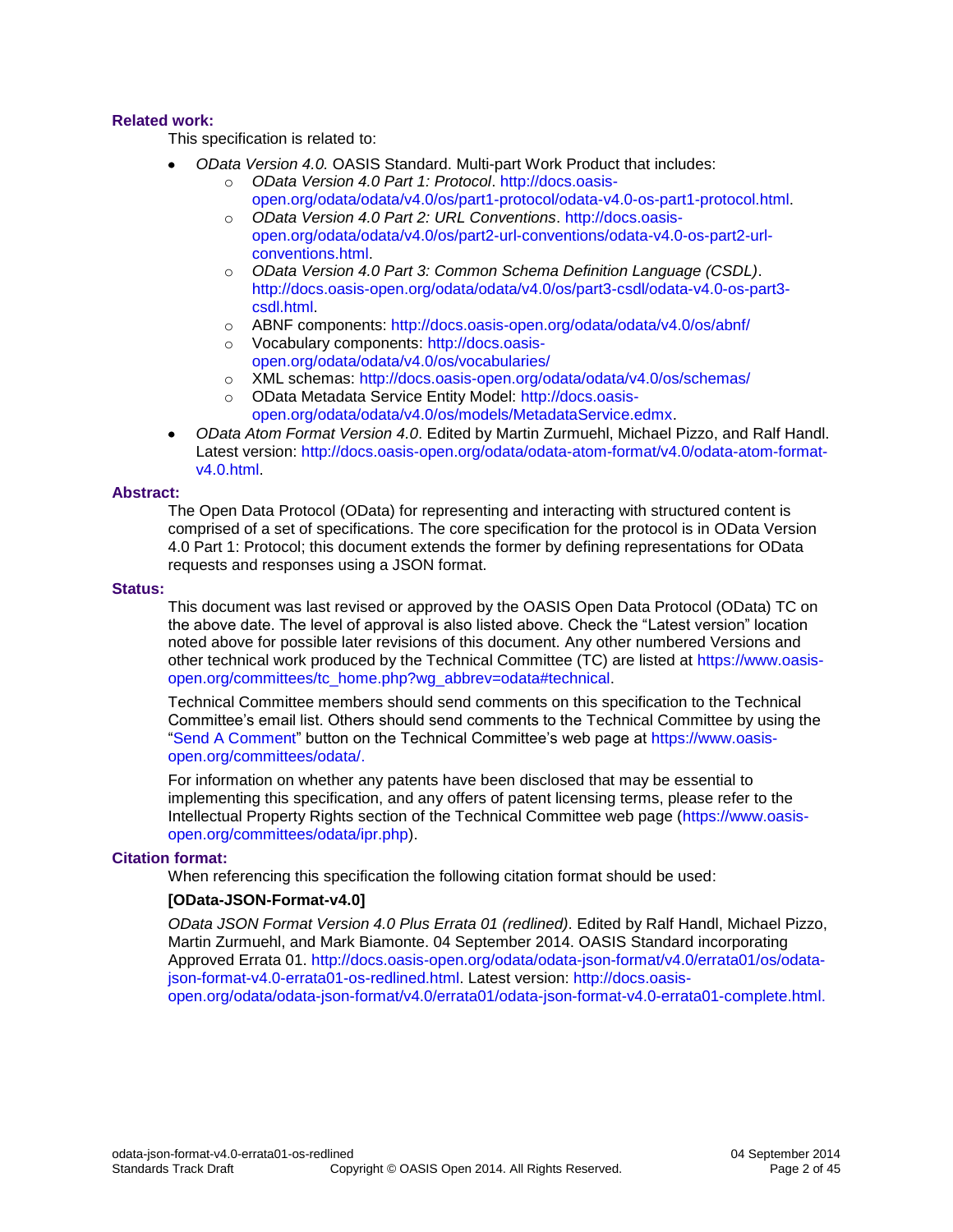# **Notices**

Copyright © OASIS Open 2014. All Rights Reserved.

All capitalized terms in the following text have the meanings assigned to them in the OASIS Intellectual Property Rights Policy (the "OASIS IPR Policy"). The full [Policy](https://www.oasis-open.org/policies-guidelines/ipr) may be found at the OASIS website.

This document and translations of it may be copied and furnished to others, and derivative works that comment on or otherwise explain it or assist in its implementation may be prepared, copied, published, and distributed, in whole or in part, without restriction of any kind, provided that the above copyright notice and this section are included on all such copies and derivative works. However, this document itself may not be modified in any way, including by removing the copyright notice or references to OASIS, except as needed for the purpose of developing any document or deliverable produced by an OASIS Technical Committee (in which case the rules applicable to copyrights, as set forth in the OASIS IPR Policy, must be followed) or as required to translate it into languages other than English.

The limited permissions granted above are perpetual and will not be revoked by OASIS or its successors or assigns.

This document and the information contained herein is provided on an "AS IS" basis and OASIS DISCLAIMS ALL WARRANTIES, EXPRESS OR IMPLIED, INCLUDING BUT NOT LIMITED TO ANY WARRANTY THAT THE USE OF THE INFORMATION HEREIN WILL NOT INFRINGE ANY OWNERSHIP RIGHTS OR ANY IMPLIED WARRANTIES OF MERCHANTABILITY OR FITNESS FOR A PARTICULAR PURPOSE.

OASIS requests that any OASIS Party or any other party that believes it has patent claims that would necessarily be infringed by implementations of this OASIS Committee Specification or OASIS Standard, to notify OASIS TC Administrator and provide an indication of its willingness to grant patent licenses to such patent claims in a manner consistent with the IPR Mode of the OASIS Technical Committee that produced this specification.

OASIS invites any party to contact the OASIS TC Administrator if it is aware of a claim of ownership of any patent claims that would necessarily be infringed by implementations of this specification by a patent holder that is not willing to provide a license to such patent claims in a manner consistent with the IPR Mode of the OASIS Technical Committee that produced this specification. OASIS may include such claims on its website, but disclaims any obligation to do so.

OASIS takes no position regarding the validity or scope of any intellectual property or other rights that might be claimed to pertain to the implementation or use of the technology described in this document or the extent to which any license under such rights might or might not be available; neither does it represent that it has made any effort to identify any such rights. Information on OASIS' procedures with respect to rights in any document or deliverable produced by an OASIS Technical Committee can be found on the OASIS website. Copies of claims of rights made available for publication and any assurances of licenses to be made available, or the result of an attempt made to obtain a general license or permission for the use of such proprietary rights by implementers or users of this OASIS Committee Specification or OASIS Standard, can be obtained from the OASIS TC Administrator. OASIS makes no representation that any information or list of intellectual property rights will at any time be complete, or that any claims in such list are, in fact, Essential Claims.

The name "OASIS" is a trademark of [OASIS,](https://www.oasis-open.org/) the owner and developer of this specification, and should be used only to refer to the organization and its official outputs. OASIS welcomes reference to, and implementation and use of, specifications, while reserving the right to enforce its marks against misleading uses. Please see<https://www.oasis-open.org/policies-guidelines/trademark> for above guidance.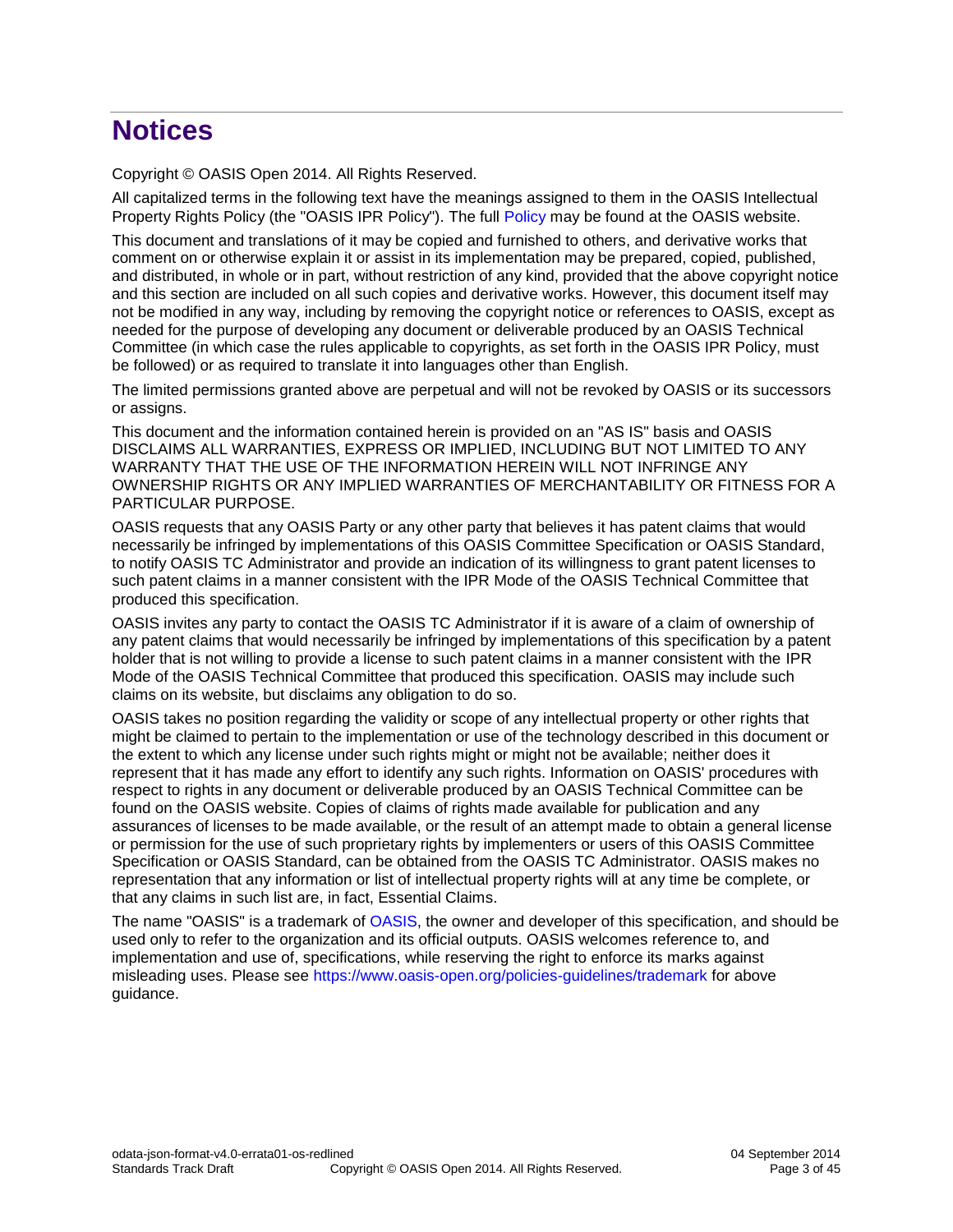# **Table of Contents**

| 1              |                                                                    |  |
|----------------|--------------------------------------------------------------------|--|
|                |                                                                    |  |
|                |                                                                    |  |
|                |                                                                    |  |
| $\mathbf{2}$   |                                                                    |  |
| 3              |                                                                    |  |
|                |                                                                    |  |
|                |                                                                    |  |
|                |                                                                    |  |
|                |                                                                    |  |
|                |                                                                    |  |
| $\overline{4}$ |                                                                    |  |
|                |                                                                    |  |
|                |                                                                    |  |
|                |                                                                    |  |
|                |                                                                    |  |
|                |                                                                    |  |
|                |                                                                    |  |
|                |                                                                    |  |
|                |                                                                    |  |
|                |                                                                    |  |
|                |                                                                    |  |
|                |                                                                    |  |
|                |                                                                    |  |
|                |                                                                    |  |
|                |                                                                    |  |
|                | 4.5.10 Annotation odata.navigationLink and odata.associationLink17 |  |
|                |                                                                    |  |
| 5              |                                                                    |  |
| 6              |                                                                    |  |
| $\overline{7}$ |                                                                    |  |
|                |                                                                    |  |
|                |                                                                    |  |
|                |                                                                    |  |
|                |                                                                    |  |
| 8              |                                                                    |  |
|                |                                                                    |  |
|                |                                                                    |  |
|                |                                                                    |  |
|                |                                                                    |  |
|                |                                                                    |  |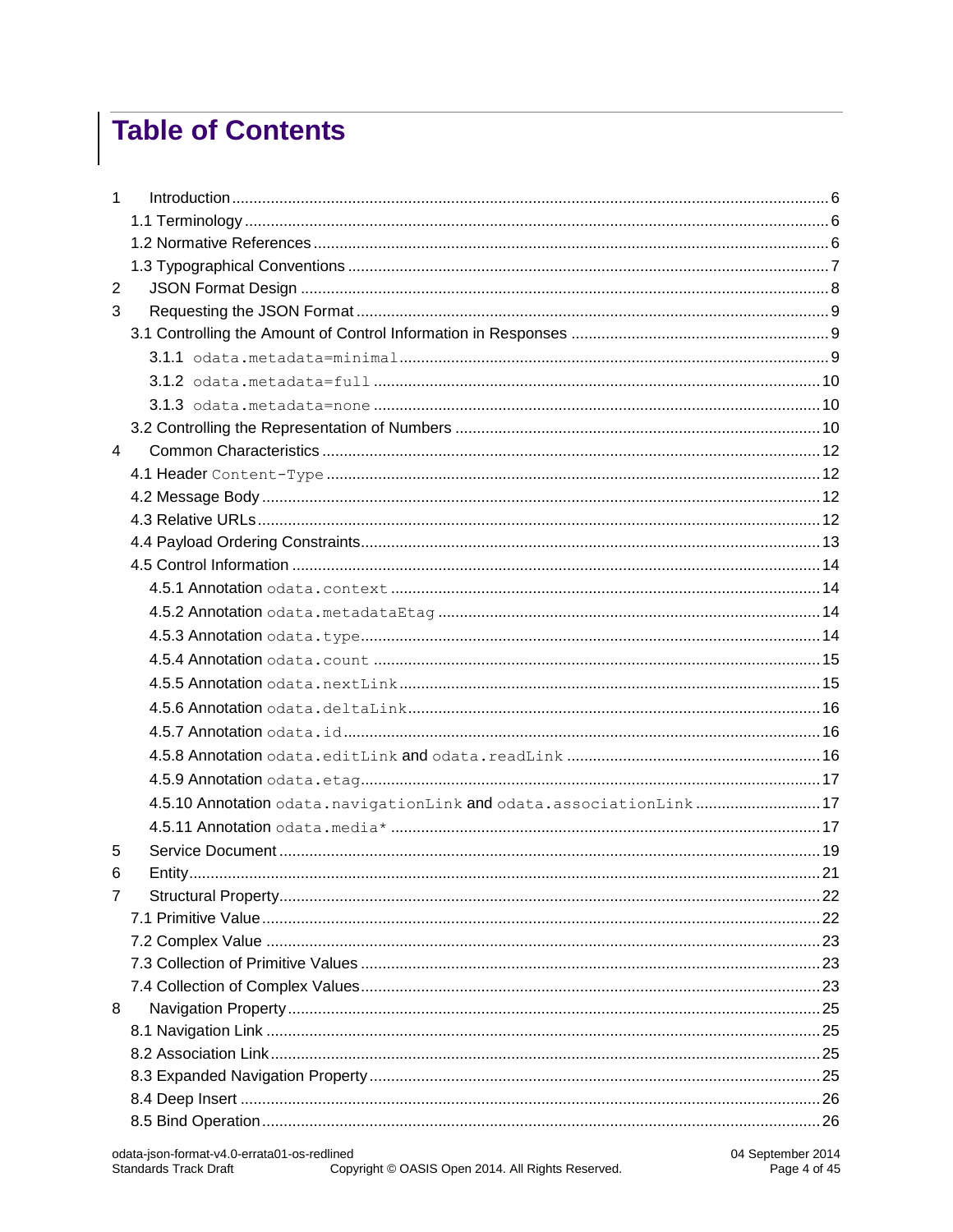| 9  |             |  |  |  |  |
|----|-------------|--|--|--|--|
| 10 |             |  |  |  |  |
| 11 |             |  |  |  |  |
| 12 |             |  |  |  |  |
| 13 |             |  |  |  |  |
| 14 |             |  |  |  |  |
|    |             |  |  |  |  |
|    |             |  |  |  |  |
|    |             |  |  |  |  |
|    |             |  |  |  |  |
| 15 |             |  |  |  |  |
| 16 |             |  |  |  |  |
| 17 |             |  |  |  |  |
| 18 |             |  |  |  |  |
|    |             |  |  |  |  |
|    |             |  |  |  |  |
| 19 |             |  |  |  |  |
| 20 |             |  |  |  |  |
| 21 |             |  |  |  |  |
| 22 |             |  |  |  |  |
|    | Appendix A. |  |  |  |  |
|    | Appendix B. |  |  |  |  |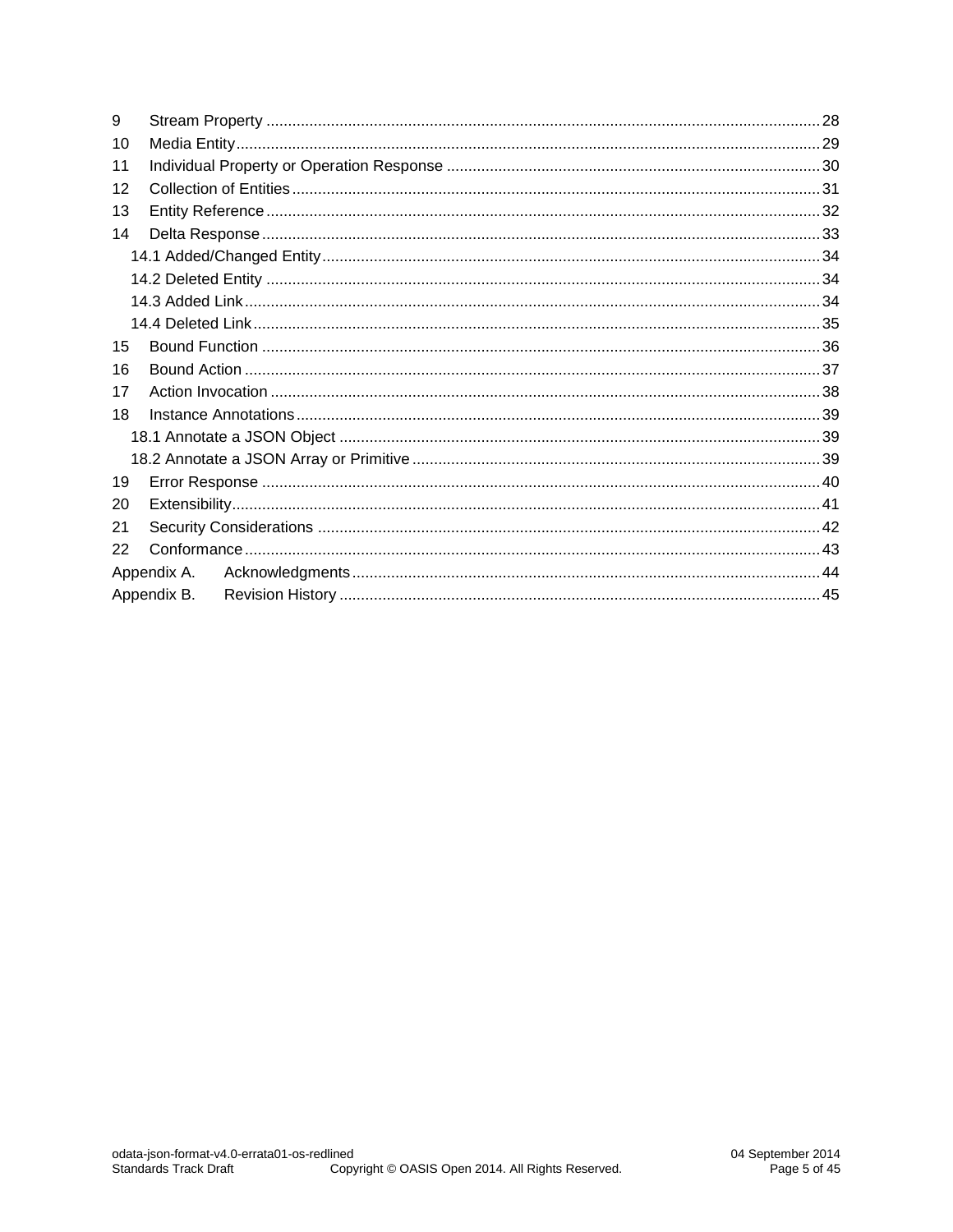# <span id="page-5-0"></span>**1 Introduction**

The OData protocol is comprised of a set of specifications for representing and interacting with structured content. The core specification for the protocol is in **[\[OData-Protocol\]](#page-5-3)**; this document is an extension of the core protocol. This document defines representations for the OData requests and responses using the JavaScript Object Notation (JSON), see **[\[RFC7159\]](#page-6-1)**.

An OData JSON payload may represent:

- a [single primitive value](#page-21-1)  $\bullet$
- a collection [of primitive values](#page-22-3)  $\bullet$
- a [single complex type value](#page-22-0)  $\bullet$
- a collection [of complex type](#page-22-2) values  $\bullet$
- $\bullet$ a [single entity](#page-20-0) or [entity reference](#page-31-0)
- a [collection](#page-30-0) of entities or [entity references](#page-31-0)  $\bullet$
- a collection [of changes](#page-32-0)  $\bullet$
- a [service document](#page-18-0) describing the top-level resources exposed by the service  $\bullet$
- an [error.](#page-39-0)

### <span id="page-5-1"></span>**1.1 Terminology**

The key words "MUST", "MUST NOT", "REQUIRED", "SHALL", "SHALL NOT", "SHOULD", "SHOULD NOT", "RECOMMENDED", "MAY", and "OPTIONAL" in this document are to be interpreted as described in **[\[RFC2119\]](#page-5-4)**.

#### <span id="page-5-2"></span>**1.2 Normative References**

<span id="page-5-11"></span><span id="page-5-10"></span><span id="page-5-9"></span><span id="page-5-8"></span><span id="page-5-7"></span><span id="page-5-6"></span><span id="page-5-5"></span><span id="page-5-4"></span><span id="page-5-3"></span>

| [GeoJSON]        | Howard Butler, Martin Daly, Alan Doyle, Sean Gillies, Tim Schaub and Stefan<br>Drees, "The GeoJSON Format" draft-butler-geojson-02, 15 March 2014 <del>Butler,</del> |  |  |  |
|------------------|----------------------------------------------------------------------------------------------------------------------------------------------------------------------|--|--|--|
|                  |                                                                                                                                                                      |  |  |  |
|                  | H., Daly, M., Doyle, A., Gillies, S., Schaub, T.,                                                                                                                    |  |  |  |
|                  | Schmidt, C., "The GeoJSON Format Specification", Revision 1.0, June 2008.                                                                                            |  |  |  |
|                  | http://tools.ietf.org/html/draft-butler-geojson-02.                                                                                                                  |  |  |  |
| [I-JSON]         | Bray, T., Ed., "The I-JSON Message Format" draft-bray-i-json-01, 06 January                                                                                          |  |  |  |
|                  | 2014. http://tools.ietf.org/html/draft-bray-i-json-01                                                                                                                |  |  |  |
| [OData-ABNF]     | OData ABNF Construction Rules Version 4.0.                                                                                                                           |  |  |  |
|                  | See link in "Related work" section on cover page.                                                                                                                    |  |  |  |
| [OData-CSDL]     | OData Version 4.0 Part 3: Common Schema Definition Language (CSDL).                                                                                                  |  |  |  |
|                  | See link in "Related work" section on cover page.                                                                                                                    |  |  |  |
| [OData-Protocol] | OData Version 4.0 Part 1: Protocol.                                                                                                                                  |  |  |  |
|                  | See link in "Related work" section on cover page.                                                                                                                    |  |  |  |
| [OData-URL]      | OData Version 4.0 Part 2: URL Conventions.                                                                                                                           |  |  |  |
|                  | See link in "Related work" section on cover page.                                                                                                                    |  |  |  |
| [OData-VocCap]   | OData Capabilities Vocabulary.                                                                                                                                       |  |  |  |
|                  | See link in "Related work" section on cover page.                                                                                                                    |  |  |  |
| [RFC2119]        | Bradner, S., "Key words for use in RFCs to Indicate Requirement Levels", BCP                                                                                         |  |  |  |
|                  | 14, RFC 2119, March 1997. http://www.ietf.org/rfc/rfc2119.txt.                                                                                                       |  |  |  |
| [RFC3986]        | Berners-Lee, T., Fielding, R., and L. Masinter, "Uniform Resource Identifier                                                                                         |  |  |  |
|                  | (URI): Generic Syntax", IETF RFC3986, January 2005.                                                                                                                  |  |  |  |
|                  | http://www.ietf.org/rfc/rfc3986.txt.                                                                                                                                 |  |  |  |
| [RFC3987]        | Duerst, M. and, M. Suignard, "Internationalized Resource Identifiers (IRIs)", RFC                                                                                    |  |  |  |
|                  | 3987, January 2005. http://www.ietf.org/rfc/rfc3987.txt.                                                                                                             |  |  |  |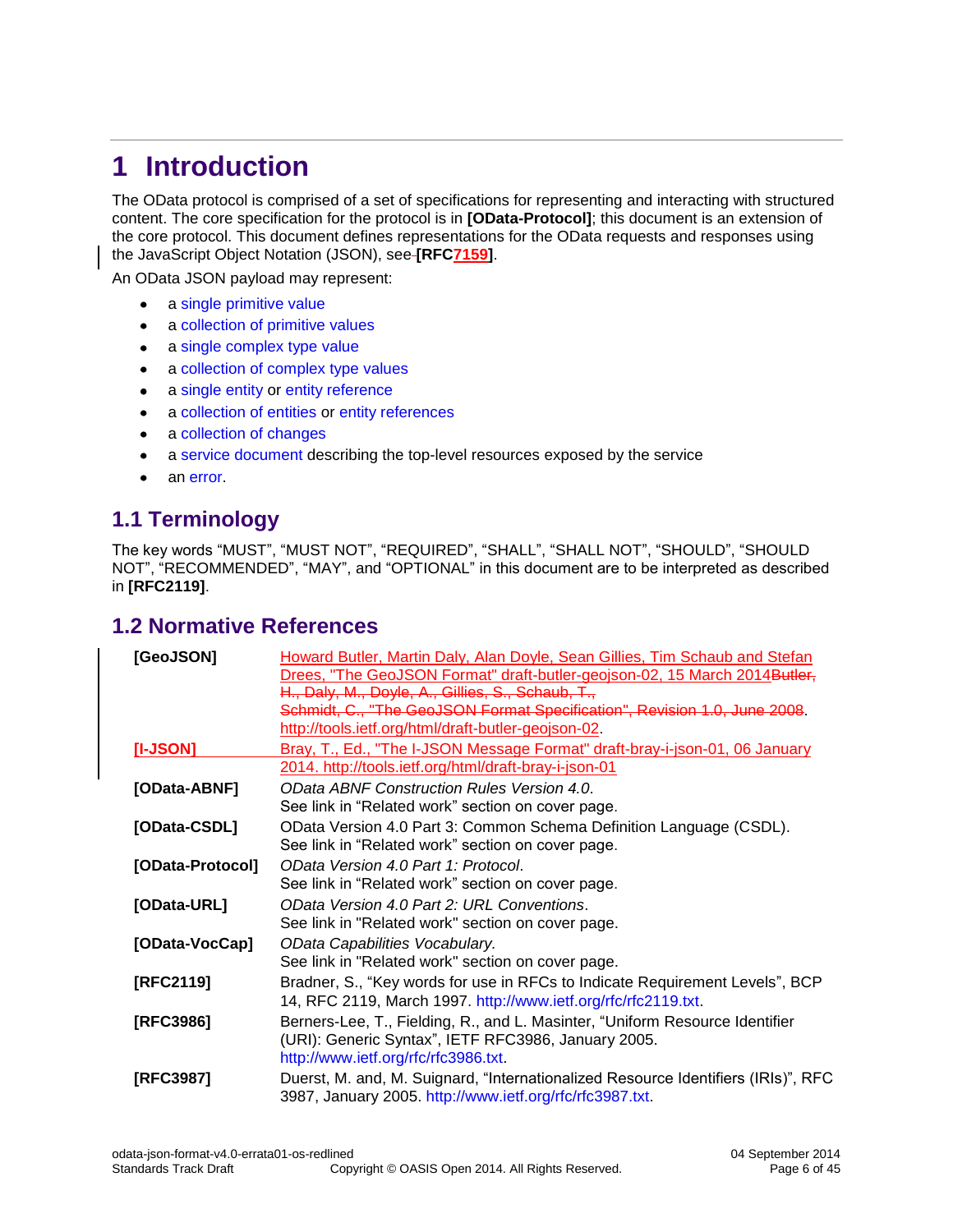<span id="page-6-3"></span><span id="page-6-1"></span>

| [RFC71594627] | Bray, T., Ed., "The JavaScript Object Notation (JSON) Data Interchange Format",<br>RFC 7159, March 2014. http://tools.ietf.org/html/rfc7159Crockford, D., "The<br>application/json Media Type for JavaScript Object Notation (JSON)", RFC 4627,<br>July 2006. http://tools.ietf.org/html/rfc4627. |
|---------------|---------------------------------------------------------------------------------------------------------------------------------------------------------------------------------------------------------------------------------------------------------------------------------------------------|
| [RFC5646]     | Phillips, A., Ed., and M. Davis, Ed., "Tags for Identifying Languages", BCP 47,<br>RFC 5646, September 2009. http://tools.ietf.org/html/rfc5646.                                                                                                                                                  |
| [ECMAScript]  | ECMAScript Language Specification Edition 5,1. June 2011. Standard ECMA-<br>262. http://www.ecma-international.org/publications/standards/Ecma-262.htm.                                                                                                                                           |

### <span id="page-6-2"></span><span id="page-6-0"></span>**1.3 Typographical Conventions**

Keywords defined by this specification use this monospaced font.

Normative source code uses this paragraph style.

Some sections of this specification are illustrated with non-normative examples.

*Example 1: text describing an example uses this paragraph style*

Non-normative examples use this paragraph style.

All examples in this document are non-normative and informative only. All other text is normative unless otherwise labeled.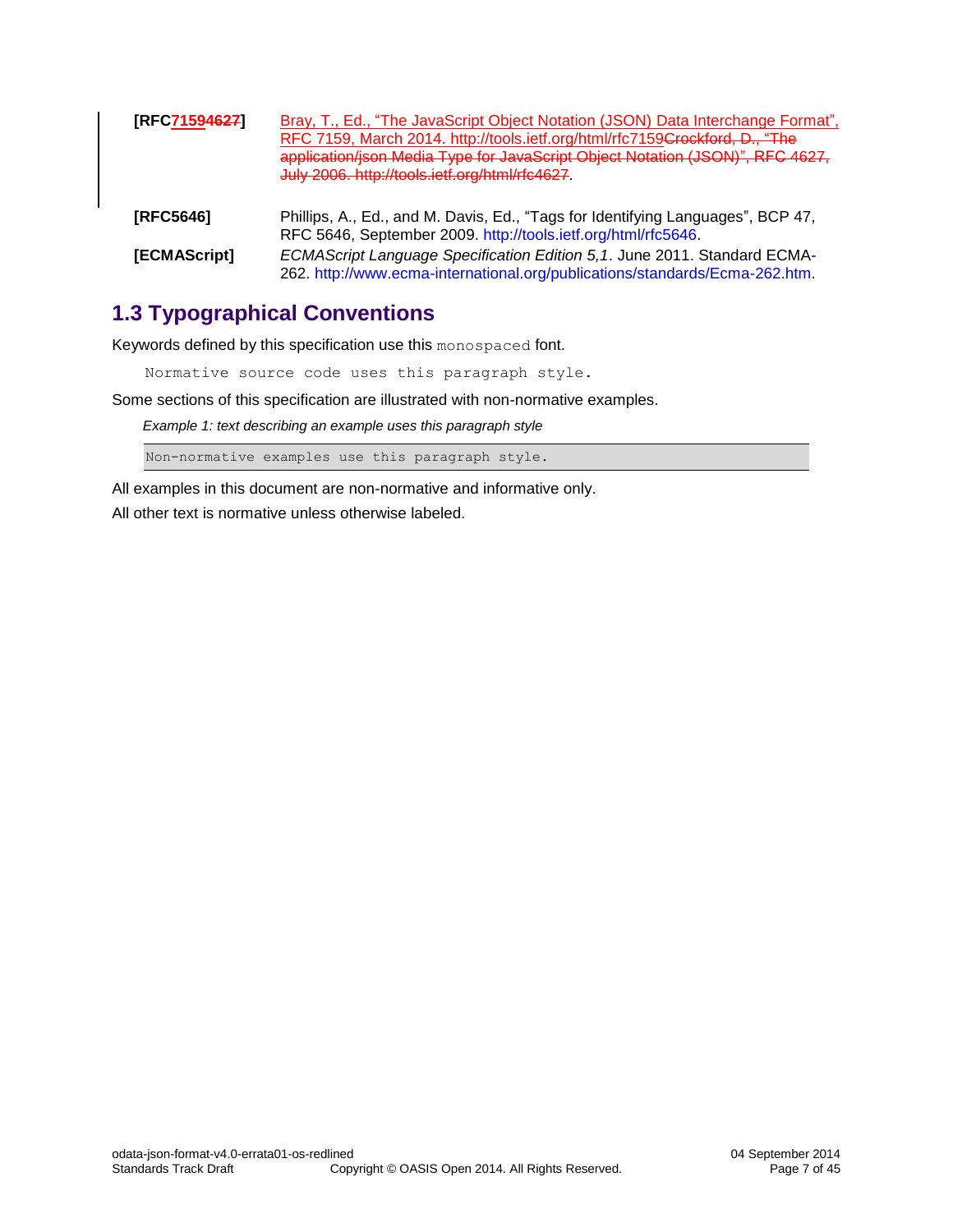# <span id="page-7-0"></span>**2 JSON Format Design**

JSON, as described in **[\[RFC7159\],](#page-6-1)** defines a text format for serializing structured data. Objects are serialized as an unordered collection of name-value pairs.

JSON does not define any semantics around the name/value pairs that make up an object, nor does it define an extensibility mechanism for adding control information to a payload.

OData's JSON format extends JSON by defining general conventions for name-value pairs that annotate a JSON object, property or array. OData defines a set of canonical annotations for control information such as ids, types, and links, and custom annotations MAY be used to add domain-specific information to the payload.

A key feature of OData's JSON format is to allow omitting predictable parts of the wire format from the actual payload. To reconstitute this data on the receiving end, expressions are used to compute missing links, type information, and other control data. These expressions (together with the data on the wire) can be used by the client to compute predictable payload pieces as if they had been included on the wire directly.

Annotations are used in JSON to capture control information that cannot be predicted (e.g., the next link of a collection) as well as a mechanism to provide values where a computed value would be wrong (e.g., if the media read link of one particular entity does not follow the standard URL conventions). Computing values from metadata expressions is compute intensive and some clients might opt for a larger payload size to avoid computational complexity; to accommodate for this the Accept header allows the client to control the amount of control information added to the response.

To optimize streaming scenarios, there are a few restrictions that MAY be imposed on the sequence in which name/value pairs appear within JSON objects. For details on the ordering requirements see [Payload Ordering Constraints.](#page-12-0)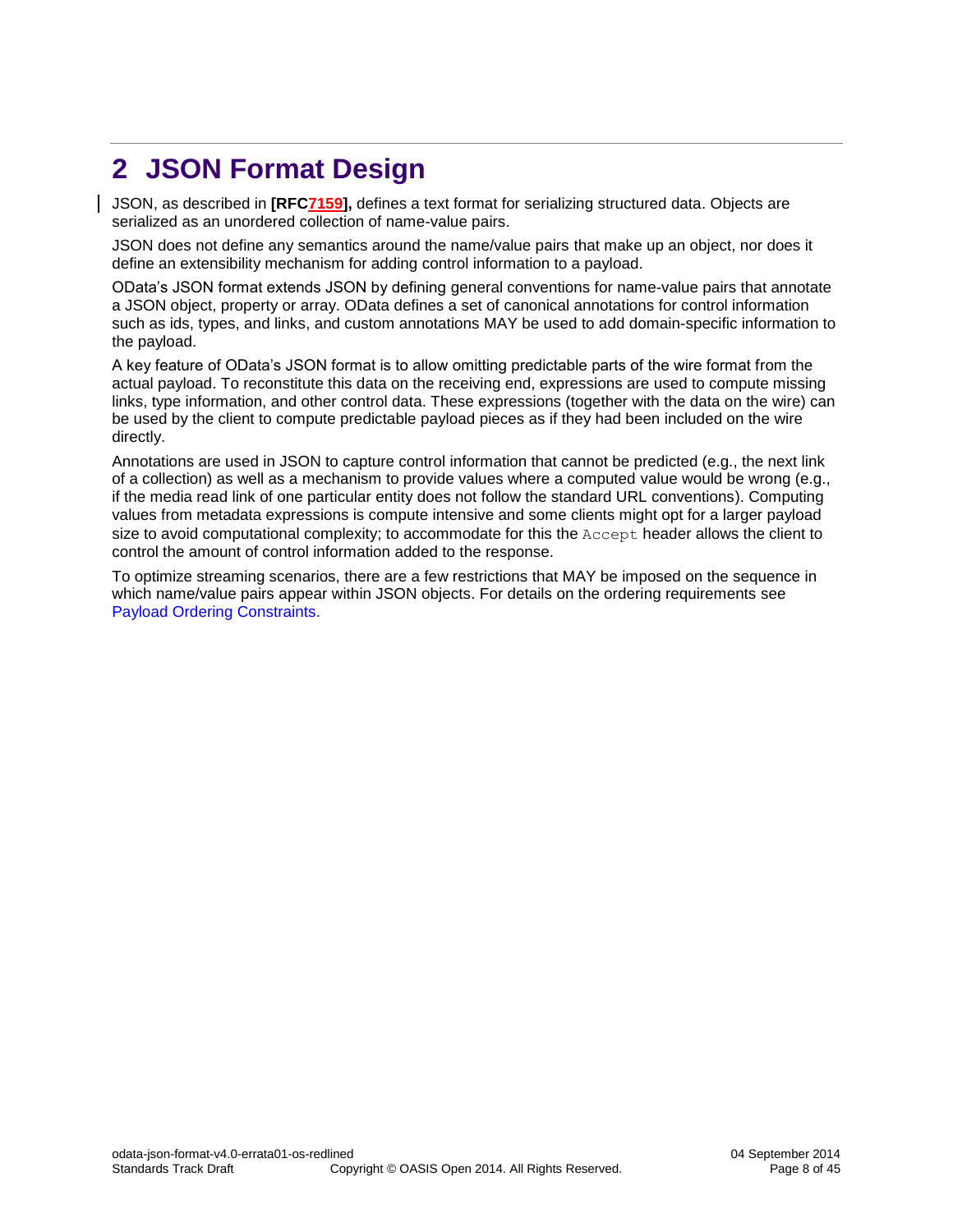# <span id="page-8-0"></span>**3 Requesting the JSON Format**

The OData JSON format can be requested using the \$format query option in the request URL with the MIME type application/json, optionally followed by format parameters, or the case-insensitive abbreviation json which MUST NOT be followed by format parameters.

Alternatively, this format can be requested using the Accept header with the MIME type application/json, optionally followed by format parameters.

If specified, \$format overrides any value specified in the Accept header.

Possible format parameters are:

- [odata.metadata](#page-8-1)
- [IEEE754Compatible](#page-9-2)  $\bullet$
- [odata.streaming](#page-12-0)  $\bullet$

Services SHOULD advertise the supported MIME types by annotating the entity container with the term Capabilities.SupportedFormats defined in **[\[OData-VocCap\]](#page-5-5)**, listing all available formats and combinations of supported format parameters.

### <span id="page-8-1"></span>**3.1 Controlling the Amount of Control Information in Responses**

The amount of [control information](#page-13-0) needed (or desired) in the payload depends on the client application and device. The odata.metadata parameter can be applied to the Accept header of an OData request to influence how much control information will be included in the response.

Other Accept header parameters (e.g., odata.streaming) are orthogonal to the odata.metadata parameter and are therefore not mentioned in this section.

If a client prefers a very small wire size and is intelligent enough to compute data using metadata expressions, the Accept header should include [odata.metadata=minimal](#page-8-2). If compute computation is more criticalexpensive than wire size or the client is incapable of computing control information, [odata.metadata=full](#page-9-0) directs the service to inline the control information that normally would be computed from metadata expressions in the payload.  $\circ$ data.metadata=none is an option for clients that have out-of-band knowledge or don't require control information.

#### <span id="page-8-2"></span>**3.1.1 odata.metadata=minimal**

The -odata.metadata=minimal format parameter indicates that the service SHOULD remove computable control information from the payload wherever possible. This is the default value for the odata.metadata parameter and will be assumed if no other value is specified in the Accept header or \$format query option. The response payload MUST contain at least the following common [annotations:](#page-38-0)

- [odata.context](#page-13-1): the root context URL of the payload and the context URL for any deleted entries or added or deleted links in a delta response, or for entities or entity collections whose set cannot be determined from the root context URL
- odata.metadataEtag: the ETag of the metadata document as applicable  $\bullet$
- [odata.etag](#page-16-0): the ETag of the entity, as appropriate
- [odata.count](#page-14-0): the total count of a collection of entities or collection of entity references, if  $\bullet$ requested
- [odata.nextLink](#page-14-1): the next link of a collection with partial results
- [odata.deltaLink](#page-15-0): the delta link for obtaining changes to the result, if requested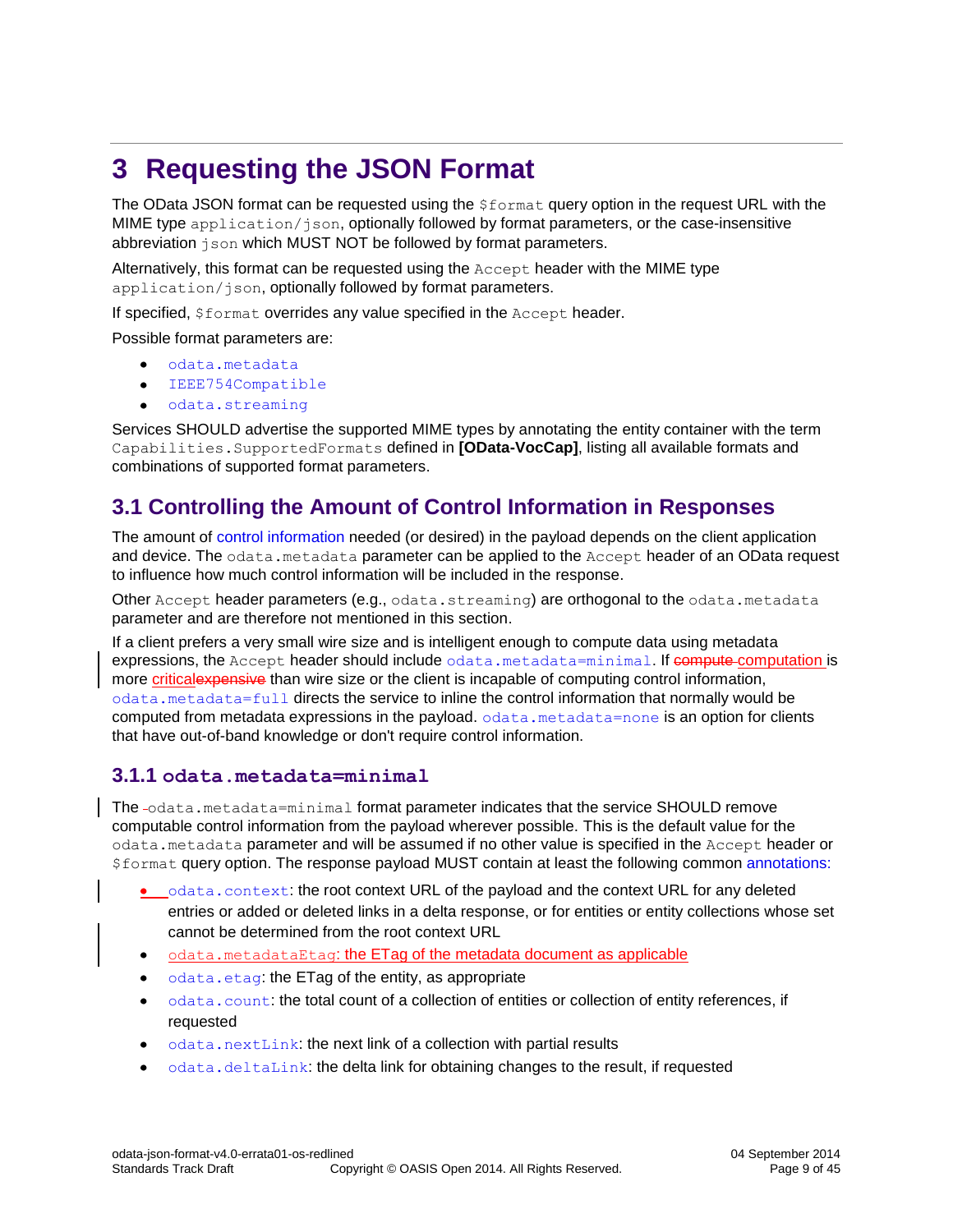In addition, odata annotations MUST appear in the payload for cases where actual values are not the same as the computed values and MAY appear otherwise. When odata annotations appear in the payload, they are treated as exceptions to the computed values.

Media entities and stream properties MAY in addition contain the following annotations:

- $\bullet$  odata. mediaEtag: the ETag of the stream, as appropriate
- [odata.mediaContentType](#page-16-3): the content type of the stream

#### <span id="page-9-0"></span>**3.1.2 odata.metadata=full**

The odata.metadata=full format parameter indicates that the service MUST include all control information explicitly in the payload.

The full list of annotations that may appear in an odata.metadata=full response is as follows:

- $\bullet$  [odata.context](#page-13-1): the context URL for a collection, entity, primitive value, or service document.
- [odata.count](#page-14-0): the total count of a collection of entities or collection of entity references, if requested.
- [odata.nextLink](#page-14-1): the next link of a collection with partial results
- [odata.deltaLink](#page-15-0): the delta link for obtaining changes to the result, if requested
- [odata.id](#page-15-1): the ID of the entity
- [odata.etag](#page-16-0): the ETag of the entity
- odata. readLink: the link used to read the entity, if the edit link cannot be used to read the  $\bullet$ entity
- $\bullet$  [odata.editLink](#page-15-2): the link used to edit/update the entity, if the entity is updatable and the odata.id does not represent a URL that can be used to edit the entity
- [odata.navigationLink](#page-16-4): the link used to retrieve the values of a navigation property
- $\bullet$  [odata.associationLink](#page-16-4): the link used to describe the relationship between this entity and related entities
- $\bullet$  [odata.type](#page-13-3): the type of the containing object or targeted property if the type of the object or targeted property cannot be heuristically determined

Media entities and stream properties may in addition contain the following annotations:

- [odata.mediaReadLink](#page-16-3): the link used to read the stream
- [odata.mediaEditLink](#page-16-3): the link used to edit/update the stream
- [odata.mediaEtag](#page-16-3): the ETag of the stream, as appropriate
- [odata.mediaContentType](#page-16-3): the content type of the stream

#### <span id="page-9-1"></span>**3.1.3 odata.metadata=none**

The odata.metadata=none format parameter indicates that the service SHOULD omit control information other than [odata.nextLink](#page-14-1) and [odata.count](#page-14-0). These annotations MUST continue to be included, as applicable, even in the odata.metadata=none case.

It is not valid to specify odata.metadata=none on a [delta request.](#page-32-0)

### <span id="page-9-2"></span>**3.2 Controlling the Representation of Numbers**

The IEEE754Compatible=true format parameter indicates that the service MUST serialize Edm. Int64 and Edm. Decimal numbers (including the [odata.count](#page-14-0), if requested) as strings. This is in conformance with **[\[I-JSON\]](#page-5-6)**.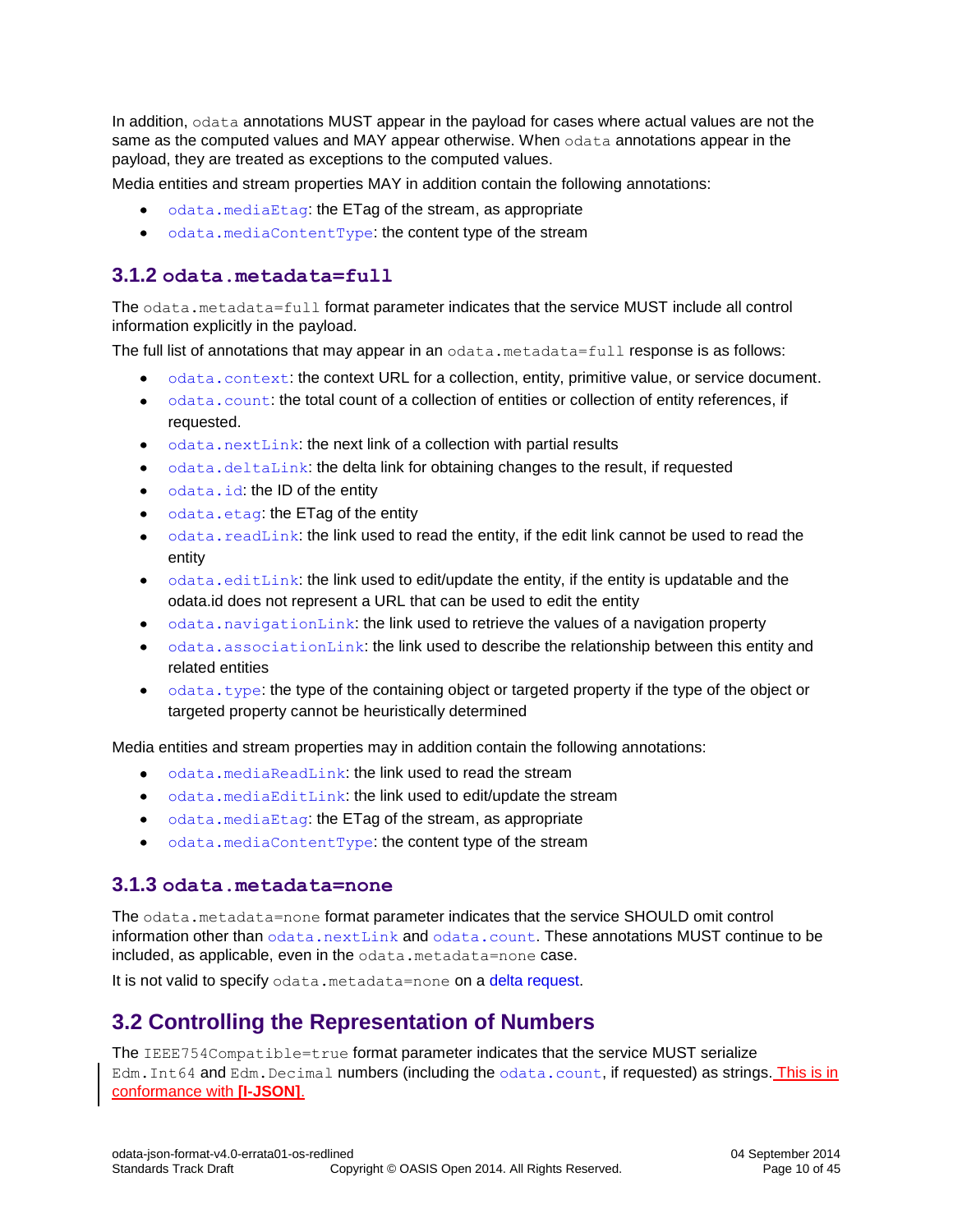If not specified, or specified as IEEE754Compatible=false, all numbers MUST be serialized as JSON numbers.

This enables support for JavaScript numbers that are defined to be 64-bit binary format IEEE 754 values **[\[ECMAScript\]](#page-6-2)** (see [section 4.3.1.9\)](http://www.ecma-international.org/ecma-262/5.1/#sec-4.3.19) resulting in integers losing precision past 15 digits, and decimals losing precision due to the conversion from base 10 to base 2.

OData JSON payloads that format Edm. Int64 and Edm. Decimal values as strings MUST specify this format parameter in the media type returned in the [Content-Type](#page-11-1) header.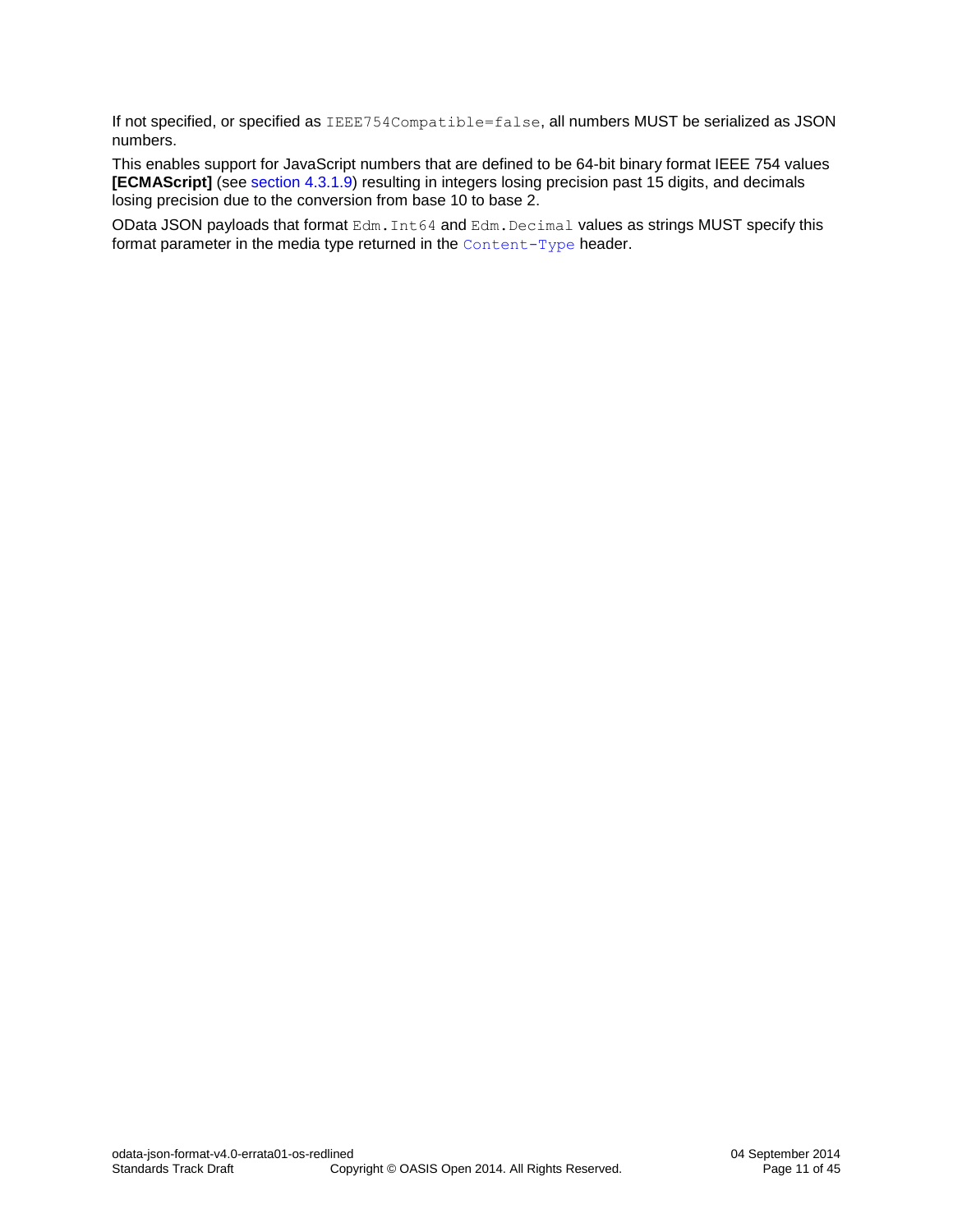# <span id="page-11-0"></span>**4 Common Characteristics**

This section describes common characteristics of the representation for OData values in JSON. A request or response body consists of several parts. It contains OData values as part of a larger document. Requests and responses are structured almost identical; the few existing differences will be explicitly called out in the respective subsections.

### <span id="page-11-1"></span>**4.1 Header Content-Type**

Requests and responses with a JSON message body MUST have a Content-Type header value of application/json.

Requests MAY add the charset parameter to the content type. Allowed values are UTF-8, UTF-16, and UTF-32. If no charset parameter is present, UTF-8 MUST be assumed.

Responses MUST include the [odata.metadata](#page-8-1) parameter to specify the amount of metadata included in the response.

Responses MUST include the [IEEE754Compatible](#page-9-2) parameter if Edm. Int64 and Edm. Decimal numbers are represented as strings.

Requests and responses MAY add the odata.streaming parameter with a value of true or false, see section [Payload Ordering Constraints.](#page-12-0)

### <span id="page-11-2"></span>**4.2 Message Body**

Each message body is represented as a single JSON object. This object is either the representation of an [entity,](#page-20-0) an [entity reference](#page-31-0) or a [complex type instance,](#page-22-0) or it contains a name/value pair whose name MUST be value and whose value is the correct representation for a [primitive value,](#page-21-1) a collection of [primitive values,](#page-22-3) a [collection of complex values,](#page-22-2) a [collection of entities,](#page-30-0) or a collection of objects that represent [changes to a previous result.](#page-32-0)

Client libraries MUST retain the order of objects within an array in JSON responses.

### <span id="page-11-3"></span>**4.3 Relative URLs**

URLs present in a payload (whether request or response) MAY be represented as relative URLs.

Relative URLs, other than those in  $\circ$  data.type, are relative to their base URL, which is

- $\bullet$ the [context](#page-13-1) URL of the same JSON object, if one exists, otherwise
- the context URL of the enclosing object, if one exists, otherwise
- the context URL of the next enclosing object, if one exists, etc. until the document root, otherwise
- the request URL.

For context URLs these rules apply starting with the second bullet point.

Within the  $odata.type$  annotation, relative URLs are relative to the base type URL, which is

- the odata.type of the enclosing object, if one exists, otherwise
- the odata.type of the next enclosing object, if one exists, etc. until the document root, otherwise
- the context URL of the document root, if one exists, otherwise
- the request URL.

Processors expanding the URLs MUST use normal URL expansion rules as defined in **[\[RFC3986\]](#page-5-7)**. This means that if the base URL is a context URL, the part starting with  $\frac{1}{2}$  metadata  $\frac{1}{2}$  is ignored when resolving the relative URL.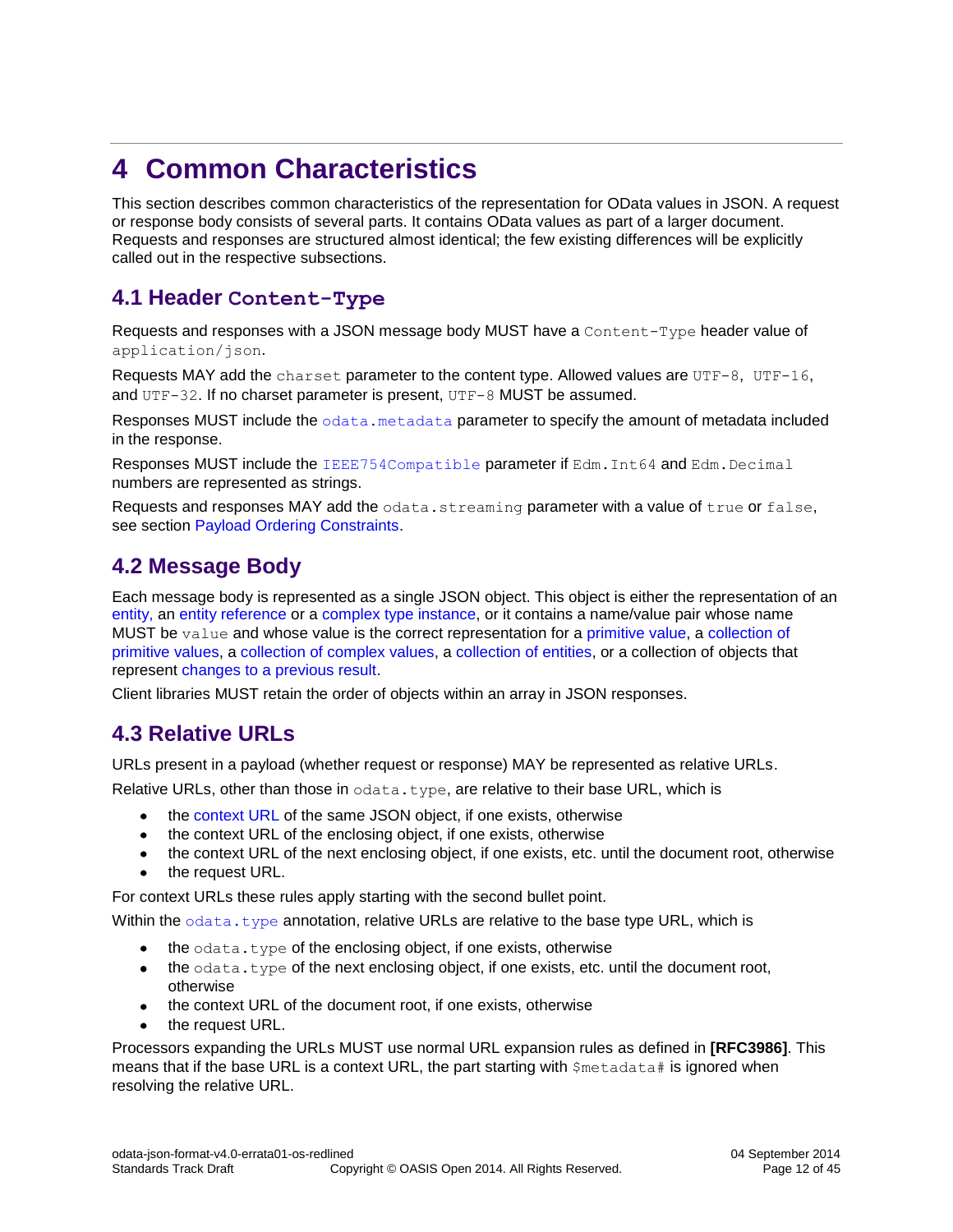Clients that receive relative URLs in response payloads SHOULD use the same relative URLs, where appropriate, in request payloads (such as [bind operations](#page-25-1) and batch requests) and in system query options (such as \$id).

*Example 2:*

```
{
 "@odata.context": "http://host/service/$metadata#Customers/$entity",
  ...
  "@odata.editLink": "Customers('ALFKI')",
  ...
 "Orders@odata.navigationLink": "Customers('ALFKI')/Orders",
  ...
}
```
*The resulting absolute URLs are http://host/service/Customers('ALFKI') and http://host/service/Customers('ALFKI')/Orders.*

### <span id="page-12-0"></span>**4.4 Payload Ordering Constraints**

Ordering constraints MAY be imposed on the JSON payload in order to support streaming scenarios. These ordering constraints MUST only be assumed if explicitly specified as some clients (and services) might not be able to control, or might not care about, the order of the JSON properties in the payload.

Clients can request that a JSON response conform to these ordering constraints by specifying a media type of application/json with the odata.streaming=true parameter in the Accept header or \$format query option. Services MUST return 406 Not Acceptable if the client only requests streaming and the service does not support it.

Processors MUST only assume streaming support if it is explicitly indicated in the Content-Type header via the odata.streaming=true parameter.

*Example 3: a payload with* 

Content-Type: application/json;odata.metadata=minimal;odata.streaming=true

*can be assumed to support streaming, whereas a payload with* 

Content-Type: application/json;odata.metadata=minimal

*cannot be assumed to support streaming.* 

JSON producers are encouraged to follow the payload ordering constraints whenever possible (and include the odata.streaming=true content type parameter) to support the maximum set of client scenarios.

To support streaming scenarios the following payload ordering constraints have to be met:

- If present, the odata.context annotation MUST be the first property in the JSON object.  $\bullet$
- The odata.type annotation, if present, MUST appear next in the JSON object.  $\bullet$
- The odata.id and odata.etag annotations MUST appear before any property or property  $\bullet$ annotation.
- All annotations for a structural or navigation property MUST appear as a group immediately before the property they annotate. The one exception is the  $\text{odata.nextLink}$  annotation of an expanded collection which MAY appear after the navigation property it annotates.
- $\bullet$  All other  $odata$  annotations can appear anywhere in the payload as long as they do not violate any of the above rules.
- Annotations for navigation properties MUST appear after all structural properties.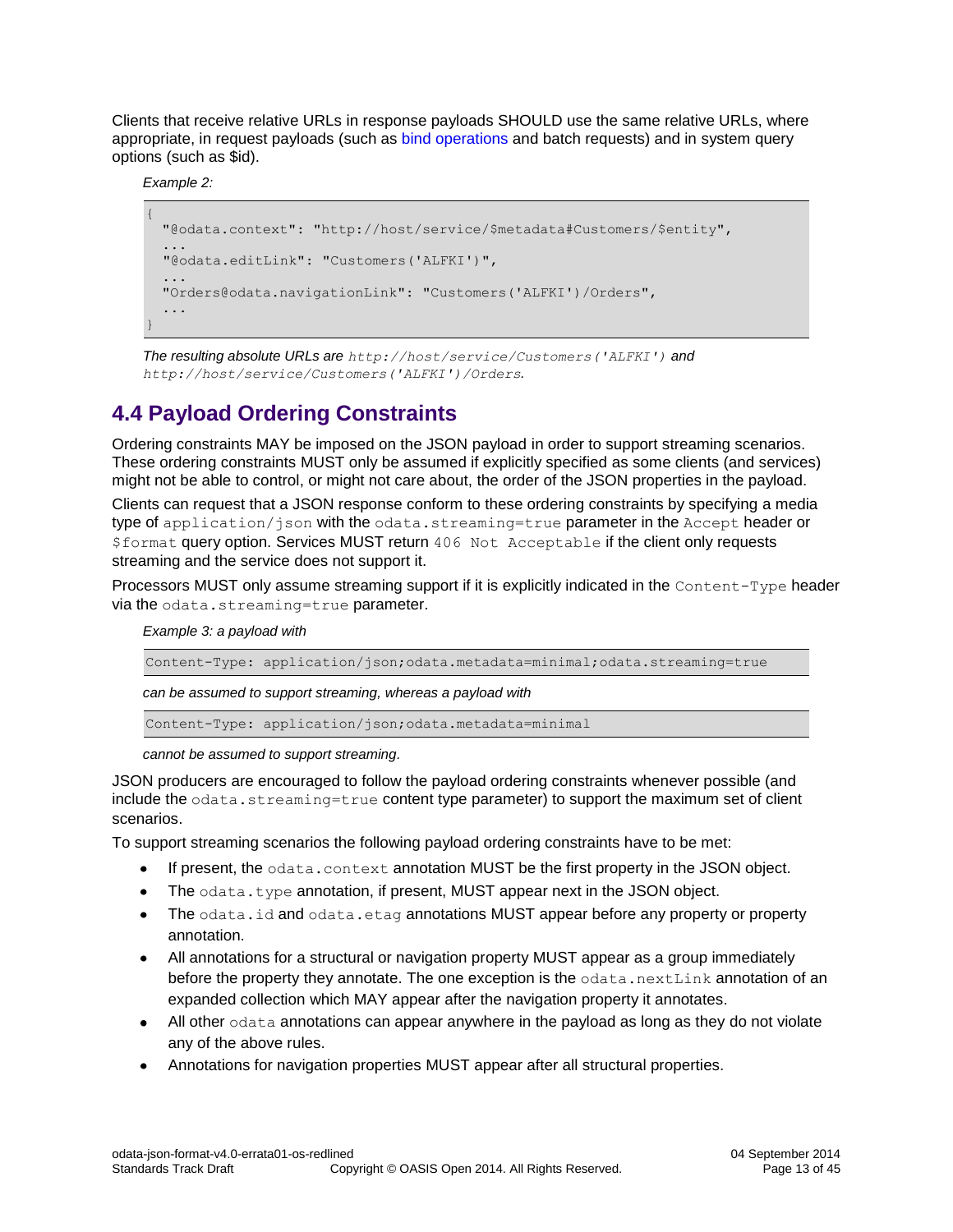### <span id="page-13-0"></span>**4.5 Control Information**

In addition to the "pure data" a message body MAY contain control information that is represented as [annotations](#page-38-0) whose names start with odata followed by a dot.

In some cases control information is required in request payloads; this is called out in the following subsections.

Clients Receivers that encounter unknown annotations in any namespace, including the odata namespace, MUST NOT stop processing and MUST NOT signal an error.

#### <span id="page-13-1"></span>**4.5.1 Annotation odata.context**

The odata.context annotation returns the context URL (see **[\[OData-Protocol\]](#page-5-3)**) for the payload. This URL can be absolute or [relative.](#page-11-3)

The odata.context annotation is not returned if [odata.metadata=none](#page-9-1) is requested. Otherwise

it The odata.context annotation MUST be the first property of any JSON response that does not  $s$ pecify odata

The odata.context annotation MUST also be included in requests and responses for entities whose entity set cannot be determined from the context URL of the collection.

For more information on the format of the context URL, see **[\[OData-Protocol\]](#page-5-3)**.

Request payloads in JSON do not require context URLs. It MAY be include a context URLd as a base URL for [relative URLs](#page-11-3) in the request payload.

Response payloads SHOULD NOT contain the context URL if odata.metadata=none is requested.

*Example 4:*

```
{
  "@odata.context": "http://host/service/$metadata#Customers/$entity",
  "@odata.metadataEtag": "W/\"A1FF3E230954908F\"",
 ...
}
```
#### <span id="page-13-2"></span>**4.5.2 Annotation odata.metadataEtag**

The odata.metadataEtag annotation MAY appear in a response in order to specify the entity tag (ETag) that can be used to determine the version of the metadata of the response.

For details on how ETags are used, see **[\[OData-Protocol\]](#page-5-3)**.

#### <span id="page-13-3"></span>**4.5.3 Annotation odata.type**

The odata.type annotation specifies the type of a JSON object or name/value pair. Its value is a URI that identifies the type of the property or object. For built-in primitive types the value is the unqualified name of the primitive type, specified as a URI fragment. For all other types, the URI may be absolute or relative to the  $\circ$ data.type of the containing object. The root  $\circ$ data.type may be absolute or relative to the root [context URL.](#page-13-1)

For non-built in primitive types, the URI contains the namespace-qualified or alias-qualified type, specified as a URI fragment. For properties that represent a collection of values, the fragment is the namespacequalified or alias-qualified element type enclosed in parentheses and prefixed with Collection.

The odata.type annotation MUST appear in requests and in responses with in [minimal](#page-8-2) or [full](#page-9-0) metadata, if the type cannot be heuristically determined, as described below, and one of the following is true:

- The type is derived from the type specified for the (collection of) entities or (collection of) complex type instances, or
- The type is for a property whose type is not declared in \$metadata.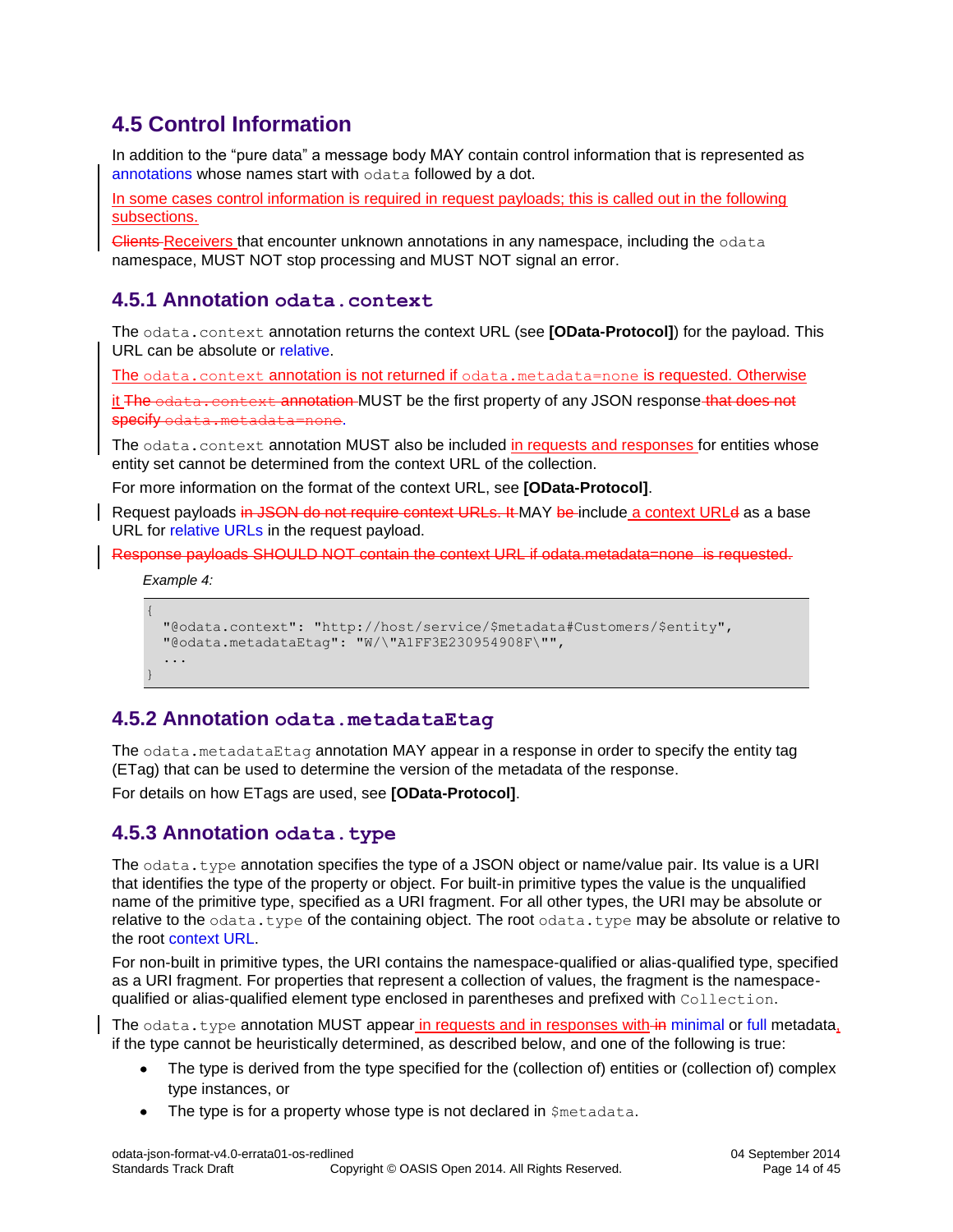The following heuristics are used to determine the primitive type of a dynamic property in the absence of the odata.type annotation:

- Boolean values have a first-class representation in JSON and do not need any additional annotations.
- Numeric values have a first-class representation in JSON but are not further distinguished, so  $\bullet$ they include an [odata.type](#page-13-3) annotation unless their type is Double. and do not need any additional annotations. If the value of a property is represented as a number without a dot  $(.)$ ,  $\epsilon$ or E embedded, the type should be interpreted as an integer value, otherwise as a decimal, double, or single value.
- The special floating-point values NaN, INF, and -INF are serialized as strings and MUST have an [odata.type](#page-13-3) annotation to specify the numeric type.
- String values do have a first class representation in JSON, but there is an obvious collision: OData also encodes a number of other primitive types as strings, e.g. DateTimeOffset, Int64 in the presence of the [IEEE754Compatible](#page-9-2) format parameter etc. If a property appears in JSON string format, it should be treated as a string value unless the property is known (from the metadata document) to have a different type.

For more information on namespace- and alias-qualified names, see **[\[OData-CSDL\]](#page-5-8)**.

*Example 5: entity of type Model.VipCustomer defined in the metadata document of the same service with a dynamic property of type Edm.Double and a value of positive infinity*

```
{
  "@odata.context": "http://host/service/$metadata#Customers/$entity",
  "@odata.type": "#Model.VipCustomer",
 "ID": 2,
 "DynamicLimit": "INF",
 "DynamicLimit@odata.type": "#Double",
 ...
}
```
*Example 6: entity of type Model.VipCustomer defined in the metadata document of a different service*

```
{
  "@odata.context": "http://host/service/$metadata#Customers/$entity",
  "@odata.type": "http://host/alternate/$metadata#Model.VipCustomer",
  "ID": 2,
  ...
}
```
#### <span id="page-14-0"></span>**4.5.4 Annotation odata.count**

The odata.count annotation occurs only in responses and can annotate any contains the count of a collection [of entities](#page-30-0) or a [collection of entity references,](#page-31-0) see **[\[OData-Protocol\]](#page-5-3)** section 11.2.4.511.2.5.5 System Query Option  $$count$ . Its value is an Edm. Int64 value corresponding to the total count of members in the collection represented by the request.

#### <span id="page-14-1"></span>**4.5.5 Annotation odata.nextLink**

The odata.nextLink annotation indicates that a response is only a subset of the requested collection of entities or collection of entity references. It contains a URL that allows retrieving the next subset of the requested collection.

This annotation can also be applied to [expanded to-many navigation properties.](#page-24-3)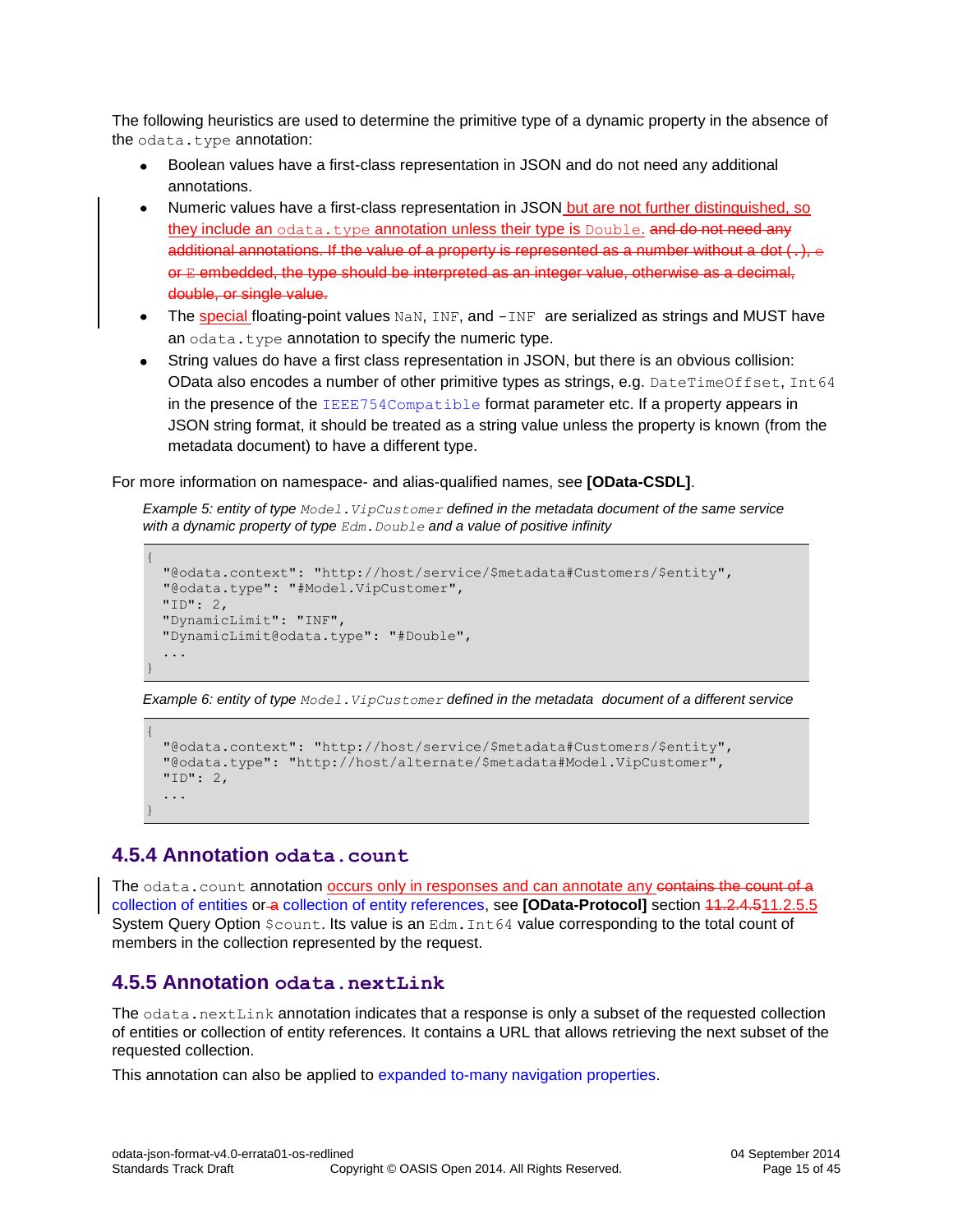### <span id="page-15-0"></span>**4.5.6 Annotation odata.deltaLink**

The odata.deltaLink annotation contains a URL that can be used to retrieve changes to the current set of results. The odata.deltaLink annotation MUST only appear on the last page of results. A page of results MUST NOT have both an  $\text{odata}.$  deltaLink annotation and an  $\text{odata}.$  nextLink annotation.

### <span id="page-15-1"></span>**4.5.7 Annotation odata.id**

The odata.id annotation contains the entity-id; see **[\[OData-Protocol\]](#page-5-3)**. By convention the entity-id is identical to the canonical URL of the entity, as defined in **[\[OData-URL\]](#page-5-9)**.

The odata.id annotation MUST appear in responses if [odata.metadata=full](#page-9-0) is requested, or if [odata.metadata=minimal](#page-8-2) is requested and any of the entity's key fields are omitted from the response *or* if the entity-id is not identical to the canonical URL of the entity after

- IRI-to-URI conversion as defined in **[\[RFC3987\]](#page-5-10)**,
- relative resolution of relative URLs as defined in section 5.2 of **[\[RFC3986\]](#page-5-7)**, and
- percent-encoding normalization as defined in section 6 of **[\[RFC3986\]](#page-5-7)**.

Note that the entity-id MUST be invariant across languages, so if key values are language dependent then the odata.id MUST be included if it does not match convention for the localized key values. If the odata.id is represented, it MAY be a [relative URL.](#page-11-3)

If the entity is transient (i.e. cannot be read or updated), the  $\text{odata}$ , id annotation MUST appear and have the null value.

The odata.id annotation MUST NOT appear for a collection. Its meaning in this context is reserved for future versions of this specification.

Entities with odata.id equal to null cannot be compared to other entities, reread, or updated. If [odata.metadata=minimal](#page-8-2) is specified and the odata.id is not present in the entity then the canonical URL MUST be used as the entity-id.

#### <span id="page-15-2"></span>**4.5.8 Annotation odata.editLink and odata.readLink**

The odata.editLink annotation contains the edit URL of the entity; see **[\[OData-Protocol\]](#page-5-3)**.

The odata.readLink annotation contains the read URL of the entity or collection; see **[\[OData-](#page-5-3)[Protocol\]](#page-5-3)**.

The odata.editLink and odata.readLink annotations are ignored in request payloads and not written in responses if [odata.metadata=none](#page-9-1) is requested.

The default value of both the edit URL and read URL is the entity's [entity-id](#page-15-1) appended with a cast segment to the type of the entity if its type is derived from the declared type of the entity set. If neither the odata.editLink nor the odata.readLink annotation is present in an entity, the client uses this default value for the edit URL.

For updatable entities:

- $\bullet$  The odata.editLink annotation is written if [odata.metadata=full](#page-9-0) is requested or if [odata.metadata=minimal](#page-8-2) is requested and the edit URL differs from the default value of the edit URL.
- The odata.readLink annotation is written if the read URL is different from the edit URL. If no odata.readLink annotation is present, the read URL is identical to the edit URL.

For read-only entities:

The odata.readLink annotation is written if [odata.metadata=full](#page-9-0) is requested or if [odata.metadata=minimal](#page-8-2) is requested and its value differs from the default value of the read URL.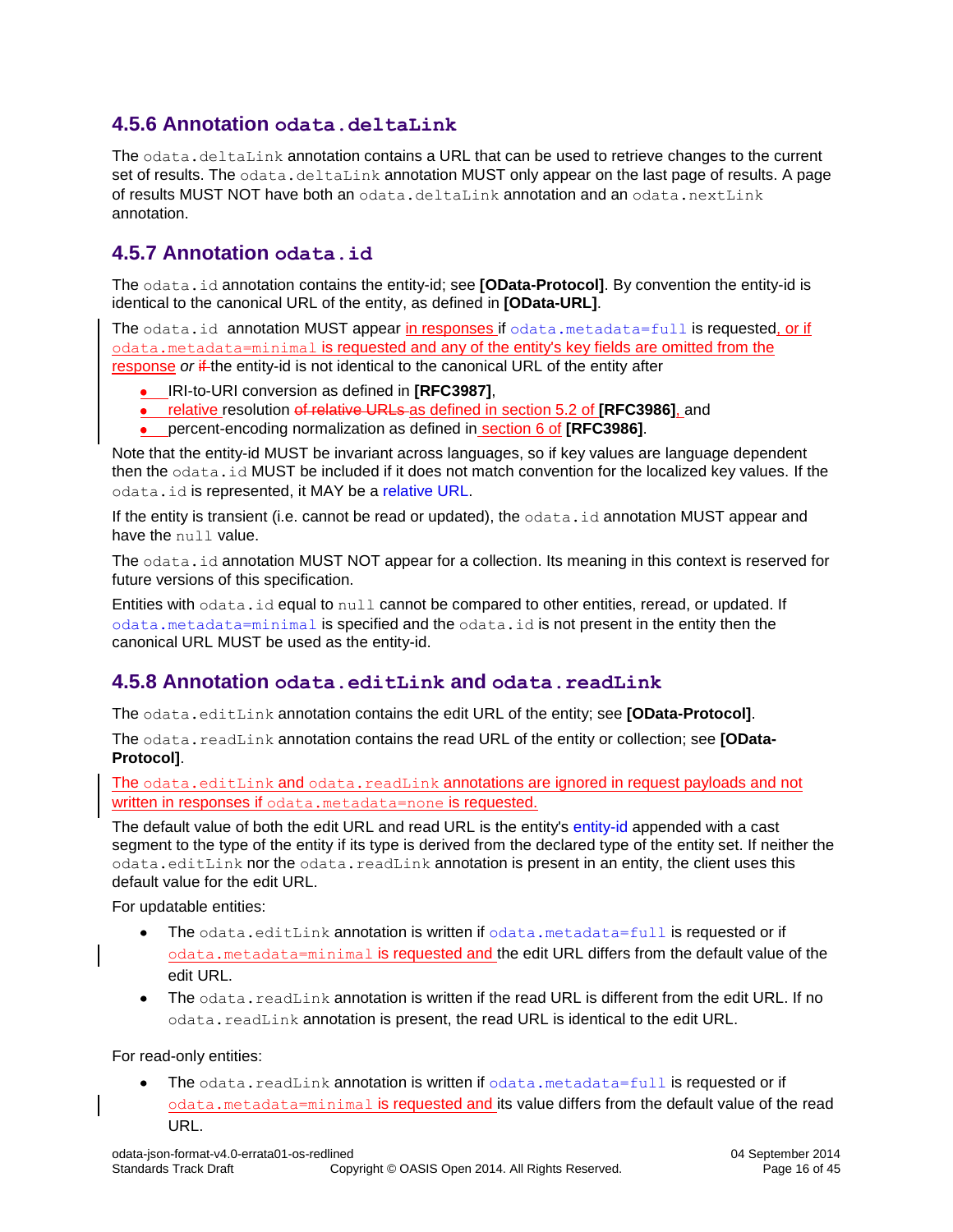• The odata.readLink annotation may also be written if [odata.metadata=minimal](#page-8-2) is specified in order to signal that an individual entity is read-only.

For collections:

- The odata.readLink annotation, if written, MUST be the request URL that produced the  $\bullet$ collection.
- The odata.editLink annotation MUST NOT be written as its meaning in this context is reserved for future versions of this specification.

#### <span id="page-16-0"></span>**4.5.9 Annotation odata.etag**

The  $\text{odata}.$  etag annotation MAY be applied to an [entity](#page-20-0) in a response. The value of the annotation is an entity tag (ETag) which is an opaque string value that can be used in a subsequent request to determine if the value of the entity has changed.

For details on how ETags are used, see **[\[OData-Protocol\]](#page-5-3)**.

<span id="page-16-4"></span>The odata.etag annotation is ignored in request payloads and not written in responses if [odata.metadata=none](#page-9-1) is requested.

#### <span id="page-16-1"></span>**4.5.10 Annotation odata.navigationLink and odata.associationLink**

The odata.navigationLink annotation in a response contains a *navigation URL* that can be used to retrieve an entity or collection of entities related to the current entity via a [navigation property.](#page-24-0)

The *default computed value of a navigation URL* is the value of the [read](#page-15-2) URL appended with a segment containing the name of the navigation property. The service MAY omit the odata.navigationLink annotation if [odata.metadata=minimal](#page-8-2) has been specified on the request and the navigation link matches this computed value.

The odata.associationLink annotation in a response contains an *association URL* that can be used to retrieve a reference to an entity or a collection of references to entities related to the current entity via a navigation property.

The *default computed value of an association URL* is the value of the navigation URL appended with  $\sqrt{3}$ ref. The service MAY omit the odata.associationLink annotation if the association link matches this computed value.

<span id="page-16-3"></span>The odata.navigationLink and odata.associationLink annotations are ignored in request payloads and not written in responses if [odata.metadata=none](#page-9-1) is requested.

#### <span id="page-16-2"></span>**4.5.11 Annotation odata.media\***

For [media entities](#page-28-0) and [stream properties](#page-27-0) at least one of the annotations odata.mediaEditLink and odata.mediaReadLink MUST be included in responses if that they don't follow standard URL conventions as defined in **[\[OData-URL\]](#page-5-9)** or if [odata.metadata=full](#page-9-0) is requested.

at least one of the annotations odata.mediaEditLink and odata.mediaReadLink MUST be included.

The odata.mediaEditLink annotation contains a URL that can be used to update the binary stream associated with the media entity or stream property. It MUST be included for updatable media entities if it differs from the value of the odata.id, and for updatable stream properties if it differs from standard URL conventions.

The odata.mediaReadLink annotation contains a URL that can be used to read the binary stream associated with the media entity or stream property. It MUST be included if its value differs from the value of the associated odata.mediaEditLink, if present, or the value of the odata.id for media entities if the associated odata.mediaEditLink is not present.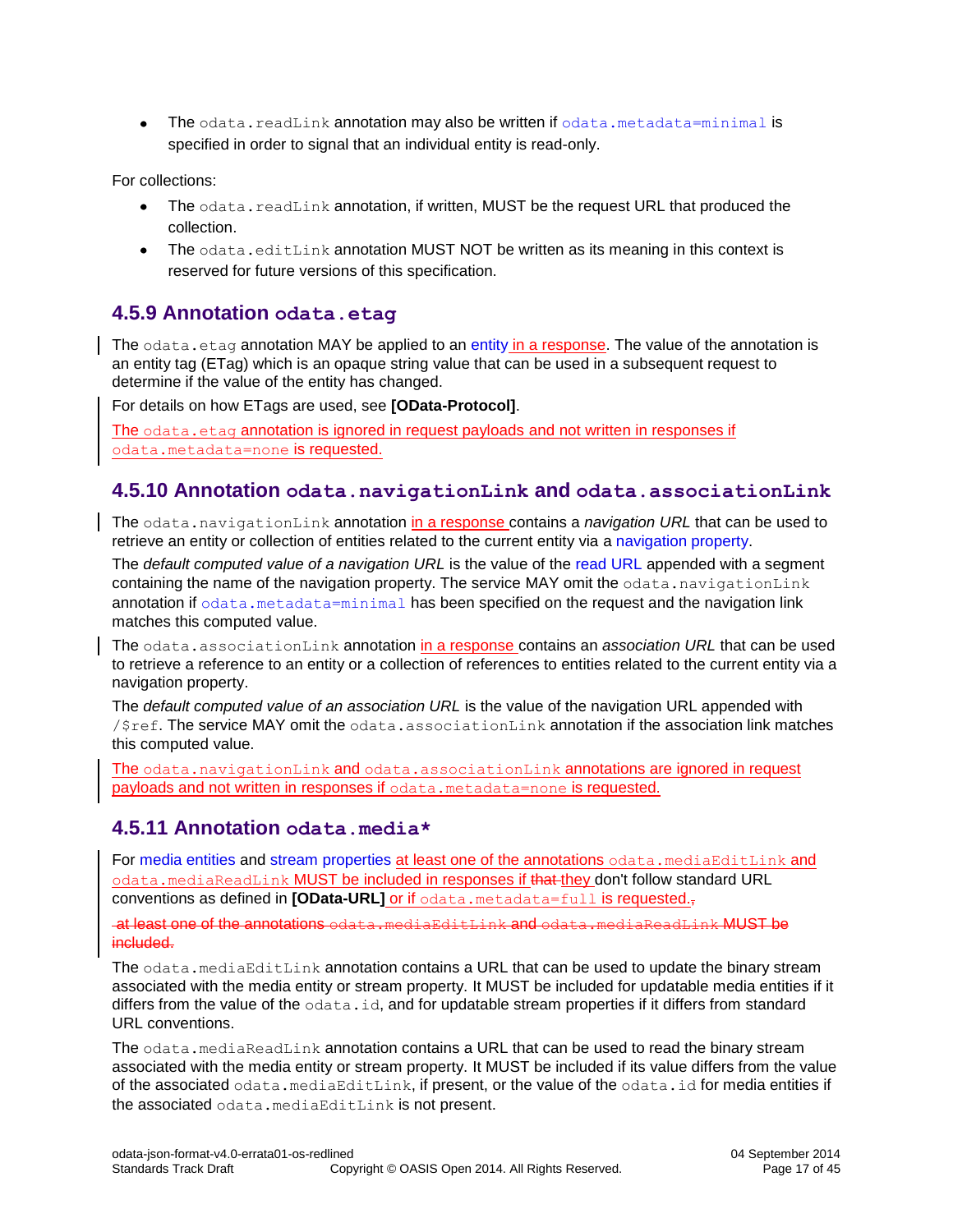The odata.mediaContentType annotation MAY be included; its value SHOULD match the content type of the binary stream represented by the odata.mediaReadLink URL. This is only a hint; the actual content type will be included in a header when the resource is requested.

The odata.mediaEtag annotation MAY be included; its value is the ETag of the binary stream represented by this media entity or stream property.

The odata.media\* annotations are ignored in request payloads and not written in responses if [odata.metadata=none](#page-9-1) is requested.

*Example 7:*

```
{
  "@odata.context": "http://host/service/$metadata#Employees/$entity",
  "@odata.mediaReadLink": "Employees(1)/$value",
  "@odata.mediaContentType": "image/jpeg",
  "EmployeeID": 1,
  ...
}
```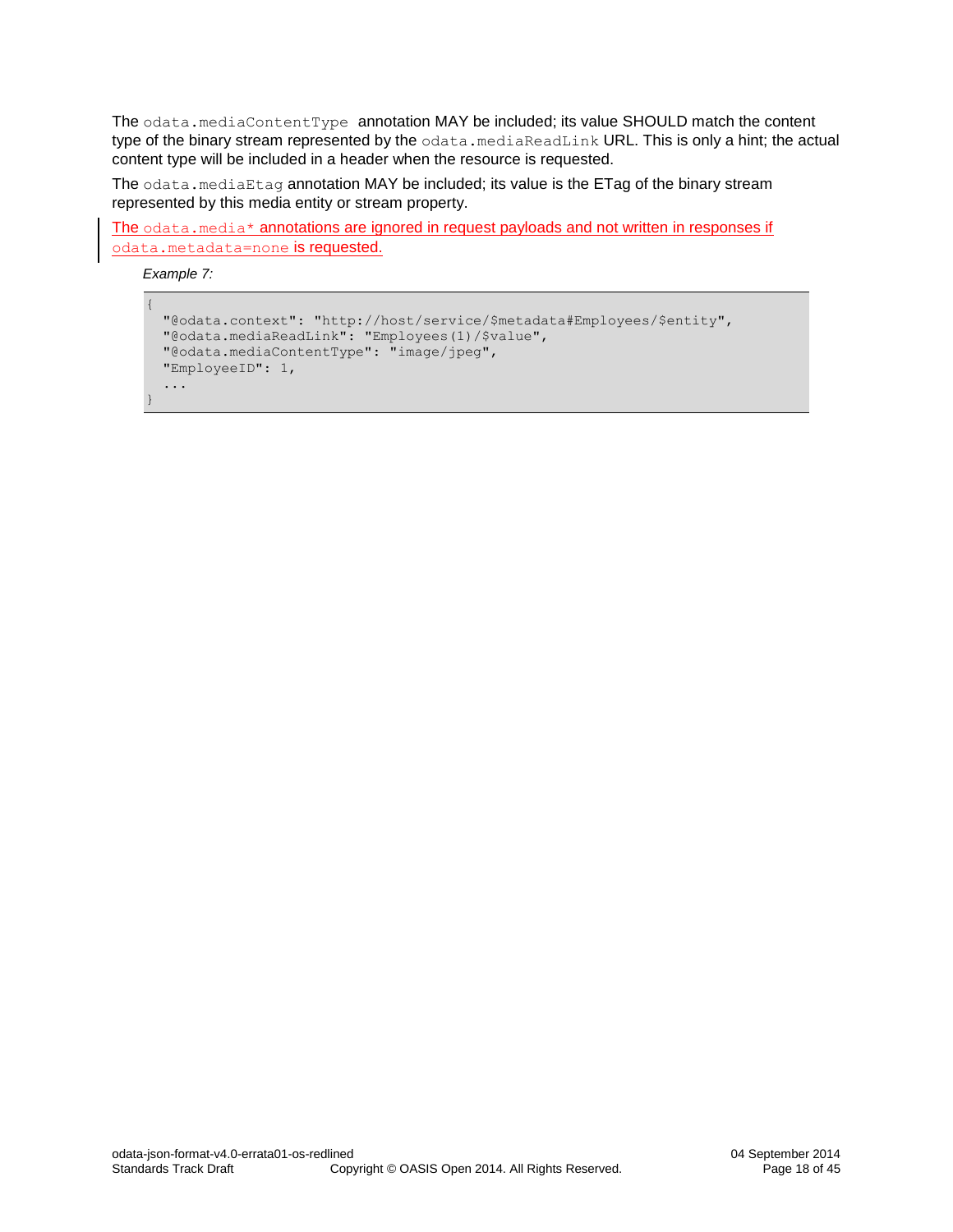### <span id="page-18-0"></span>**5 Service Document**

A service document in JSON is represented as a single JSON object with at least two properties; odata.context and value.

The value of the odata.context property MUST be the URL of the metadata document, without any fragment part.

The value of the value property MUST be a JSON Array containing one element for each entity set and function import with an explicit or default value of true for the attribute IncludeInServiceDocument and each singleton exposed by the service, see **[\[OData-CSDL\]](#page-5-8)**.

Each element MUST be a JSON object with at least two name/value pairs, one with name name containing the name of the entity set, function import, or singleton, and one with name  $\text{url}$  containing the URL of the entity set, which may be an absolute or a [relative URL.](#page-11-3) It MAY contain a name/value pair with name title containing a human-readable, language-dependent title for the object.

JSON objects representing an entity set MAY contain an additional name/value pair with name kind and a value of EntitySet. If the kind name/value pair is not present, the object MUST represent an entity set.

JSON objects representing a function import MUST contain the kind name/value pair with a value of FunctionImport.

JSON objects representing a singleton MUST contain the kind name/value pair with a value of Singleton.

JSON objects representing a related service document MUST contain the kind name/value pair with a value of ServiceDocument.

Clients that encounter unknown values of the kind name/value pair not defined in this version of the specification MUST NOT stop processing and MUST NOT signal an error.

*Example 8:*

{

```
 "@odata.context": "http://host/service/$metadata",
   "value": [
        { 
            "name": "Orders",
            "kind": "EntitySet",
            "url": "Orders"
        },
         {
            "name": "OrderItems",
            "title": "Order Details",
            "url": "OrderItems"
        },
\left\{ \begin{array}{ccc} 0 & 0 & 0 \\ 0 & 0 & 0 \\ 0 & 0 & 0 \\ 0 & 0 & 0 \\ 0 & 0 & 0 \\ 0 & 0 & 0 \\ 0 & 0 & 0 \\ 0 & 0 & 0 \\ 0 & 0 & 0 \\ 0 & 0 & 0 \\ 0 & 0 & 0 \\ 0 & 0 & 0 \\ 0 & 0 & 0 \\ 0 & 0 & 0 & 0 \\ 0 & 0 & 0 & 0 \\ 0 & 0 & 0 & 0 \\ 0 & 0 & 0 & 0 & 0 \\ 0 & 0 & 0 & 0 & 0 \\ 0 & 0 & 0 & 0 & 0 \\ 0 & 0 & 0 & 0 "name": "TopProducts",
            "title": "Best-Selling Products",
            "kind": "FunctionImport",
            "url": "TopProducts"
        },
\left\{\begin{array}{ccc} & & \\ & & \end{array}\right\} "name": "Contoso",
            "title": "Contoso Ltd.",
            "kind": "Singleton",
            "url": "Contoso"
        },
```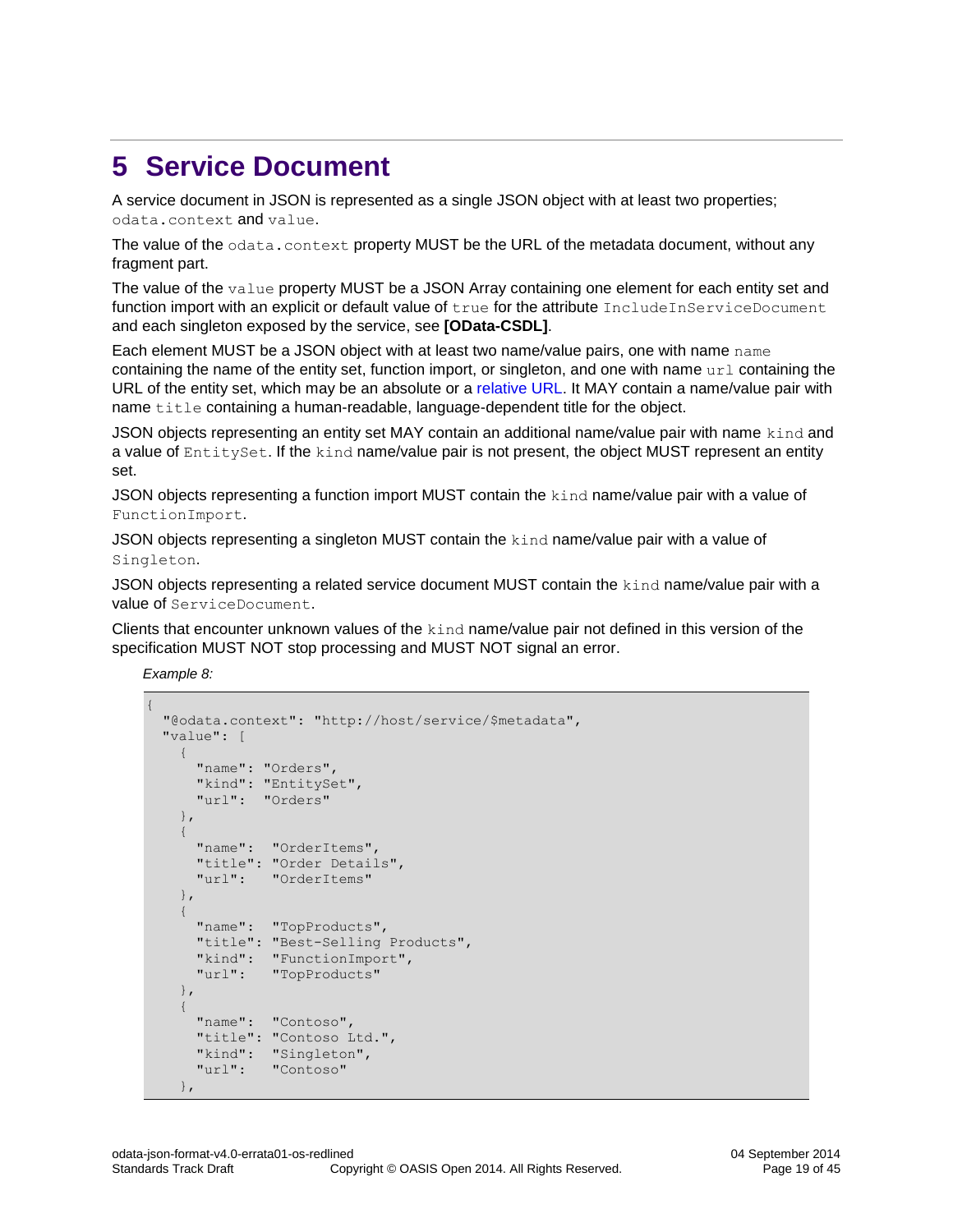```
 {
"name": "Human Resources",
 "kind": "ServiceDocument",
 "url": "http://host/HR/"
    }
  ]
```
}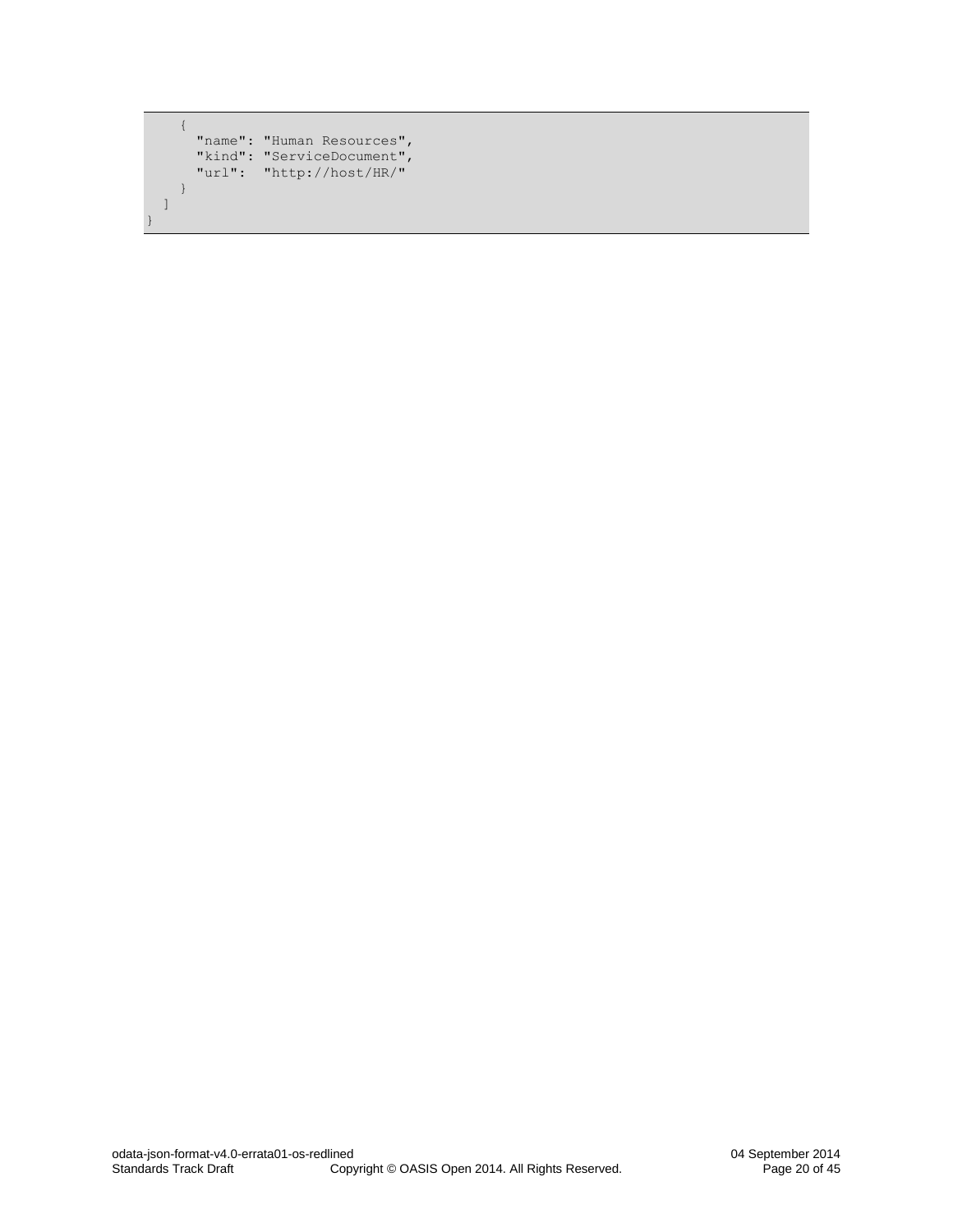### <span id="page-20-0"></span>**6 Entity**

An entity is serialized as a JSON object.

Each [property](#page-21-0) to be transmitted is represented as a name/value pair within the object. The order properties appear within the object is considered insignificant.

An entity in a payload may be a complete entity, a projected entity (see *System Query Option* \$select **[\[OData-Protocol\]](#page-5-3)**), or a partial entity update (see *Update an Entity* in **[\[OData-Protocol\]](#page-5-3)**).

An entity representation can be (modified and) round-tripped to the service directly. The [context URL](#page-13-1) is used in requests only as a base for [relative URLs.](#page-11-3)

*Example 9: entity with odata.metadata=minimal*

```
{
  "@odata.context": "http://host/service/$metadata#Customers/$entity",
 "ID": "ALFKI",
 "CompanyName": "Alfreds Futterkiste",
 "ContactName": "Maria Anders",
 "ContactTitle": "Sales Representative",
 "Phone": "030-0074321",
 "Fax": "030-0076545",
 "Address": {
    "Street": "Obere Str. 57",
    "City": "Berlin",
    "Region": null,
    "PostalCode": "D-12209"
 }
}
```
*Example 10: entity with odata.metadata=full*

```
{
 "@odata.context": "http://host/service/$metadata#Customers/$entity",
 "@odata.id": "Customers('ALFKI')",
 "@odata.etag": "W/\"MjAxMy0wNS0yN1QxMTo1OFo=\"",
 "@odata.editLink": "Customers('ALFKI')",
 "ID": "ALFKI",
 "CompanyName": "Alfreds Futterkiste",
 "ContactName": "Maria Anders",
 "ContactTitle": "Sales Representative",
 "Phone": "030-0074321",
 "Fax": "030-0076545",
 "Address": {
    "Street": "Obere Str. 57",
    "City": "Berlin",
    "Region": null,
    "PostalCode": "D-12209",
    "Country@odata.associationLink":"Customers('ALFKI')/Address/Country/$ref",
    "Country@odata.navigationLink": "Customers('ALFKI')/Address/Country"
  },
 "Orders@odata.associationLink": "Customers('ALFKI')/Orders/$ref",
  "Orders@odata.navigationLink": "Customers('ALFKI')/Orders"
}
```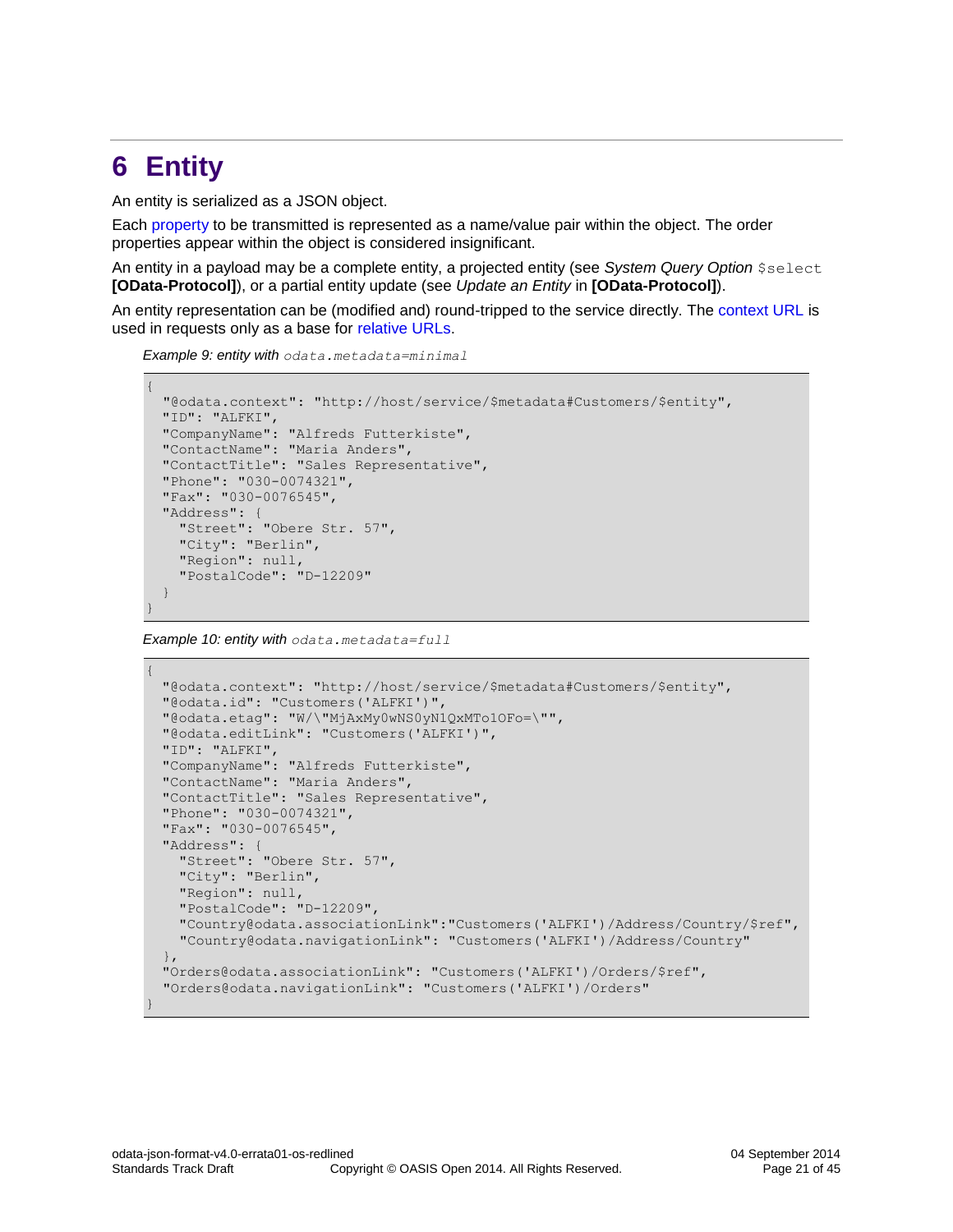# <span id="page-21-0"></span>**7 Structural Property**

A property within an entity or complex type instance is represented as a name/value pair. The name MUST be the name of the property; the value is represented depending on its type as a [primitive value,](#page-21-1) a [complex value,](#page-22-0) a [collection of primitive values,](#page-22-3) or a [collection of complex values.](#page-22-2)

### <span id="page-21-1"></span>**7.1 Primitive Value**

Primitive values are represented following the rules of **[\[RFC7159\]](#page-6-1)**.

Null values are represented as the JSON literal null.

Values of type Edm.Boolean are represented as the JSON literals true and false

Values of types Edm.Byte, Edm.SByte, Edm.Int16, Edm.Int32, Edm.Int64, Edm.Single, Edm. Double, and Edm. Decimal are represented as JSON numbers, except for NaN, INF, and -INF which are represented as strings.

Values of type Edm. String are represented as JSON strings, using the JSON string escaping rules.

Values of type Edm.Binary, Edm.Date, Edm.DateTimeOffset, Edm.Duration, Edm.Guid, and Edm. TimeOfDay as well as enumeration values are represented as JSON satisfies the rules binaryValue, dateValue, dateTimeOffsetValue, guidValue, and timeOfDayValue, and enumValue, respectively, in **[\[I-JSON\]](#page-5-6)** [Bray, T., Ed., "The I-JSON Message Format" draft-bray-i-json-01, 06](#page-5-6)  January 2014. [http://tools.ietf.org/html/draft-bray-i-json-01](#page-5-6)

**[\[OData-ABNF\]](#page-5-6)**.

Values of type enumValue are represented as JSON strings using the enumerationMember, in [I-JSON] [Bray, T., Ed., "The I-JSON Message Format" draft-bray-i-json-](#page-5-6)01, 06 January 2014. [http://tools.ietf.org/html/draft-bray-i-json-01](#page-5-6)

#### **[\[OData-ABNF\]](#page-5-6)**, where available.

Geography and geometry values are represented as geometry types as defined in **[\[GeoJSON\]](#page-5-11)**, with the following modifications:

- Keys SHOULD be ordered with type first, then coordinates, then any other keys
- The coordinates member of a LineString can have zero or more positions  $\bullet$
- $\bullet$  If the optional CRS object is present, it MUST be of type name, where the value of the name member of the contained properties object is an EPSG SRID legacy identifier.

Geography and geometry types have the same representation in a JSON payload. Whether the value represents a geography type or geometry type is inferred from its usage or specified using the [odata.type](#page-13-3) annotation.

*Example 11:*

```
{
 "NullValue": null,
 "TrueValue": true,
 "FalseValue": false,
 "BinaryValue": "T0RhdGE",
 "IntegerValue": -128,
 "DoubleValue": 3.1415926535897931,
 "SingleValue": "INF",
 "DecimalValue": 34.95,
 "StringValue": "Say \"Hello\",\nthen go",
 "DateValue": "2012-12-03",
 "DateTimeOffsetValue": "2012-12-03T07:16:23Z",
```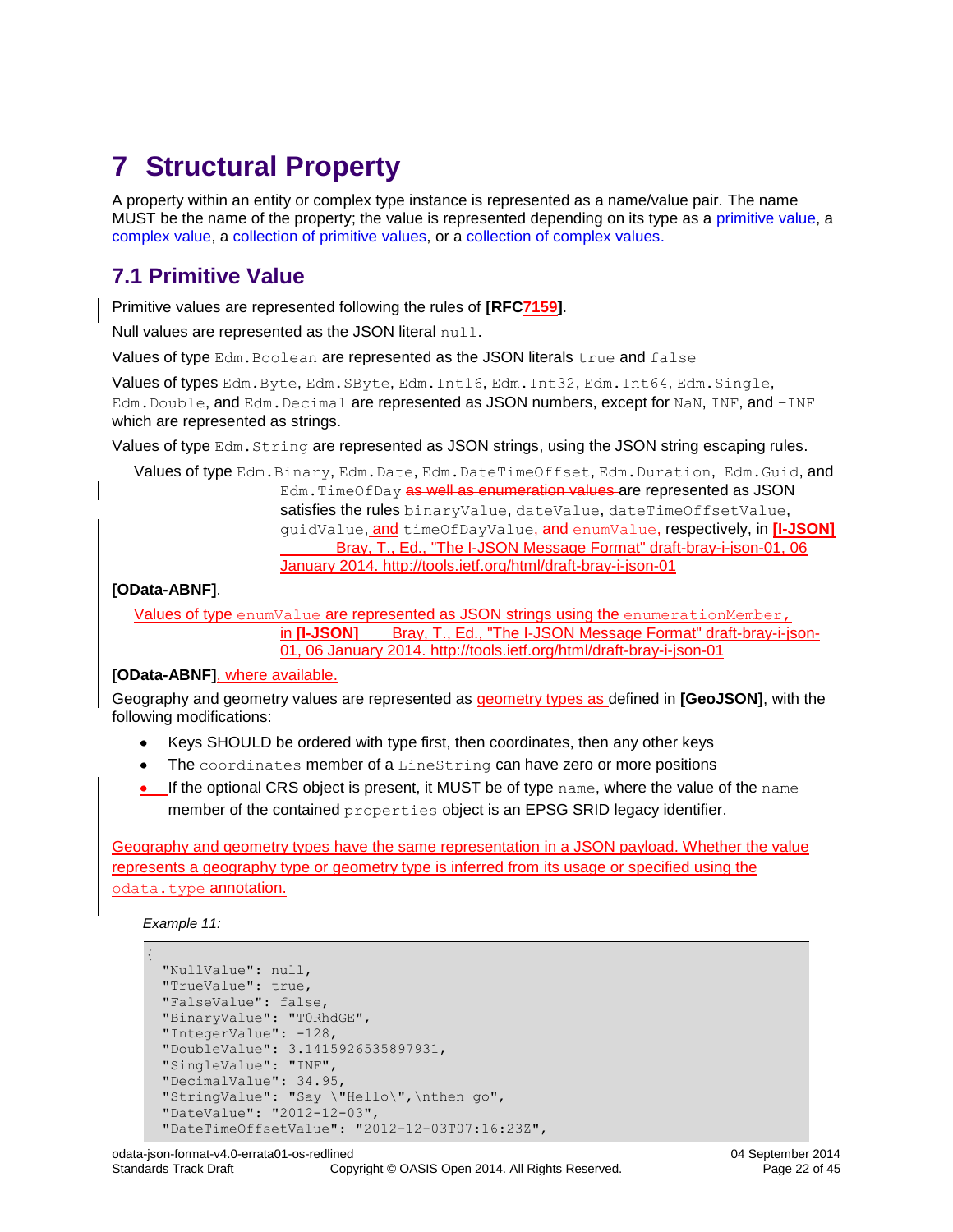```
"DurationValue": "P12DT23H59M59.999999999999S",
"TimeOfDayValue": "07:59:59.999",
"GuidValue": "01234567-89ab-cdef-0123-456789abcdef",
"Int64Value": 0,
"ColorEnumValue": "Yellow",
"GeographyPoint": {"type": "<del>point</del>Point", "coordinates": [142.1,64.1] }
```
### <span id="page-22-0"></span>**7.2 Complex Value**

A complex value is represented as a single JSON object containing one name/value pair for each property that makes up the complex type. Each property value is formatted as appropriate for the type of the property.

It MAY have name/value pairs for instance annotations, including odata annotations.

*Example 12:*

}

```
{
  "@odata.context": "http://host/service/$metadata#Customers/$entity",
 ...
  "Address": { 
    "Street": "Obere Str. 57",
     "City": "Berlin",
    "Region": null,
     "PostalCode": "D-12209"
 }
}
```
<span id="page-22-3"></span>A complex value with no selected properties, or no defined properties (such as an empty open complex type or complex type with no structural properties) is represented as an empty JSON object.

### <span id="page-22-1"></span>**7.3 Collection of Primitive Values**

A collection of primitive values is represented as a JSON array; each element in the array is the representation of a [primitive](#page-21-1) value. A JSON literal null represents a null value within the collection. An empty collection is represented as an empty array.

*Example 13: partial collection of strings with next link*

```
{
  "@odata.context": "http://host/service/$metadata#Customers/$entity",
 ...
 "EmailAddresses": [ 
    "Julie@Swansworth.com", 
    "Julie.Swansworth@work.com" 
 ],
  "EmailAddresses@odata.nextLink": "..."
}
```
### <span id="page-22-2"></span>**7.4 Collection of Complex Values**

A collection of complex values is represented as a JSON array; each element in the array is the representation of a [complex](#page-22-0) value. A JSON literal null represents a null value within the collection. An empty collection is represented as an empty array.

*Example 14: partial collection of complex values with next link*

```
{
   "PhoneNumbers": [
     {
       "Number": "425-555-1212", 
       "Type": "Home"
```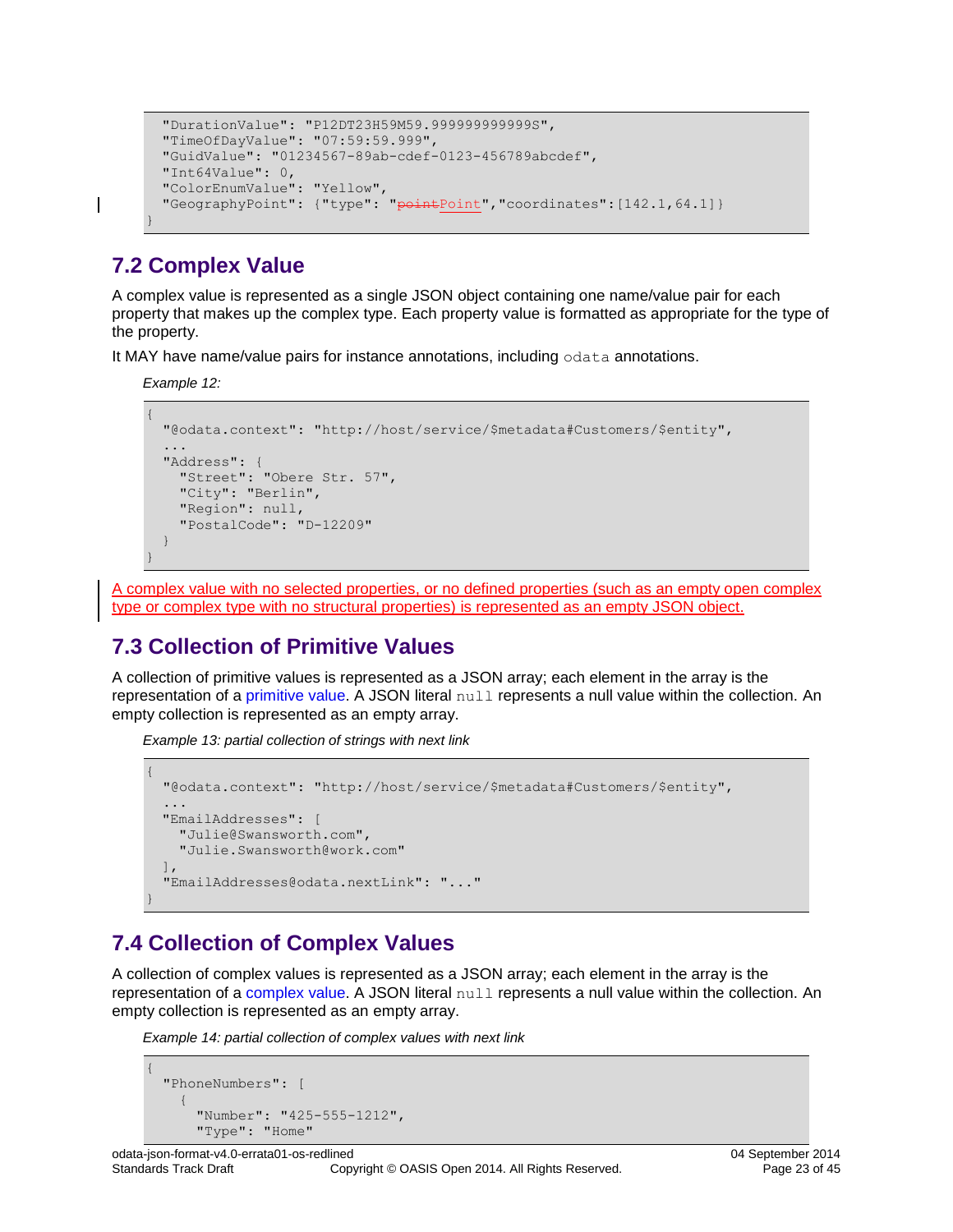```
 },
    {
 "@odata.type": "#Model.CellPhoneNumber",
 "Number": "425-555-0178",
 "Type": "Cell",
 "Carrier": "Sprint"
    } 
  ],
  "PhoneNumbers@odata.nextLink": "..."
}
```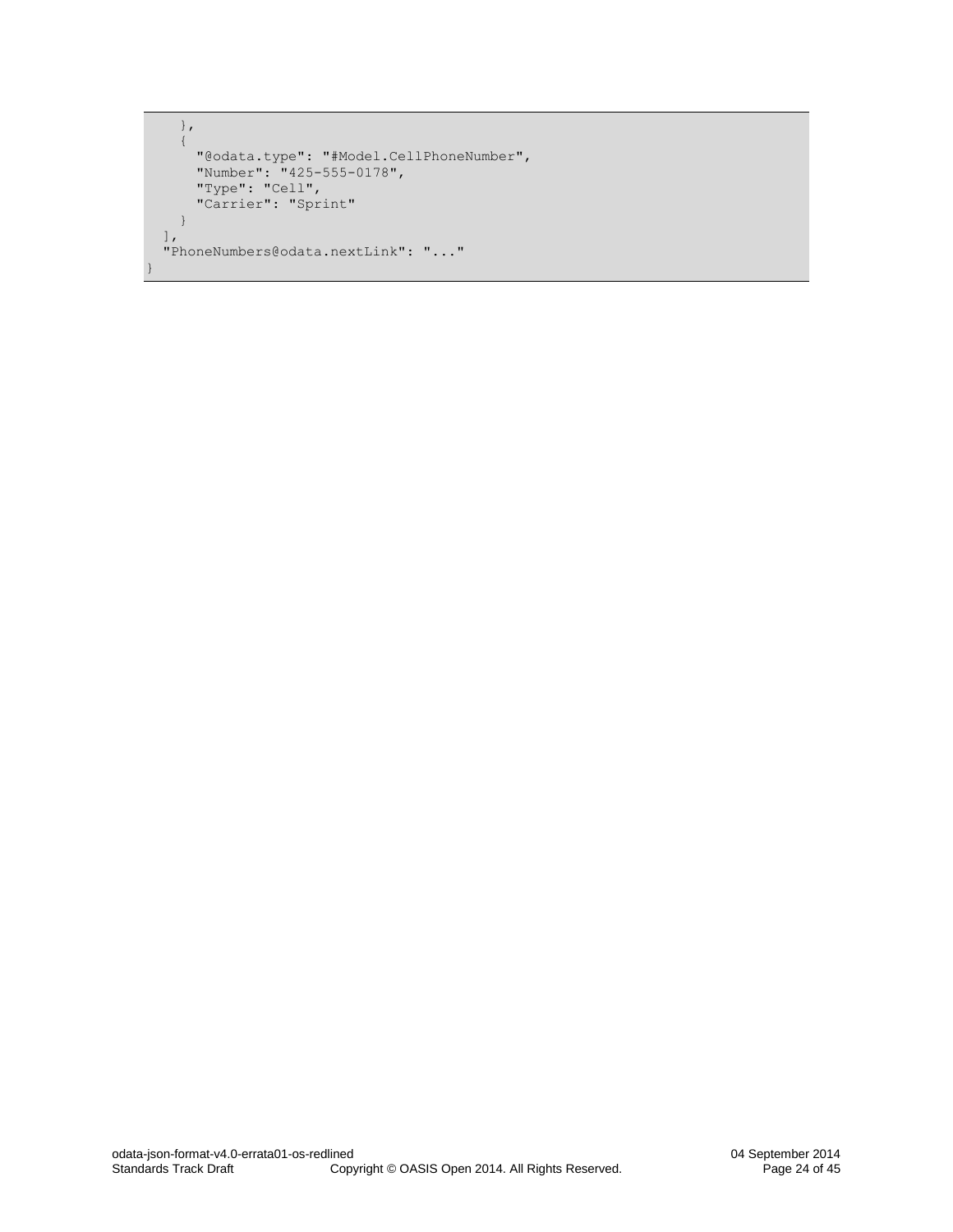# <span id="page-24-0"></span>**8 Navigation Property**

A navigation property is a reference from a source entity to zero or more related entities.

### <span id="page-24-1"></span>**8.1 Navigation Link**

The navigation link for a navigation property is represented as a name/value pair. The name is the name of the property, followed by @odata.navigationLink. The value is an absolute or [relative](#page-11-3) URL that allows retrieving the related entity or collection of entities.

The navigation link for a navigation property is only represented if the client requests odata.metadata=full or the navigation link cannot be computed, e.g. if it is within a collection of complex type instances. If it is represented it MUST immediately precede the expanded navigation property if the latter is represented.

*Example 15:*

```
{
  "@odata.context": "http://host/service/$metadata#Customers/$entity",
 ...
  "Orders@odata.navigationLink": "Customers('ALFKI')/Orders",
   ...
}
```
### <span id="page-24-2"></span>**8.2 Association Link**

The association link for a navigation property is represented as a name/value pair. The name is the name of the property, followed by @odata.associationLink. The value is an absolute or [relative](#page-11-3) URL that can be used to retrieve the reference or collection of references to the related entity or entities.

The association link for a navigation property is only represented if the client requests odata.metadata=full or the association link cannot be computed by appending  $/$ \$ref to the navigation link. If it is represented, it MUST immediately precede the navigation link if the latter is represented, otherwise it MUST immediately precede the expanded navigation property if it is represented.

*Example 16:*

```
{
  "@odata.context": "http://host/service/$metadata#Customers/$entity",
 ...
  "Orders@odata.associationLink": "Customers('ALFKI')/Orders/$ref",
   ...
}
```
### <span id="page-24-3"></span>**8.3 Expanded Navigation Property**

An expanded navigation property is represented as a name/value pair where the name is the name of the navigation property, and the value is the representation of the related entity or collection of entities.

If at most one entity can be related, the value is the representation of the related entity, or  $null$  if no entity is currently related.

If a collection of entities can be related, it is represented as a JSON array. Each element is the [representation of an entity](#page-20-0) or the [representation of an entity reference.](#page-31-0) An empty collection of entities (one that contains no entities) is represented as an empty JSON array. The navigation property MAY be annotated with [odata.context](#page-13-1), odata.count or [odata.nextLink](#page-14-0).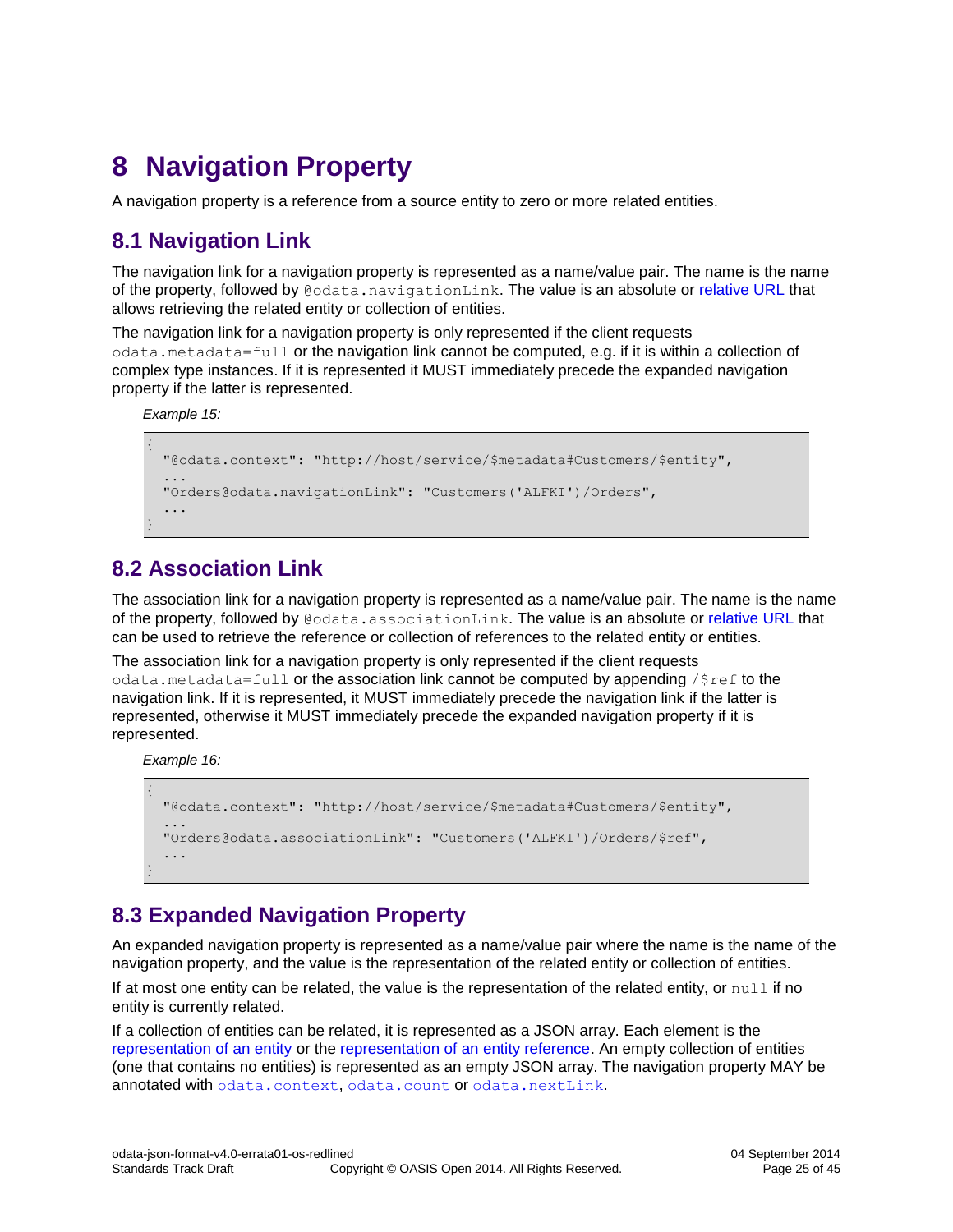*Example 17:*

```
{
  "@odata.context": "http://host/service/$metadata#Customers/$entity",
 ...
 "Orders@odata.count": 42,
  "Orders": [ ... ],
 "Orders@odata.nextLink": "...",
  ...
}
```
### <span id="page-25-0"></span>**8.4 Deep Insert**

When inserting a new entity with a POST request, related new entities MAY be specified using the same representation as for an [expanded navigation property.](#page-24-3)

Deep inserts are not allowed in update operations using PUT or PATCH requests.

*Example 18: inserting a new order for a new customer with order items related to existing products:*

```
{
  "ID": 11643,
 ..."Amount": 100,
   ...,
  "Customer": {
     "ID": "ANEWONE",
     ...
   },
  "Items": [
     {
        "Product@odata.bind": "Products(28)",
        "Quantity": 1,
         ...
     },
     {
        "Product@odata.bind": "Products(39)",
       "Quantity": 5,
        ...
     }
  \frac{1}{\tau}"I\!\!D": 11643,
...
}
```
### <span id="page-25-1"></span>**8.5 Bind Operation**

When inserting or updating an entity, relationships of navigation properties MAY be inserted or updated via bind operations. A bind operation is encoded as a property annotation  $\circ$ data.bind on the navigation property it belongs to and has a single value for singleton navigation properties or an array of values for collection navigation properties.

The values are the [ids](#page-15-1) of the related entities. They MAY be absolute or [relative URLs.](#page-11-3)

For insert operations collection navigation property bind operations and deep insert operations can be combined. In this case, the bind operations MUST appear before the deep insert operations in the payload.

For update operations a bind operation on a collection navigation property adds additional relationships, it does not replace existing relationships, while bind operations on an entity navigation property update the relationship.

*Example 19: assign an existing product to an existing category with a partial update request*

```
PATCH http://host/service/Products(42) HTTP/1.1
```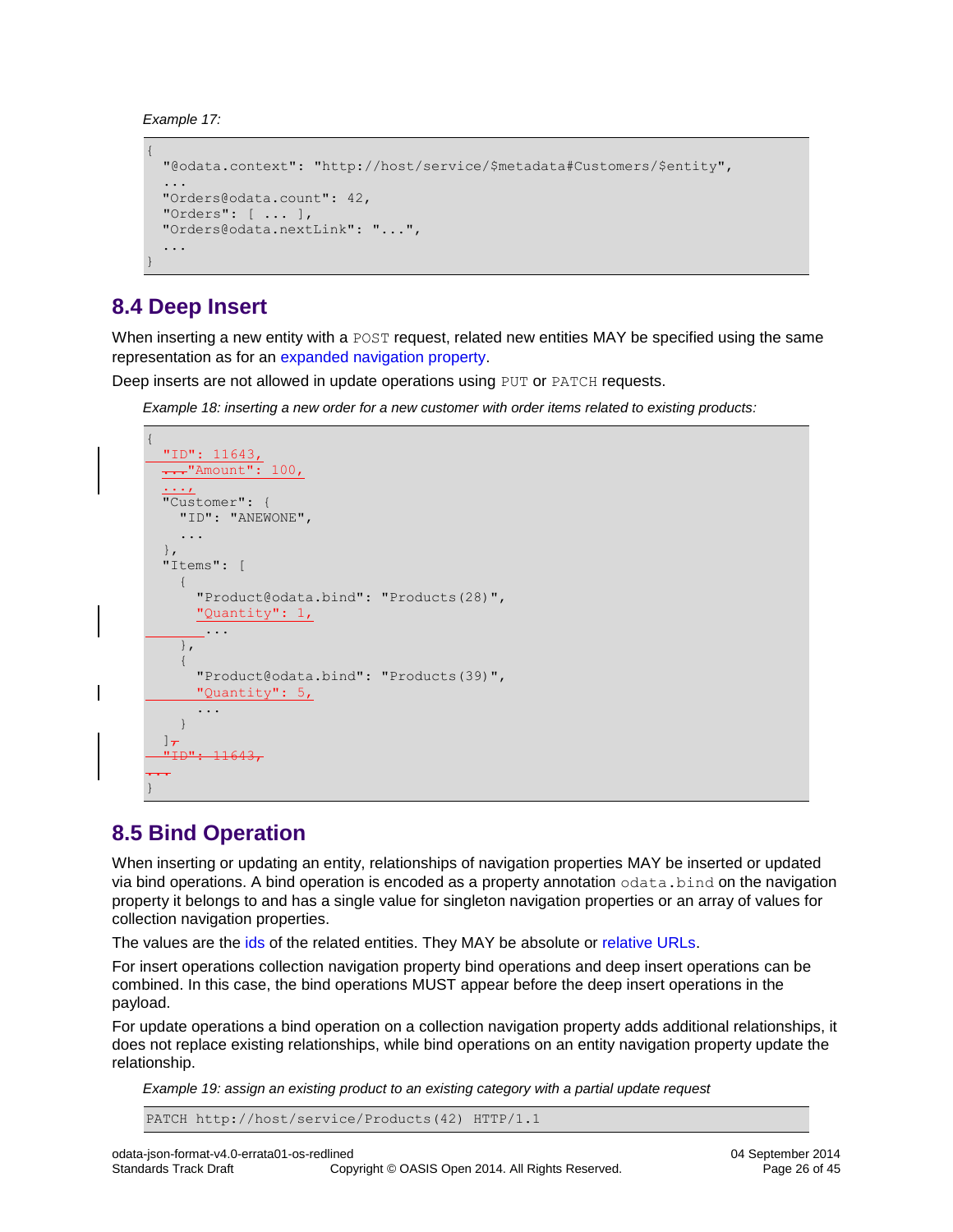"Category@odata.bind": "Categories(6)"

{

}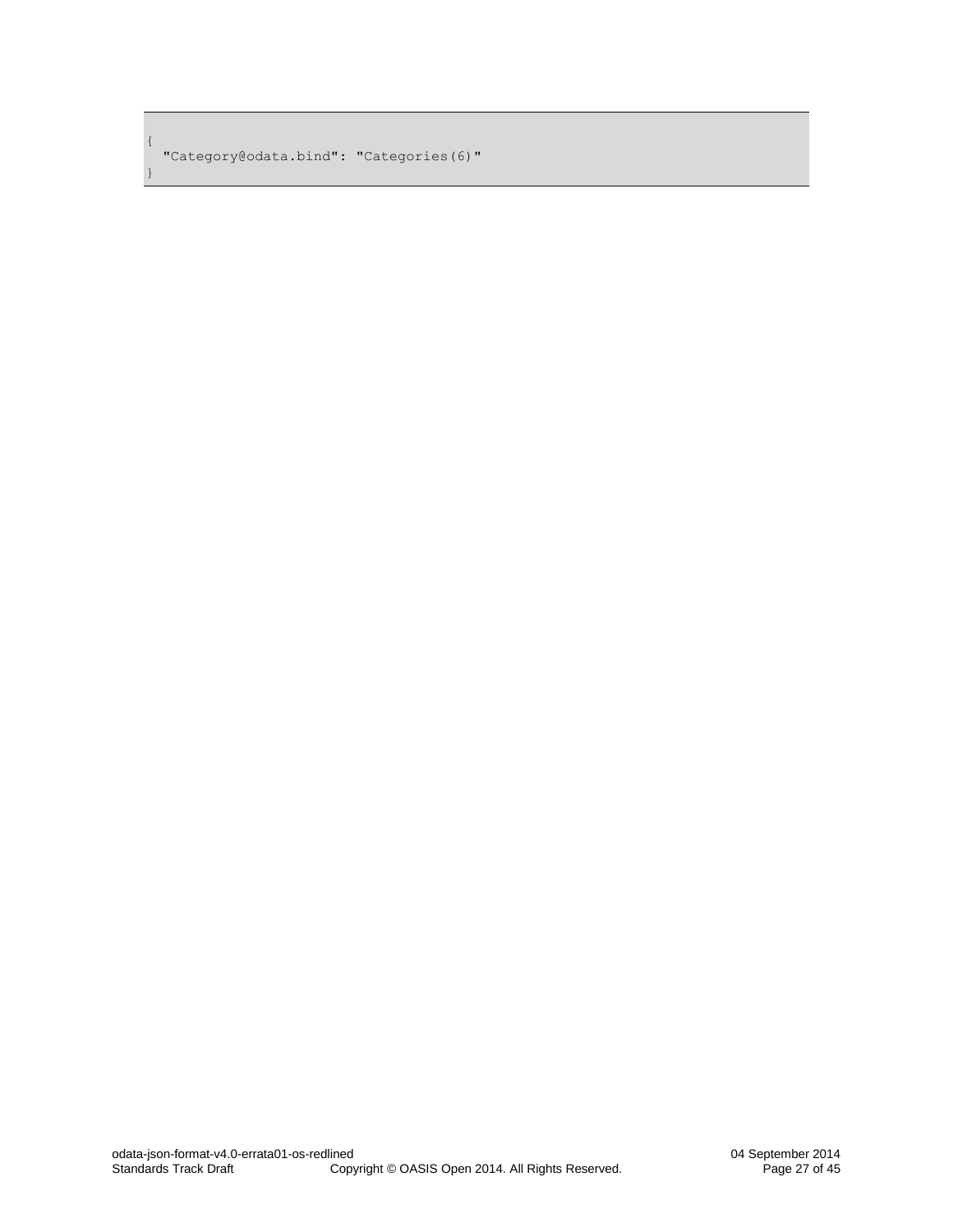# <span id="page-27-0"></span>**9 Stream Property**

An entity or complex type instance can have one or more stream properties. The actual stream data is not contained in the representation. Instead stream property data is read and edited via URLs. The value for a stream property contains the URLs for reading and editing the stream data along with other metadata for the stream.

The value of a stream property is represented as a set of  $odata$ . media\* annotations.

*Example 20:*

```
{
  "@odata.context": "http://host/service/$metadata#Products/$entity",
   ...
  "Thumbnail@odata.mediaReadLink": "http://server/Thumbnail546.jpg",
  "Thumbnail@odata.mediaEditLink": "http://server/uploads/Thumbnail546.jpg",
  "Thumbnail@odata.mediaContentType": "image/jpeg",
  "Thumbnail@odata.mediaEtag": "W/\"####\"",
  ...
}
```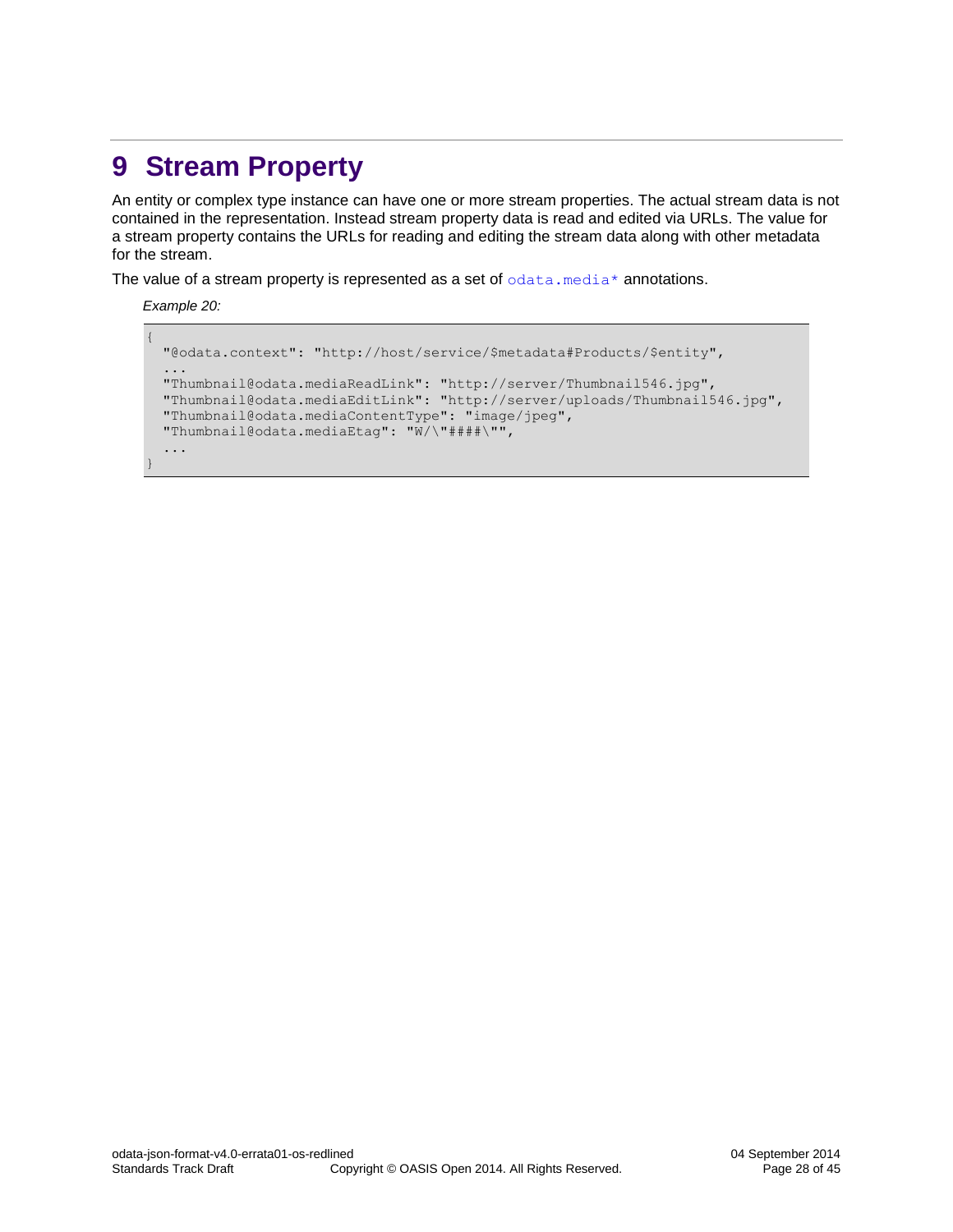# <span id="page-28-0"></span>**10Media Entity**

Media entities are entities that describe a media resource, for example a photo. They are represented as entities that contain additional [odata.media\\*](#page-16-3) annotations.

*Example 21:*

{

}

```
 "@odata.context": "http://host/service/$metadata#Employees/$entity",
 "@odata.mediaReadLink": "Employees(1)/$value",
 "@odata.mediaContentType": "image/jpeg",
  "ID": 1,
  ...
```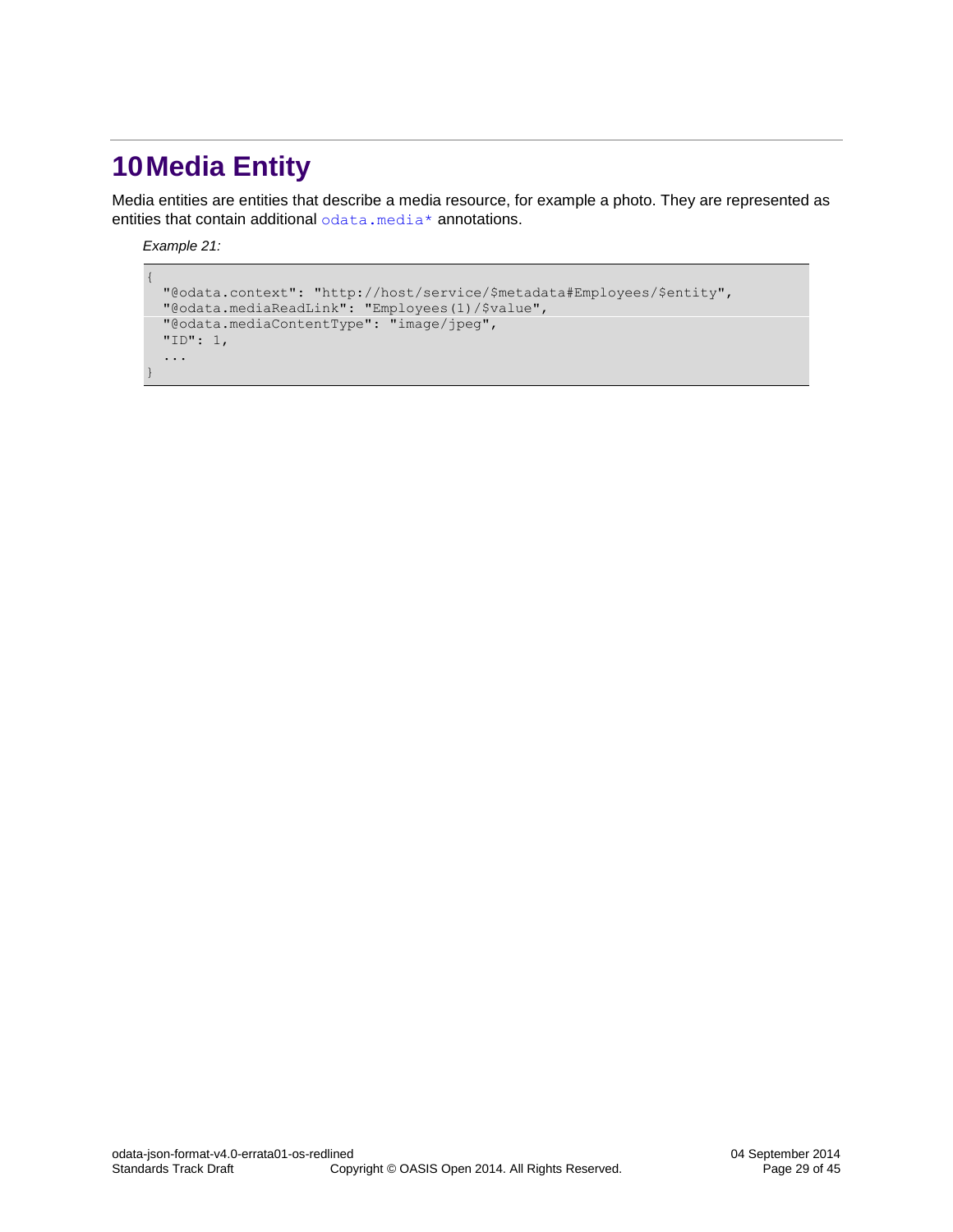## <span id="page-29-0"></span>**11Individual Property or Operation Response**

An individual property or operation response is represented as a JSON object.

A single-valued property or operation response that has the null value does not have a representation; see **[\[OData-Protocol\]](#page-5-3)**.

A property or operation response that is of a primitive type is represented as an object with a single name/value pair, whose name is value and whose value is a [primitive value.](#page-21-1)

A property or operation response that is of complex type is represented as a [complex value.](#page-22-0)

A property or operation response that is of a collection type is represented as an object with a single name/value pair whose name is value. Its value is the JSON representation of a collection of complex [type values](#page-22-2) or [collection of primitive values.](#page-22-3)

*Example 22: primitive value*

```
{
  "@odata.context": "http://host/service/$metadata#Edm.String",
  "value": "Pilar Ackerman"
}
```
*Example 23: collection of primitive values*

```
{
  "@odata.context": "http://host/service/$metadata#Collection(Edm.String)",
  "value": ["small", "medium", "extra large"]
}
```
*Example 24: empty collection of primitive values*

```
{
  "@odata.context": "http://host/service/$metadata#Collection(Edm.String)",
  "value": []
}
```
*Example 25: complex value*

```
{
  "@odata.context": "http://host/service/$metadata#Model.Address",
  "Street": "12345 Grant Street",
  "City": "Taft",
  "Region": "Ohio",
  "PostalCode": "OH 98052",
  "Country@odata.navigationLink": "Countries('US')"
}
```
*Example 26: empty collection of complex values*

```
{
  "@odata.context":"http://host/service/$metadata#Collection(Model.Address)",
  "value": []
}
```
Note: the context URL is optional in requests.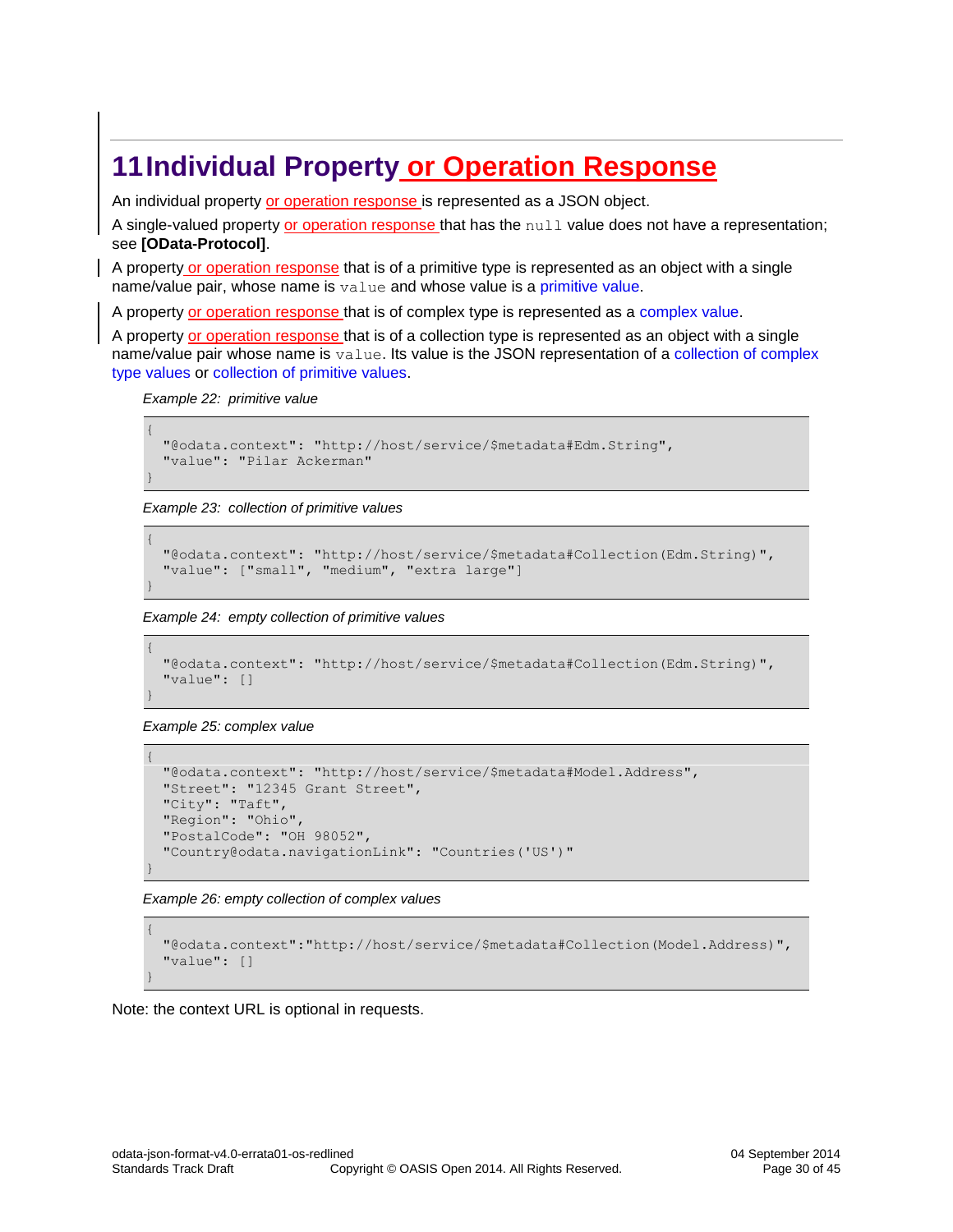# <span id="page-30-0"></span>**12Collection of Entities**

A collection of entities is represented as a JSON object containing a name/value pair named value. It MAY contain [odata.context](#page-13-1), [odata.count](#page-14-0), [odata.nextLink](#page-14-1), or [odata.deltaLink](#page-15-0) annotations.

If present, the odata.context annotation MUST be the first name/value pair in the response.

The odata.count name/value pair represents the number of entities in the collection. If present, it MUST come before the value name/value pair.

The value of the  $value$  name/value pair is a JSON array where each element is representation of an [entity](#page-20-0) or a [representation of an entity reference.](#page-31-0) An empty collection is represented as an empty JSON array.

Functions or actions that are bound to this collection of entities are advertised in the "wrapper object" in the same way as [functions](#page-35-0) or [actions](#page-36-0) are advertised in the object representing a single entity.

The [odata.nextLink](#page-14-1) annotation MUST be included in a response that represents a partial result.

*Example 27:*

```
{
   "@odata.context": "...",
   "@odata.count": 37,
   "value": [
     { ... },
     { ... },
     { ... }
  \frac{1}{2},
   "@odata.nextLink": "...?$skiptoken=342r89"
}
```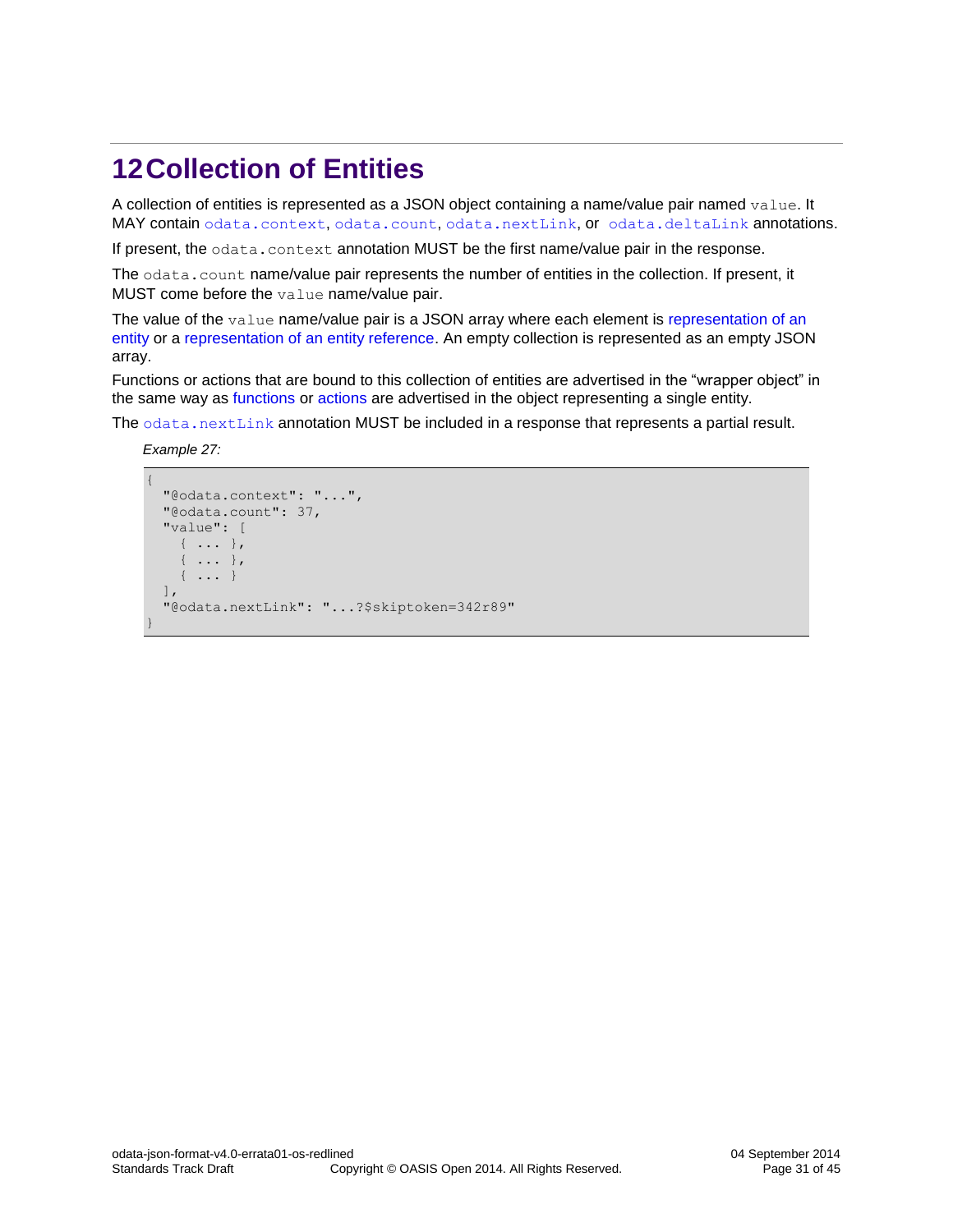# <span id="page-31-0"></span>**13Entity Reference**

An entity reference (see **[\[OData-Protocol\]](#page-5-3)**) MAY take the place of an entity instance in a JSON payload, based on the client request. It is serialized as a JSON object that MUST contain the [id](#page-15-1) of the referenced entity and MAY contain the [odata.type](#page-13-3).

A collection of entity references is represented as a [collection of entities,](#page-30-0) with entity reference representations instead of entity representations as items in the array value of the  $value$  name/value pair.

The outermost JSON object MUST contain an [odata.context](#page-13-1) annotation and MAY contain [odata.count](#page-14-0), [odata.nextLink](#page-14-1), or [odata.deltaLink](#page-15-0) annotations.

*Example 28: entity reference to order 10643*

```
{
  "@odata.context": "http://host/service/$metadata#$ref",
  "@odata.id": "Orders(10643)"
}
```
*Example 29: collection of entity references* 

```
{ 
  "@odata.context": "http://host/service/$metadata#Collection($ref)", 
 "value": [
    { "@odata.id": "Orders(10643)" },
     { "@odata.id": "Orders(10759)" }
 ] 
}
```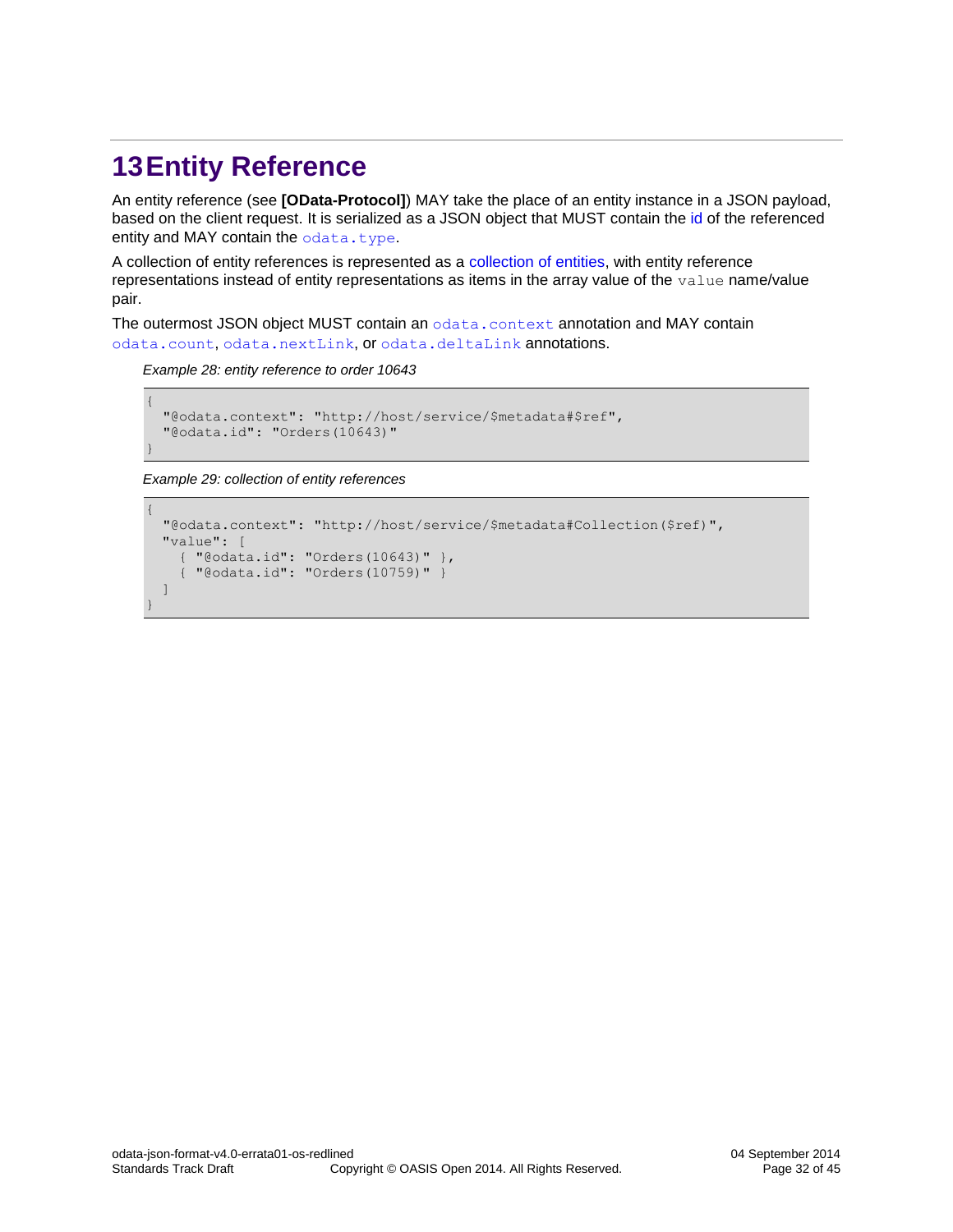# <span id="page-32-0"></span>**14Delta Response**

The non-format specific aspects of the delta handling are described in the section "Requesting Changes" in **[\[OData-Protocol\]](#page-5-3)**.

Responses from a delta request are returned as a JSON object. The JSON object MUST contain an array-valued property named value containing all [added, changed,](#page-33-0) or [deleted](#page-33-1) entities, as well as [added](#page-33-2) or [deleted](#page-34-0) links between entities, and MAY contain additional, unchanged entities.

If the delta response contains a partial list of changes, it MUST include a [next link](#page-14-1) for the client to retrieve the next set of changes.

The last page of a delta response SHOULD contain a [delta link](#page-15-0) for retrieving subsequent changes once the current set of changes has been applied to the initial set.

If the response from the delta link contains an [odata.c](#page-14-0)ount annotation, the returned number MUST include all added, changed, or deleted entities to be returned, as well as added or deleted links.

*Example 30: delta response with five changes, in order of occurrence*

- *1. ContactName for customer 'BOTTM' was changed to "Susan Halvenstern"*
- *2. Order 10643 was removed from customer 'ALFKI'*
- *3. Order 10645 was added to customer 'BOTTM'*
- *4. The shipping information for order 10643 was updated*
- *5. Customer 'ANTON' was deleted*

```
{
   "@odata.context":"http://host/service/$metadata#Customers/$delta",
   "@odata.count":5,
   "value":
  \overline{[} {
         "@odata.id":"Customers('BOTTM')'",
         "ContactName":"Susan Halvenstern"
      },
\left\{\begin{array}{ccc} \end{array}\right\} "@odata.context":"#Customers/$deletedLink",
         "source":"Customers('ALFKI')'",
         "relationship":"Orders",
         "target":"Orders(10643)"
      },
\left\{\begin{array}{ccc} & & \\ & & \end{array}\right\} "@odata.context":"#Customers/$link",
         "source":"Customers('BOTTM')",
         "relationship":"Orders",
         "target":"Orders(10645)"
      },
\left\{\begin{array}{ccc} & & \\ & & \end{array}\right\} "@odata.context":"#Orders/$entity",
         "@odata.id":"Orders(10643)",
         "ShippingAddress":{
           "Street":"23 Tsawassen Blvd.",
           "City":"Tsawassen",
           "Region":"BC",
           "PostalCode":"T2F 8M4"
         },
      },
\left\{\begin{array}{ccc} & & \\ & & \end{array}\right\} "@odata.context":"#Customers/$deletedEntity",
         "id":"Customers('ANTON')",
         "reason":"deleted"
 }
```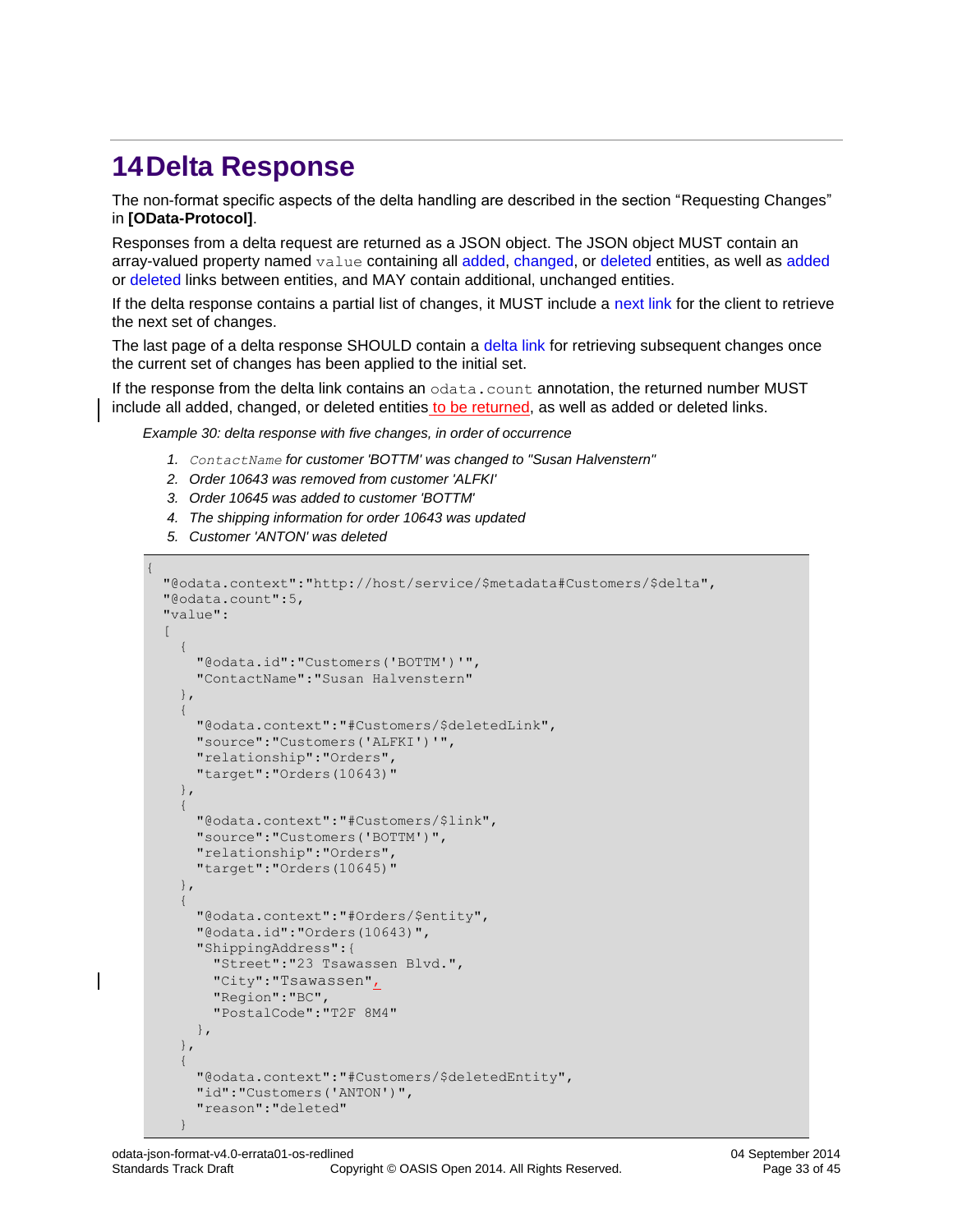```
\Box "@odata.deltaLink": "Customers?$expand=Orders&$deltatoken=8015"
}
```
### <span id="page-33-0"></span>**14.1 Added/Changed Entity**

Added or changed entities within a delta response are represented as [entities.](#page-20-0)

Added entities MUST include all available selected properties and MAY include additional, unselected properties. Collection-valued properties are treated as atomic values; any collection-valued properties returned from a delta request MUST contain all current values for that collection.

Changed entities MUST include all available selected properties that have changed and MAY include additional properties.

If a property of an entity is dependent upon the property of another entity within the expanded set of entities being tracked, then both the change to the dependent property as well as the change to the principle property or [added](#page-33-2)[/deleted](#page-34-0) link corresponding to the change to the dependent property are returned in the delta response.

Entities that are not part of the entity set specified by the context URL MUST include the [odata.context](#page-13-1) annotation to specify the entity set of the entity, regardless of the specified [odata.metadata](#page-8-1) value.

Entities include annotations for selected navigation links based on [odata.metadata](#page-8-1) but MUST NOT include expanded navigation properties inline.

### <span id="page-33-1"></span>**14.2 Deleted Entity**

Deleted entities in JSON are returned as deleted-entity objects. Delta responses MUST contain a deleted-entity object for each deleted entity, including deleted expanded entities that are not related through a containment navigation property. The service MAY additionally include expanded entities related through a containment navigation property in which case it MUST include those in any returned count of enumerated changes.

The deleted-entity object MUST include the following properties, regardless of the specified [odata.metadata](#page-8-1) value-:

- [odata.context](#page-13-1) the context URL fragment MUST be  $\#$ {entity-set}/\$deletedEntity, where {entity-set} is the entity set of the deleted entity
- id The [id](#page-15-1) of the deleted entity (same as the [odata.id](#page-15-1) returned or computed when calling GET on resource), which may be absolute or [relative](#page-11-3)

The deleted-entity object MAY include the following optional property, regardless of the specified [odata.metadata](#page-8-1) value:

reason – An optional string value; either deleted, if the entity was deleted (destroyed), or changed if the entity was removed from membership in the result (i.e., due to a data change).

### <span id="page-33-2"></span>**14.3 Added Link**

Links within a delta response are represented as link objects.

Delta responses MUST contain a link object for each added link that corresponds to a \$expand path in the initial request.

The link object MUST include the following properties, regardless of the specified [odata.metadata](#page-8-1) :value:

[odata.context](#page-13-1) – the context URL fragment MUST be #{entity-set}/\$link, where {entity-set} is the entity set containing the source entity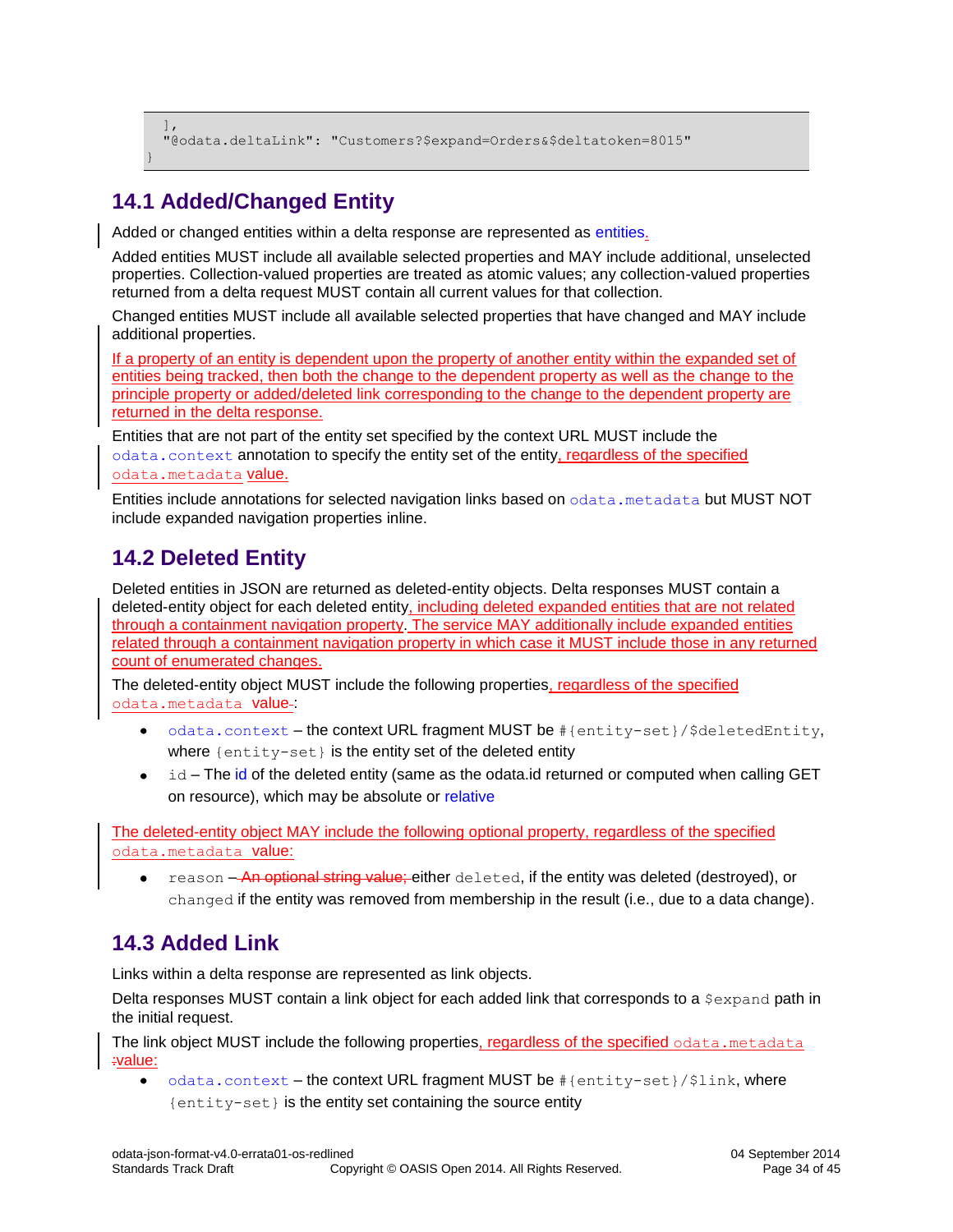- source The [id](#page-15-1) of the entity from which the relationship is defined, which may be absolute or  $\bullet$ [relative](#page-11-3)
- relationship The name of the relationship property on the parent object  $\bullet$
- target The [id](#page-15-1) of the related entity, which may be absolute or [relative](#page-11-3)  $\bullet$

### <span id="page-34-0"></span>**14.4 Deleted Link**

Deleted links within a delta response are represented as deleted-link objects.

Delta responses MUST contain a deleted-link object for each deleted link that corresponds to a \$expand path in the initial request, unless either of the following is true:

- $\bullet$ The source or target entity has been deleted
- The maximum cardinality of the related entity is one and there is a subsequent link [object](#page-33-2) that  $\bullet$ specifies the same source and relationship.

The deleted-link object MUST include the following properties, regardless of the specified [odata.metadata](#page-8-1) value:

- $\bullet$ [odata.context](#page-13-1) – the context URL fragment MUST be #{entity-set}/\$deletedLink, where {entity-set} is the entity set containing the source entity
- source The [id](#page-15-1) of the entity from which the relationship is defined, which may be absolute or  $\bullet$ [relative](#page-11-3)
- relationship The name of the relationship property on the parent object
- target The [id](#page-15-1) of the related entity, which may be absolute or [relative](#page-11-3)  $\bullet$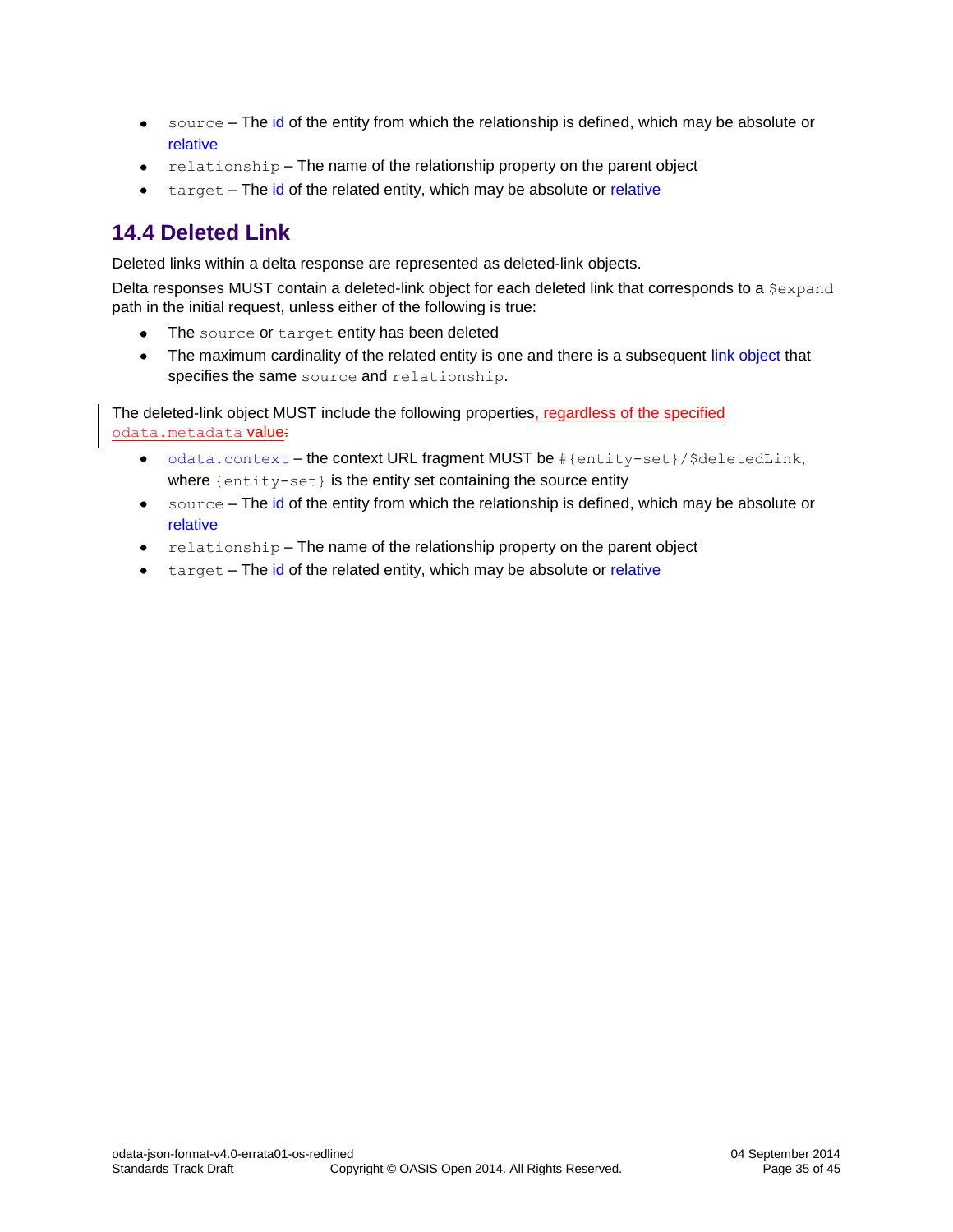# <span id="page-35-0"></span>**15Bound Function**

A function that is bound to the current entity is advertised via a name/value pair where the name is a hash (#) character followed by the namespace- or alias-qualified name of the function.

Functions that are bound to a collection of entities are advertised in representations of that collection.

A function may have multiple overloads with different parameters. If function overloads exist that be bound to the current entity type, the name SHOULD address a specific appending the parentheses-enclosed, comma-separated list of non-binding qualifiedFunctionName in **[I-JSON]**[Bray, T., Ed., "The I-JSON Message](#page-5-6)  [Format" draft-bray-i-json-01, 06 January 2014.](#page-5-6) http://tools.ietf.org/html/draft-bray[i-json-01](#page-5-6)

#### **[\[OData-ABNF\]](#page-5-6)**.

If [odata.metadata=full](#page-9-0) is requested, each value object MUST have at least the two name/value pairs title and target. It MAY contain [annotations.](#page-38-0) The order of the name/value pairs MUST be considered insignificant.

The target name/value pair contains a bound function or action URL. If the URL in the target name/value pair cannot be used to invoke all overloads for the function, then the function name MUST be distinguished by appending the parentheses-enclosed, comma-separated list of non-binding parameter names.

The title name/value pair contains the function or action title as a string.

If [odata.metadata=minimal](#page-8-2) is requested, the target name/value pair MUST be included if its value differs from the canonical function or action URL.

*Example 31: minimal representation of a function where all overloads are applicable*

```
{
 "@odata.context": "http://host/service/$metadata#Employees/$entity",
  "#Model.RemainingVacation": {},
   ...
}
```
#### *Example 32: full representation of a specific overload*

```
{
 "@odata.context": "http://host/service/$metadata#Employees/$entity",
 "#Model.RemainingVacation(Year)": {
    "title": "Remaining vacation from year...",
    "target": "Employees(2)/RemainingVacation(Year=@Year)"
  },
   ...
}
```
*Example 33: full representation in a collection*

```
{
 "@odata.context": "http://host/service/$metadata#Employees",
 "#Model.RemainingVacation": {
    "title": "Remaining Vacation",
    "target": "Managers(22)/Employees/RemainingVacation"
 },
  "value": [ ... ]
}
```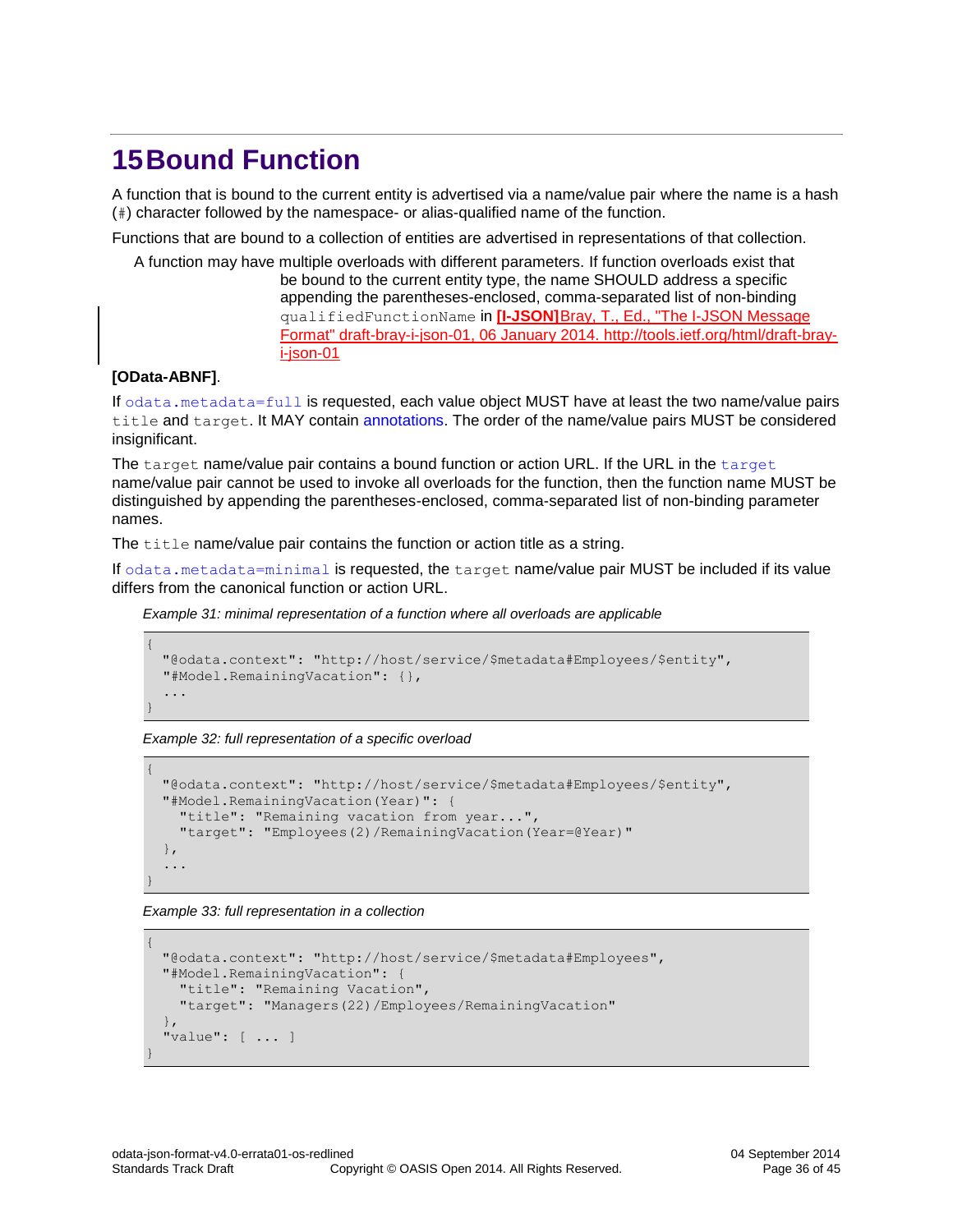### <span id="page-36-0"></span>**16Bound Action**

An action that is bound to the current entity is advertised via a name/value pair where the name is a hash (#) character followed by the namespace- or alias-qualified name of the action.

Actions that are bound to a collection of entities are advertised in representations of that collection.

If [odata.metadata=full](#page-9-0) is requested, each value object MUST have at least the two name/value pairs title and target. It MAY contain [annotations.](#page-38-0) The order of these name/value pairs MUST be considered insignificant.

The target name/value pair contains a bound function or action URL.

The  $\text{title}$  name/value pair contains the function or action title as a string.

If [odata.metadata=minimal](#page-8-2) is requested, the target name/value pair MUST be included if its value differs from the canonical function or action URL.

*Example 34: minimal representation in an entity*

```
{
 "@odata.context": "http://host/service/$metadata#LeaveRequests/$entity",
  "#Model.Approval": {},
   ...
}
```
*Example 35: full representation in an entity:*

```
{
 "@odata.context": "http://host/service/$metadata#LeaveRequests/$entity",
 "#Model.Approval": {
 "title": "Approve Leave Request",
 "target": "LeaveRequests(2)/Approval"
  },
   ...
}
```
*Example 36: full representation in a collection*

```
{
 "@odata.context": "http://host/service/$metadata#LeaveRequests",
 "#Model.Approval": {
 "title": "Approve All Leave Requests",
 "target": "Managers(22)/Inbox/Approval"
  },
  "value": [ ... ]
}
```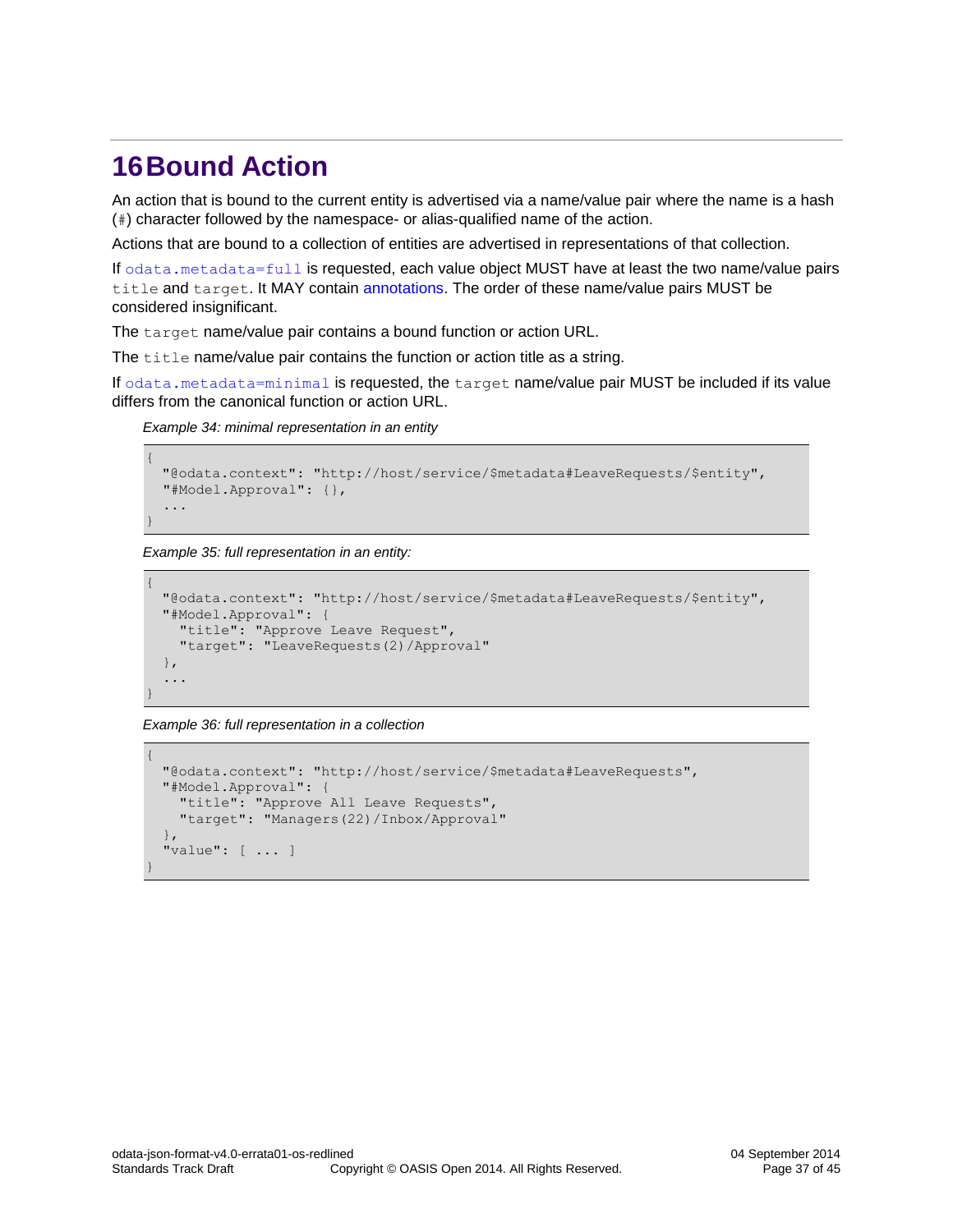# <span id="page-37-0"></span>**17Action Invocation**

Action parameter values are encoded in a single JSON object in the request body.

Each non-binding parameter value is encoded as a separate name/value pair in this JSON object. The name is the name of the parameter. The value is the parameter value in the JSON representation appropriate for its type.

Any parameter values not specified in the JSON object are assumed to have the null value.

*Example 37:*

```
{ 
  "param1": 42, 
  "param2": { 
     "Street": "One Microsoft Way", 
    "Zip": 98052 
   }, 
 "param3": [ 1, 42, 99 ],
  "param4": null 
}
```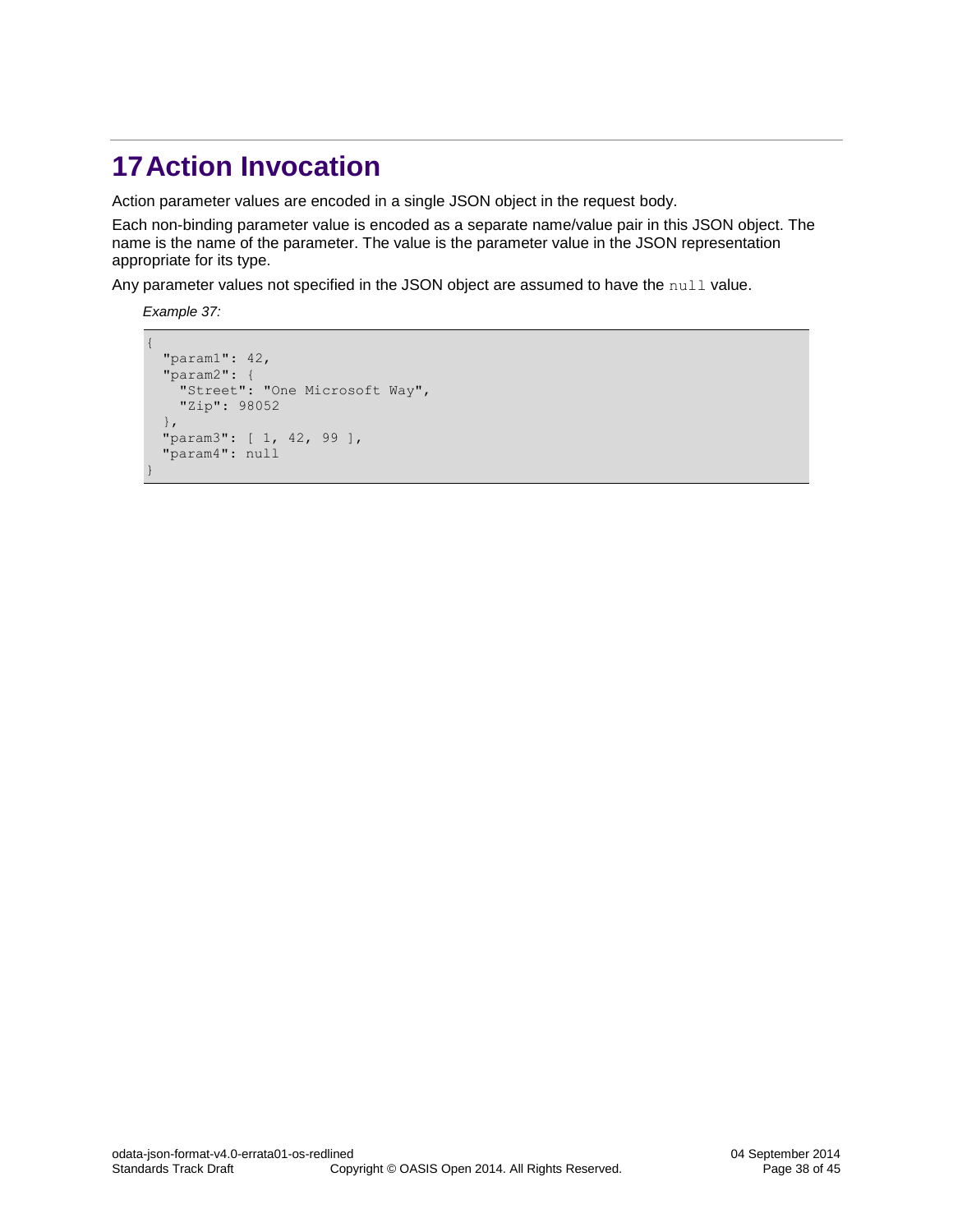# <span id="page-38-0"></span>**18Instance Annotations**

Annotations are an extensibility mechanism that allows services and clients to include information other than the raw data in the request or response. Annotations are used to include control information in many payloads.

Annotations are name/value pairs that have a dot (.) as part of the name. All annotations that start with odata are reserved for future extensions of the protocol and format. Custom annotations are annotations that have a non-empty prefix that is different from odata.

Annotations can be applied to any name/value pair in a JSON payload that represents a value of any type from the entity data model (see **[\[OData-CSDL\]](#page-5-8)**).

*Example 38:* 

```
{
  "@odata.context": "http://host/service/$metadata#Customers",
  "@com.contoso.customer.setkind": "VIPs",
  "value": [
     {
       "@com.contoso.display.highlight": true,
       "ID": "ALFKI",
       "CompanyName@com.contoso.display.style": { "title": true, "order": 1 },
       "CompanyName": "Alfreds Futterkiste",
       "Orders@com.contoso.display.style": { "order": 2 }
     }
  ]
}
```
Annotations are always expressed as name/value pairs. For entity data model constructs represented as JSON objects the annotation name/value pairs are placed within the object; for constructs represented as JSON arrays or primitives they are placed next to the annotated model construct.

### <span id="page-38-1"></span>**18.1 Annotate a JSON Object**

When annotating a name/value pair for which the value is represented as a JSON object, each annotation is placed within the object and represented as a single name/value pair.

The name always starts with the "at" sign (@), followed by the namespace- or alias-qualified name of the annotation, i.e. the namespace or alias of the schema that defines the term, followed by a dot (.), followed by the name of the term. The namespace or alias MUST be defined in the metadata document, see **[\[OData-CSDL\]](#page-5-8)**.

The value MUST be an appropriate value for the annotation.

### <span id="page-38-2"></span>**18.2 Annotate a JSON Array or Primitive**

When annotating a name/value pair for which the value is represented as a JSON array or primitive value, each annotation that applies to this name/value pair MUST be placed next to the annotated name/value pair and represented as a single name/value pair.

The name is the same as the name of the name/value pair being annotated, followed by the "at" sign (@), followed by the namespace- or alias-qualified name of the annotation, followed by a dot (.), followed by the name of the term. The namespace or alias MUST be defined in the metadata document, see **[\[OData-](#page-5-8)[CSDL\]](#page-5-8)**.

The value MUST be an appropriate value for the annotation.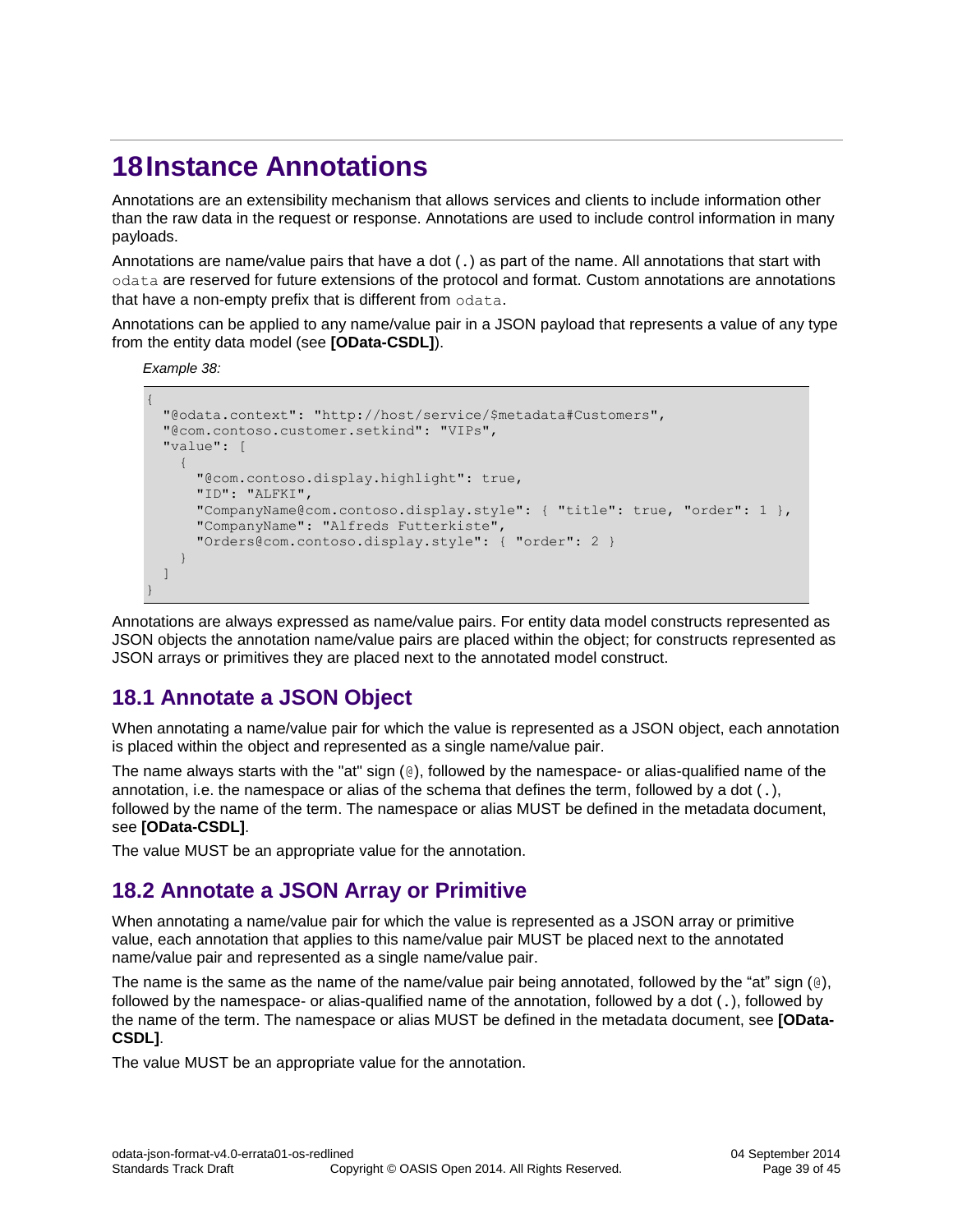### <span id="page-39-0"></span>**19Error Response**

The error response MUST be a single JSON object. This object MUST have a single name/value pair named error. The value must be a JSON object.

This object MUST contain name/value pairs with the names code and message, and it MAY contain name/value pairs with the names target, details and innererror.

The value for the code name/value pair is a language-independent string. Its value is a service-defined error code. This code serves as a sub-status for the HTTP error code specified in the response.

The value for the message name/value pair MUST be a human-readable, language-dependent representation of the error. The Content-Language header MUST contain the language code from **[\[RFC5646\]](#page-6-3)** corresponding to the language in which the value for message is written.

The value for the target name/value pair is the target of the particular error (for example, the name of the property in error).

The value for the details name/value pair MUST be an array of JSON objects that MUST contain name/value pairs for code and message, and MAY contain a name/value pair for target, as described above.

The value for the innererror name/value pair MUST be an object. The contents of this object are service-defined. Usually this object contains information that will help debug the service. The innererror name/value pair SHOULD only be used in development environments in order to guard against potential security concerns around information disclosure.

Error responses MAY contain [annotations](#page-38-0) in any of its JSON objects.

*Example 39:*

 $\overline{\phantom{a}}$ 

```
{
   "error": {
     "code": "501",
      "message": "Unsupported functionality",
      "target": "query",
      "details": [
\left\{ \begin{array}{cc} 0 & 0 \\ 0 & 0 \end{array} \right. "code": "301",
         "target": "$search"
          "message": "$search query option not supported",
\qquad \qquad \}]_L "innererror": {
        "trace": [...],
        "context": {...}
 }
   }
}
```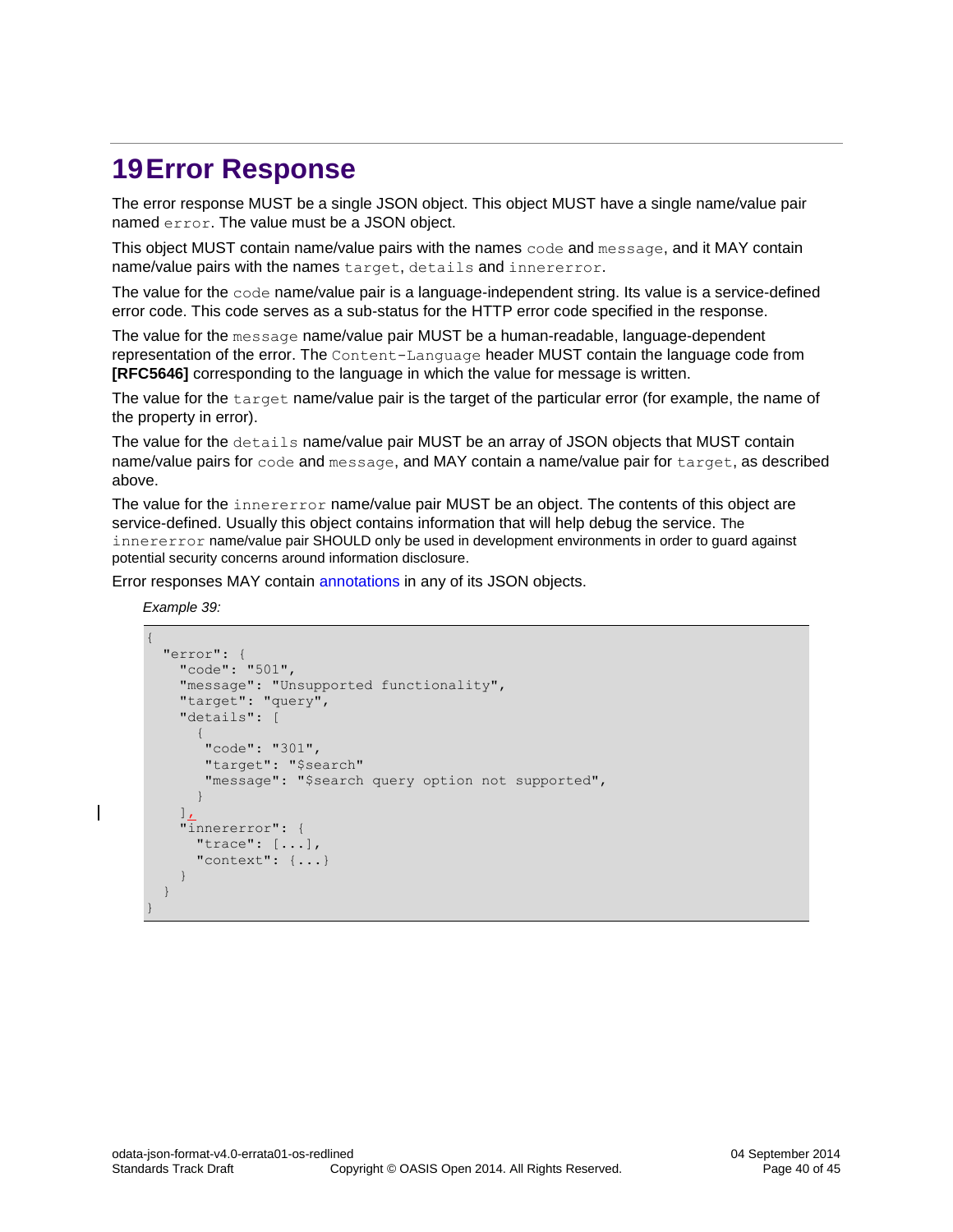# <span id="page-40-0"></span>**20Extensibility**

#### Implementations can add [custom annotations](#page-38-0) of the form namespace.termname or

[property@namespace.termname](mailto:property@namespace.termname) to any JSON object, where property MAY or MAY NOT match the name of a name/value pair within the JSON object. However, the namespace MUST NOT start with odata and SHOULD NOT be required to be understood by the receiving party in order to correctly interpret the rest of the payload as the receiving party MUST ignore unknown annotations not defined in this version of the OData JSON Specification.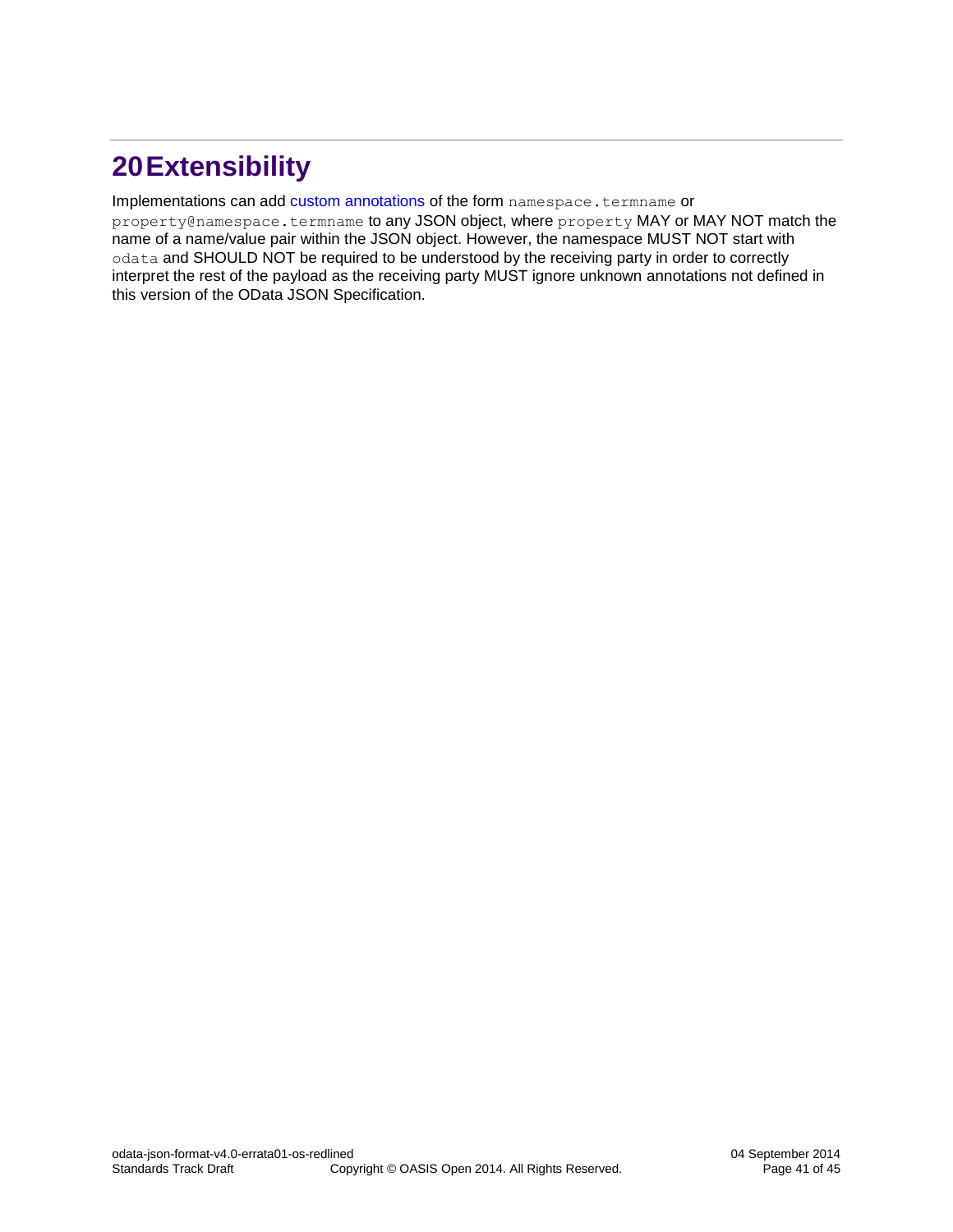# <span id="page-41-0"></span>**21Security Considerations**

This specification raises no security issues.

This section is provided as a service to the application developers, information providers, and users of OData version 4.0 giving some references to starting points for securing OData services as specified. OData is a REST-full multi-format service that depends on other services and thus inherits both sides of the coin, security enhancements and concerns alike from the latter.

For JSON-relevant security implications please cf. at least the relevant subsections of **[\[RFC7159\]](#page-6-1)** as starting point.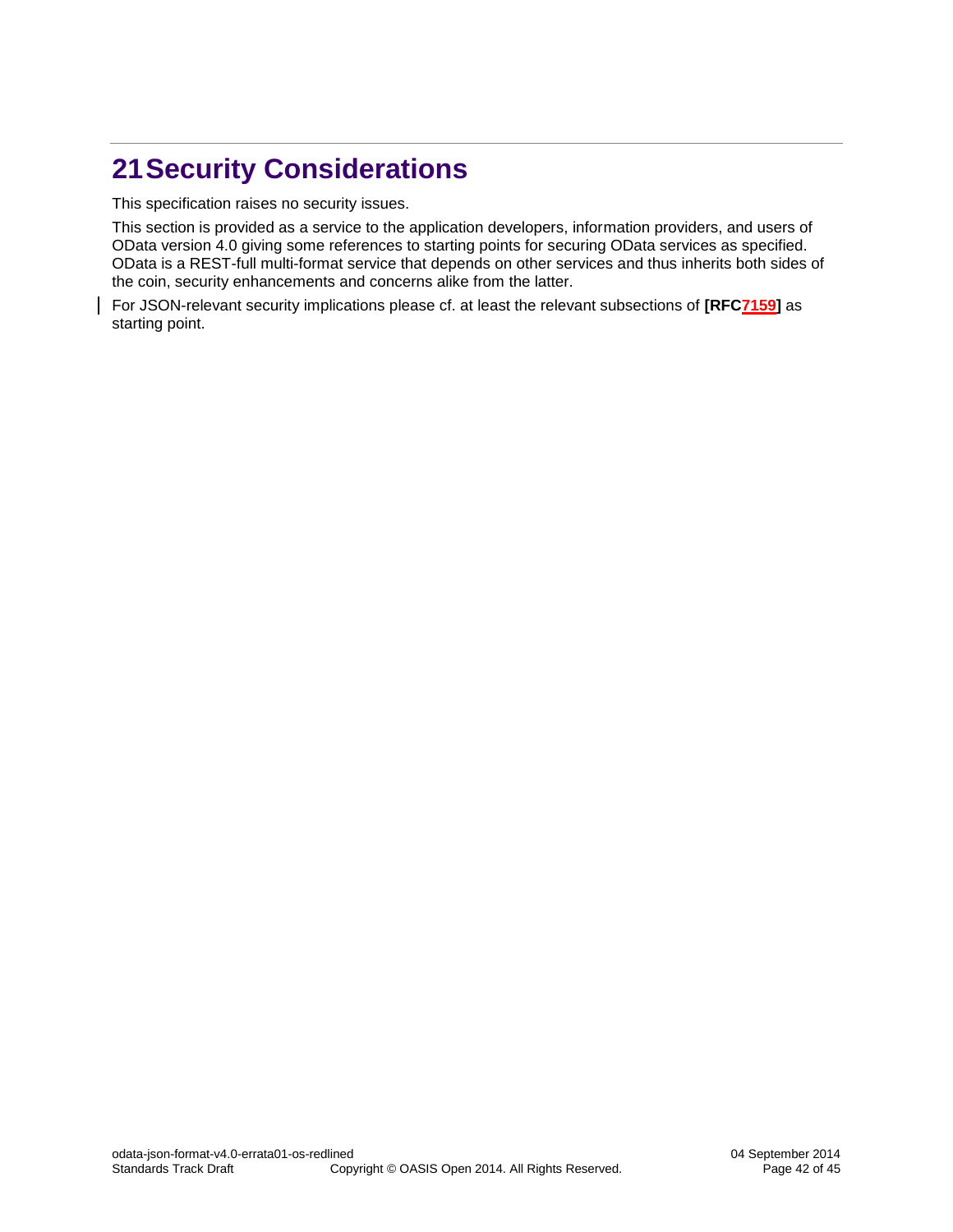# <span id="page-42-0"></span>**22Conformance**

Conforming clients MUST be prepared to consume a service that uses any or all of the constructs defined in this specification. The exception to this are the constructs defined in [Delta Response,](#page-32-0) which are only required for clients that request changes.

In order to be a conforming consumer of the OData JSON format, a client or service:

- 1. MUST either:
	- a. understand odata.metadata=minimal (section [3.1.1\)](#page-8-2) or
	- b. explicitly specify odata.metadata=none (section [3.1.3\)](#page-9-1) or odata.metadata=full (section [3.1.2\)](#page-9-0) in the request (client)
- 2. MUST be prepared to consume a response with full metadata
- 3. MUST be prepared to receive all data types (section [7.1\)](#page-21-1)
	- a. defined in this specification (client)
	- b. exposed by the service (service)
- 4. MUST interpret all odata annotations defined according to the OData-Version header of the payload (section [4.5\)](#page-13-0)
- 5. MUST be prepared to receive any annotations, including custom annotations and odata annotations not defined in the OData-Version header of the payload (section [20\)](#page-40-0)
- 6. MUST NOT require odata.streaming=true in the Content-Type header (section [4.4\)](#page-12-0)

In addition, in order to conform to the OData JSON format, a service:

- 7. MUST comply with one of the conformance levels defined in **[\[OData-Protocol\]](#page-5-3)**
- 8. MUST support the application/json media type in the Accept header (section [3\)](#page-8-0)
- 9. MUST return well-formed JSON payloads
- 10. MUST support odata.metadata=full (section [3.1.2\)](#page-9-0)
- 11. MUST include the  $\text{odata.nextLink}$  annotation in partial results for entity collections (section [4.5.5\)](#page-14-1)
- 12. MUST support entity instances with external metadata (section [4.5.1\)](#page-13-1)
- 13. MUST support properties with externally defined data types (section [4.5.3\)](#page-13-3)
- 14. MUST NOT violate any other aspects of this OData JSON specification
- 15. SHOULD support the *\$format* system query option (section [3\)](#page-8-0)
- 16. MAY support the odata.streaming=true parameter in the Accept header (section [4.4\)](#page-12-0)
- 17. MAY return full metadata regardless of odata.metadata (section [3.1.2\)](#page-9-0)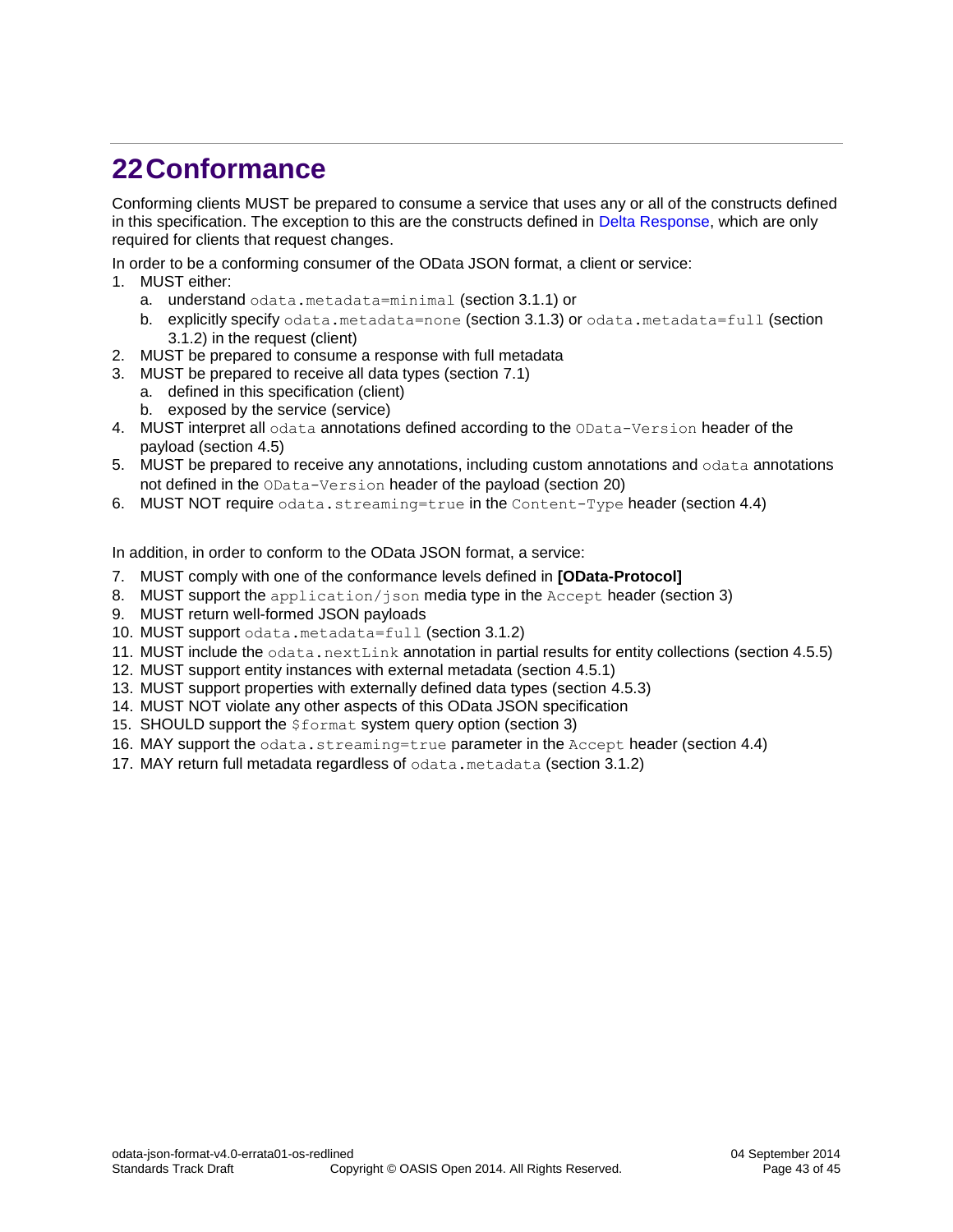# <span id="page-43-0"></span>**Appendix A. Acknowledgments**

The contributions of the OASIS OData Technical Committee members, enumerated in **[\[OData-Protocol\]](#page-5-3)**, are gratefully acknowledged.